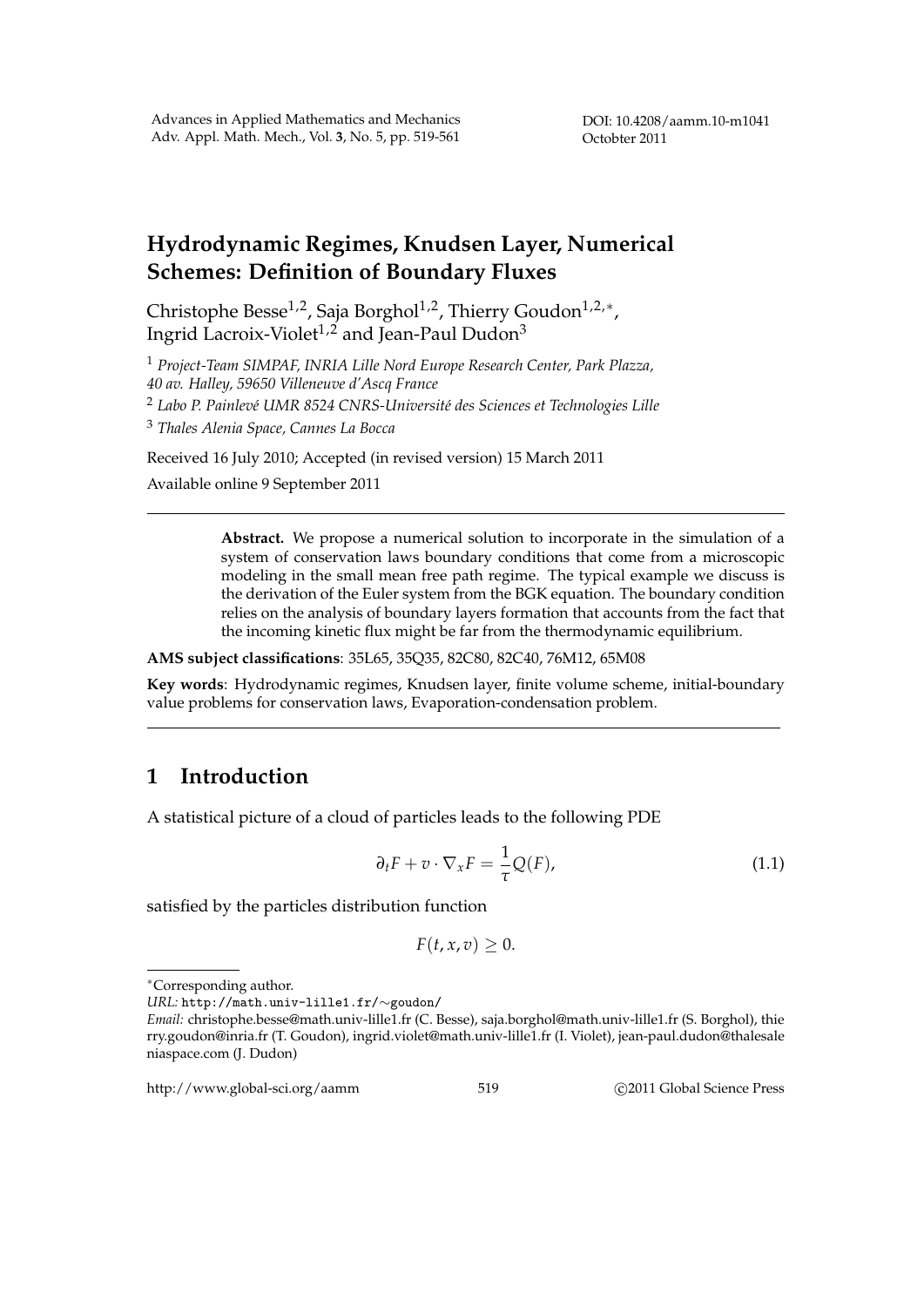Here, *N* being a positive integer,

$$
t\geq 0, \quad x\in \Omega \subset \mathbb{R}^N, \quad \text{and} \quad v\in \mathbb{R}^N,
$$

are the time, space and velocity variables respectively. The left hand side of the equation describes the transport of particles, that is the simple motion on straight line with velocity *v*, and the interactions process the particles are subject to is embodied in the right hand side  $Q(F)$ , for instance interparticles collisions. The parameter  $\tau > 0$  is related to the mean free path which is the average distance travelled by the particles without being affected by any interaction † . As *τ* becomes small, the distribution *F* tends to an equilibrium *F*eq that is a function which makes the collision operator vanish

$$
Q(F_{\text{eq}})=0.
$$

By considering conservation laws associated to the collision dynamics, we can then derive macroscopic equations satisfied by moments with respect to the velocity variable *v*. A difficulty arises when the boundary conditions are not compatible with the equilibrium state. In such a case boundary layers appear, whose analysis is quite delicate. The questions we address are related to the numerical treatment of the boundary layer: considering a system of conservation laws obtained as a small mean free path limit of a kinetic model, what are the associated boundary conditions for the hydrodynamic fields? How the boundary fluxes can be evaluated in numerical procedures?

The paper is organized as follows. First we need to set up a few definition and notation. Our framework will be the Euler system, obtained as the limit of the BGK equation (but the method can be extended to more intricate collision operators like the Boltzmann operator or the Landau-Fokker-Planck operator). The necessary material is recalled in Section 2. In particular entropy dissipation has a central role. A difficulty for hyperbolic equations set on a bounded domain relies on the fact that the number of necessary boundary conditions for the problem to be well-posed usually depends on the solution itself. The entropy provides a natural way to determine the incoming fluxes, with a direct analogy with the microscopic picture. The discussion is strongly inspired by the analysis of the Knudsen layer for the linearized Boltzmann equation by F. Coron-F. Golse-C. Sulem [20], see also the lecture notes of F. Golse [32], and their result is the cornerstone of the definition of numerical fluxes we propose in this paper. Section 3 is the main part of the paper: we discuss how we can take into account the boundary layer in a Finite Volume scheme for the conservation laws. The point is precisely to define a suitable numerical flux on the boundary cells. The definition that we design relies on a decomposition of the numerical solution, according to the nature of the flow (sub or supersonic) combined with an approximation of the halfspace problem which defines the matching condition. Finally Section 4 comments the numerical experiments with comparison to direct simulations of the kinetic model.

<sup>†</sup>Precisely, throughout the paper we shall implicitly work with dimensionless equations so that *τ* is actually the Knudsen number that is the ratio of a typical (macroscopic) length scale of the flow over the mean free path.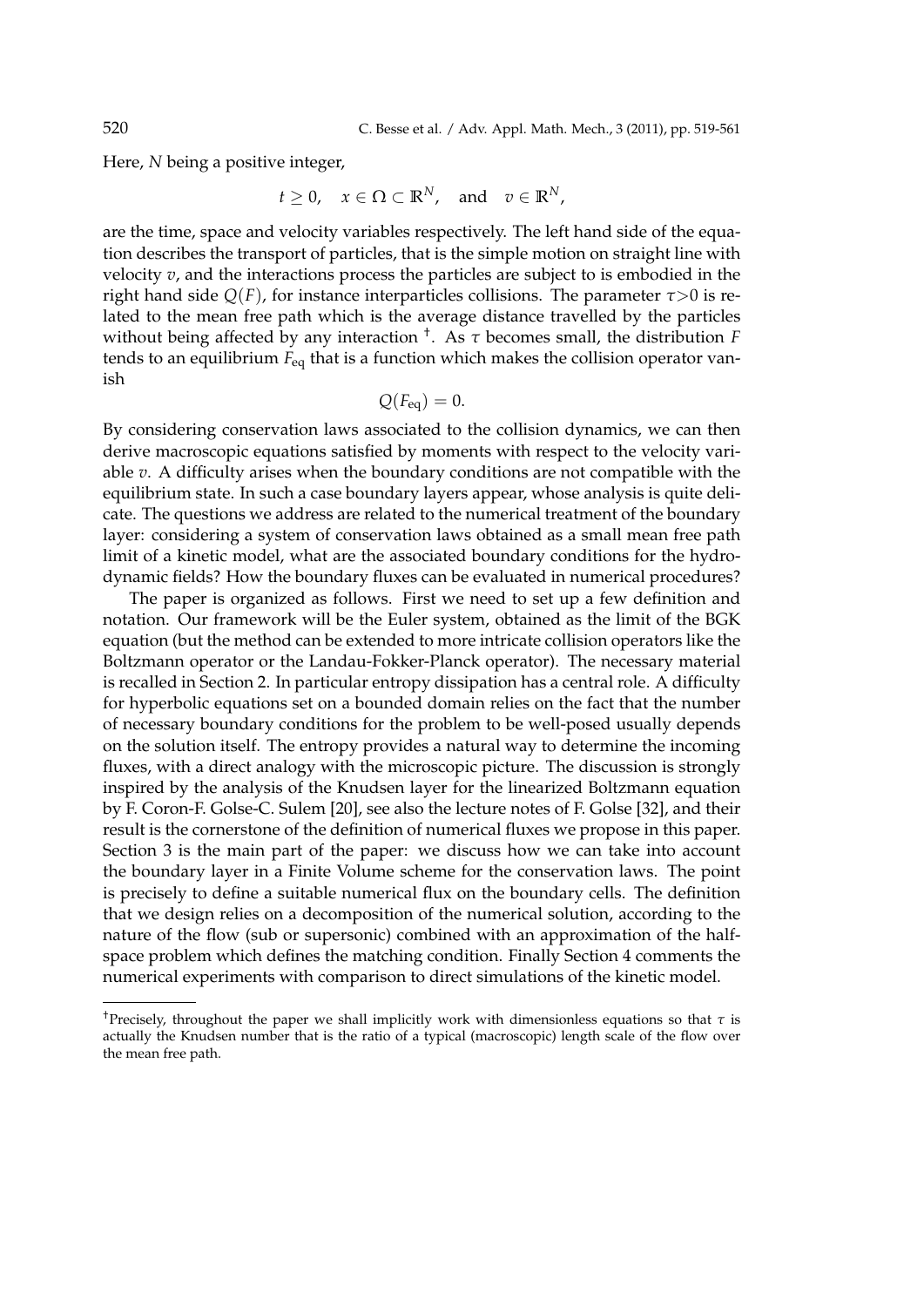# **2 Hydrodynamic limits, entropy dissipation and boundary layer analysis**

#### **2.1 BGK equation and Euler system**

For the sake of concreteness we consider the BGK collision operator:

$$
Q(F) = M[F] - F,\t\t(2.1)
$$

where

$$
M[F](v) = \frac{\rho}{(2\pi\theta)^{N/2}} \exp\left(-\frac{|v - u|^2}{2\theta}\right),
$$
 (2.2)

and the macroscopic quantities ( $\rho$ ,  $u$ ,  $\theta$ ) are defined by

density: 
$$
\rho = \int_{\mathbb{R}^N} F d\sigma, \qquad (2.3a)
$$

velocity: 
$$
\rho u = \int_{\mathbb{R}^N} v F dv,
$$
 (2.3b)

temperature: 
$$
\rho u^2 + N\rho \theta = \int_{\mathbb{R}^N} |v|^2 F dv.
$$
 (2.3c)

This non linear operator can be seen as a caricature of the Boltzmann or the Landau-Fokker-Planck collision operators that arise in gas dynamics and plasma physics, see [11]. It allows the derivation of rather simple formulae, but our discussion can be extended to more complex collision operators. As a matter of fact, we remark that  $(1, v, |v|^2)$  are collision invariants: it means that

$$
\int_{\mathbb{R}^N} \left(1 \ v \ |v|^2\right)^T Q(F) \mathrm{d} v = 0,
$$

holds. In turn, integration of (1.1)-(2.2) yields the following (local) conservation laws

$$
\partial_t \int_{\mathbb{R}^N} \left(1 \, v \, \frac{|v|^2}{2}\right)^T F \mathrm{d}v + \nabla_x \cdot \int_{\mathbb{R}^N} v \left(1 \, v \, \frac{|v|^2}{2}\right)^T F \mathrm{d}v = 0. \tag{2.4}
$$

The system is not closed since the higher order moments cannot be expressed by means of the macroscopic quantities (2.3). Next, it is clear that the equilibria are the Maxwellian functions

$$
Q(F_{\text{eq}}) = 0 \quad \text{iff} \quad F_{\text{eq}}(v) = \frac{\rho}{(2\pi\theta)^{N/2}} \exp\left(-\frac{|v-u|^2}{2\theta}\right) = M_U(v),
$$

where *U* stands for the triple  $(\rho, u, \theta)$  that parametrizes the Maxwellian. Therefore, as *τ→*0 we expect that *F*, solution of (1.1)-(2.2), resembles a Maxwellian, whose macroscopic parameters *ρ*, *u*, *θ* are still functions of *t* and *x*. Inserting this information into the moment system (2.4) we obtain

$$
\partial_t \int_{\mathbb{R}^N} \left(1 \, v \, \frac{|v|^2}{2}\right)^T M_U(v) \mathrm{d}v + \nabla_x \cdot \int_{\mathbb{R}^N} v \left(1 \, v \, \frac{|v|^2}{2}\right)^T M_U(v) \mathrm{d}v = 0,
$$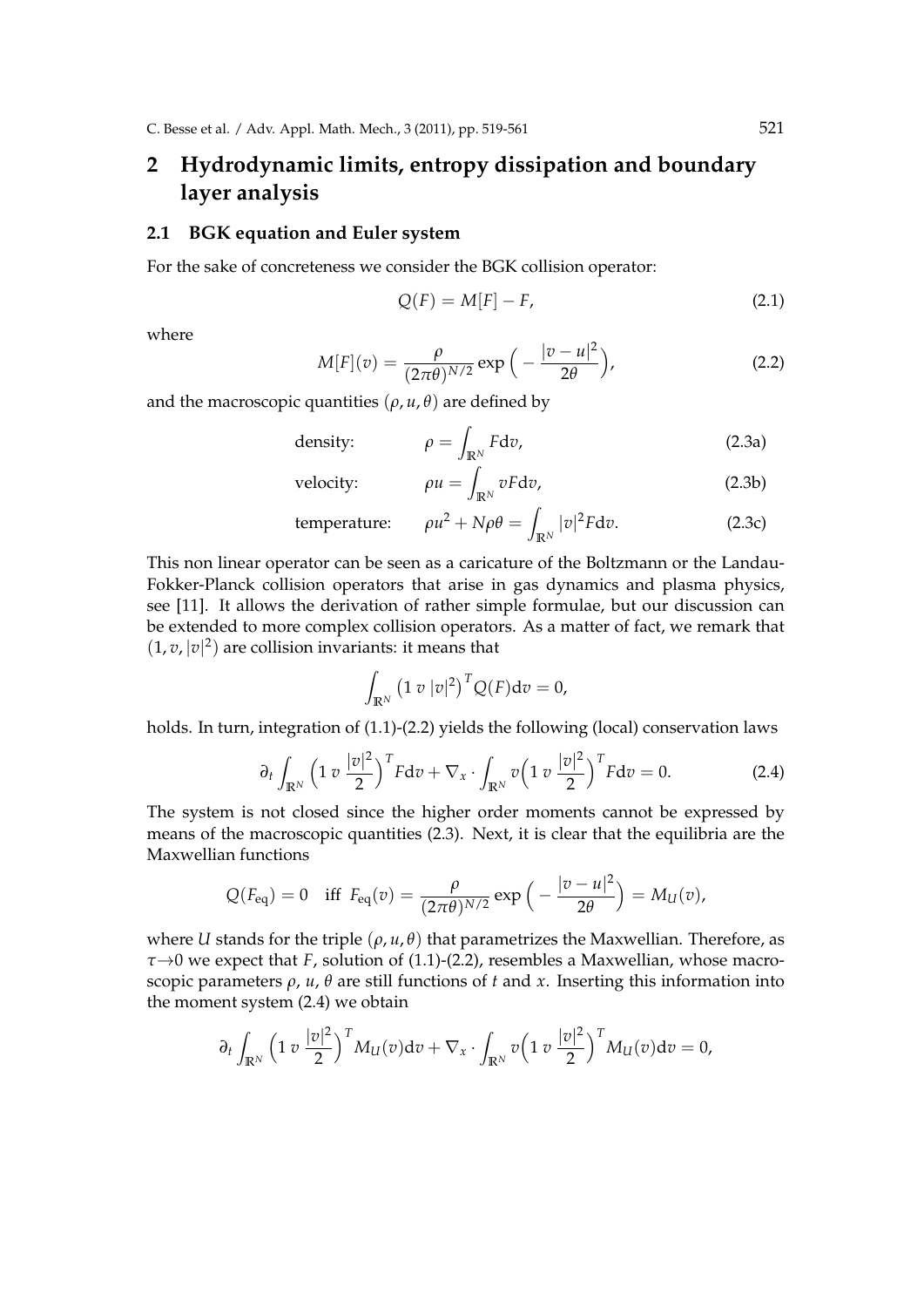which is now a closed system since it can be recast as the Euler system<sup>‡</sup>

$$
\begin{cases}\n\frac{\partial_t \rho + \nabla_x \cdot (\rho u) = 0, \\
\partial_t (\rho u) + \nabla_x \cdot (\rho u \otimes u) + \nabla_x (\rho \theta) = 0, \\
\partial_t \frac{\rho u^2 + N \rho \theta}{2} + \nabla_x \cdot \frac{(\rho u^2 + (N + 2) \rho \theta) u}{2} = 0.\n\end{cases}
$$
\n(2.5)

However, when *x* lies in a domain  $\Omega$  of  $\mathbb{R}^N$ , Eq. (1.1) has to be completed with boundary conditions which prescribe the incoming distribution function. We assume that *∂*Ω is smooth and we denote *ν*(*x*) to be the outward normal unit vector at point *x∈∂*Ω. We set

$$
\Gamma^{\text{out}} = \left\{ (t, x, v) \in (0, \infty) \times \partial \Omega \times \mathbb{R}^N, v \cdot v(x) > 0 \right\},\
$$

and

$$
\Gamma^{\text{inc}} = \big\{ (t,x,v) \in (0,\infty) \times \partial \Omega \times \mathbb{R}^N, \ v \cdot \nu(x) < 0 \big\}.
$$

The theory of traces on  $\Gamma^{\text{inc}/\text{out}}$  for solutions of transport equations has been developped in [10,17,18,46] after the seminal work [5]; we denote  $\gamma^{\text{inc/out}}$  the trace operators. The boundary condition for (1.1) has the following expression

$$
\gamma^{\text{inc}} F(t, x, v) = \Phi^{\text{data}}(t, x, v), \quad \text{for } (t, x, v) \in \Gamma^{\text{inc}}, \tag{2.6}
$$

where  $\Phi^{\text{data}} \geq 0$  is a given function in  $L^1(\Gamma^{\text{inc}}, |v \cdot v(x)| \text{d} v \text{d} \sigma(x) \text{d} t)$ . Here and below  $d*σ*(*x*)$  stands for the Lebesgue measure on *∂*Ω. Of course, the problem is also completed by an initial condition

$$
F(0, x, v) = F^{\text{Init}}(x, v) \in L^{1}(\Omega \times \mathbb{R}^{N}).
$$
\n(2.7)

**Remark 2.1.** Prescribing the incoming data as in (2.6) might be unsatisfactory on a physical viewpoint. More realistic boundary conditions are intended to describe the interaction of the particles with the boundary. This is a complicated issue, which requires subsequent modeling efforts, see [16, 42]. Simple and classical reflection laws are, for (*t*, *x*, *v*)*∈*Γ inc

Specular reflection law:

\n
$$
\gamma^{\text{inc}} F(t, x, v) = \alpha \gamma^{\text{out}} F(t, x, v - 2(v \cdot v(x)) v(x)),
$$
\nMaxwell diffusive law:

\n
$$
\gamma^{\text{inc}} F(t, x, v) = \alpha \frac{\int_{v_x \cdot v(x) > 0} v_x \cdot v(x) \gamma^{\text{out}} F(t, x, v_x) \, dv_x}{\int_{v_x \cdot v(x) < 0} |v_x \cdot v(x)| e^{-|v_x|^2 / (2\theta_w(x))} \, dv_x} e^{\frac{-|v|^2}{2\theta_w(x)}},
$$

where 0*≤α≤*1 is an accomodation parameter that gives the fraction of reflected particles and *θ*<sup>w</sup> is the temperature of the wall *∂*Ω. We refer to [36,37] for further comments and references on boundary conditions.

<sup>&</sup>lt;sup>‡</sup>Here and below for given vectors *a*, *b* in  $\mathbb{R}^N$ , *a*⊗*b* is the *N*×*N* matrix with components *a*<sub>*i*</sub>*b*<sub>*j*</sub> and, given a matrix valued field *A*,  $\nabla_x \cdot A$  stands for the vector in  $\mathbb{R}^N$  with components  $\sum_{j=1}^N \partial_j A_{ij}$ .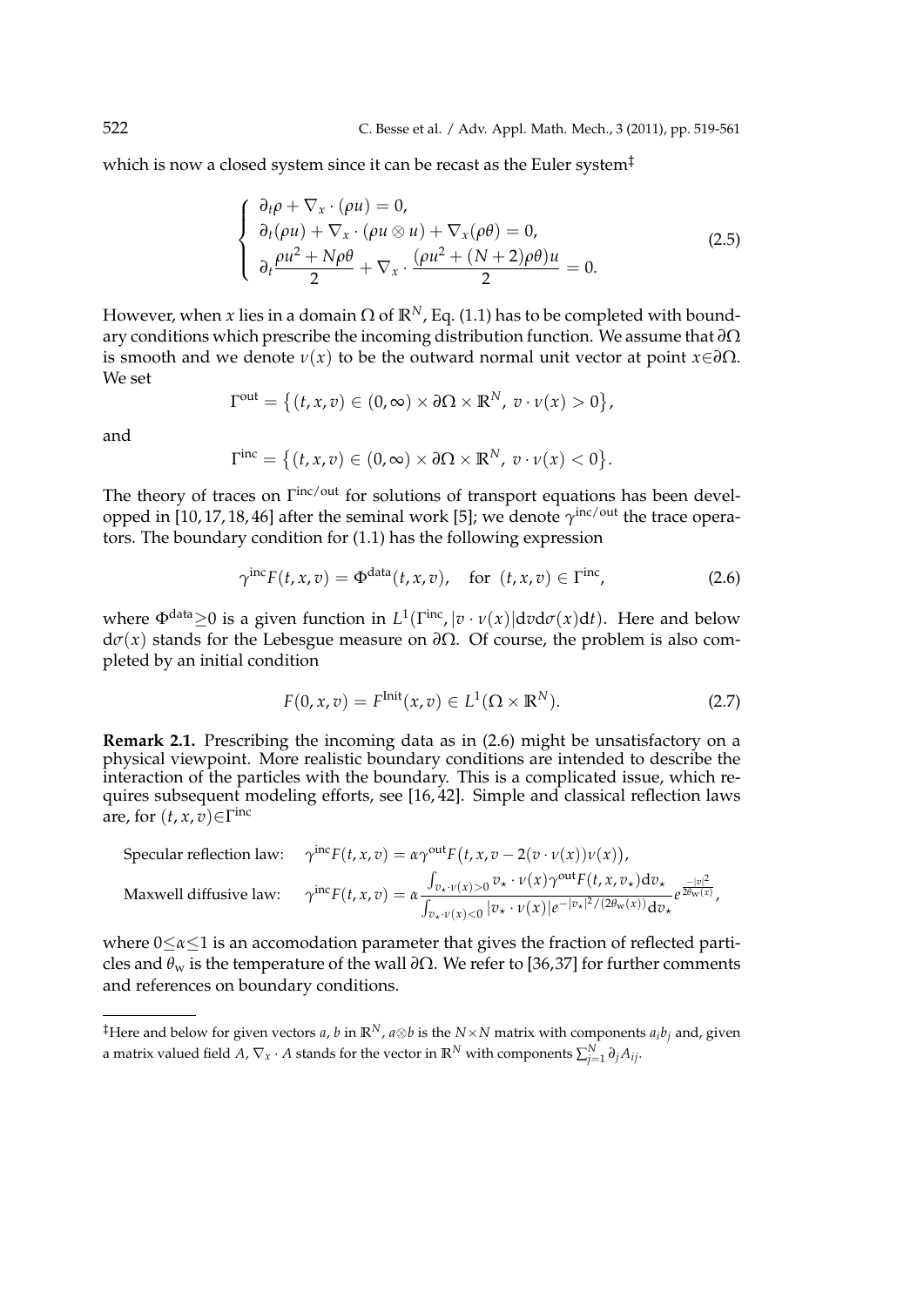C. Besse et al. / Adv. Appl. Math. Mech., 3 (2011), pp. 519-561 523

#### **2.2 Entropy**

The collision operator verifies a dissipation property that will be crucial to our discussion. We introduce the entropy functional

$$
\mathcal{H}(F) = \int_{\mathbb{R}^N} F \ln(F) \mathrm{d} v.
$$

As a consequence of the definition of the collisional invariants, we observe that

$$
\int_{\mathbb{R}^N} \big(M[F] - F\big) \ln(M[F]\big) \mathrm{d} v = 0.
$$

Then, by using integration by parts and the boundary condition (2.6) we obtain

$$
\frac{d}{dt} \int_{\Omega} \mathcal{H}(F) dx + \int_{\partial \Omega} \int_{v \cdot v(x) > 0} \gamma^{\text{out}} F \ln(\gamma^{\text{out}} F) v \cdot v(x) d v d\sigma(x) + \frac{1}{\tau} \int_{\Omega} \int_{\mathbb{R}^N} D(F) d v d x
$$
\n
$$
= \int_{\partial \Omega} \int_{v \cdot v(x) < 0} \Phi^{\text{data}} \ln(\Phi^{\text{data}}) |v \cdot v(x)| d v d\sigma(x),
$$

with

$$
D(F) = (M[F] - F) \ln \left( \frac{M[F]}{F} \right) \geq 0.
$$

Thus the entropy is dissipated and we deduce the following estimate of the solution by means of the data

$$
\int_{\Omega} \mathcal{H}(F)(t,x)dx + \int_{0}^{t} \int_{\partial\Omega} \int_{v \cdot \nu(x)>0} \gamma^{\text{out}} F \ln(\gamma^{\text{out}} F)v \cdot \nu(x) d\nu d\sigma(x) ds
$$
  

$$
\leq \int_{\Omega} \mathcal{H}(F^{\text{Init}})dx + \int_{0}^{t} \int_{\partial\Omega} \int_{v \cdot \nu(x)<0} \Phi^{\text{data}} \ln(\Phi^{\text{data}})|v \cdot \nu(x)| d\nu d\sigma(x).
$$

This remarkable relation is referred to as the *H*-Theorem. In what follows, we will work with the relative entropy between two particles distribution functions *F* and  $F_{\star}$ 

$$
\mathcal{H}(F|F_{\star}) := \int_{\mathbb{R}^N} \left[ F \ln \left( \frac{F}{F_{\star}} \right) - F + F_{\star} \right] dv = \int_{\mathbb{R}^N} \left[ \frac{F}{F_{\star}} \ln \left( \frac{F}{F_{\star}} \right) - \frac{F}{F_{\star}} + 1 \right] F_{\star} dv \ge 0.
$$

This quantity is non negative and vanishes iff

$$
F=F_{\star}.
$$

It has been shown to be very useful in kinetic theory to evaluate how far a solution *F* of (1.1) is from a reference state  $F_{\star}$  (see e.g., [57] and the references therein).

**Remark 2.2.** The dissipation property extends to the case of the specular or the Maxwell reflection law, and even to more general reflection laws: the dissipation due to the boundary condition essentially relies on a convexity argument and on a version of the Jensen lemma, referred to as the Darrozes-Guiraud lemma [21] (see also comments in [14]).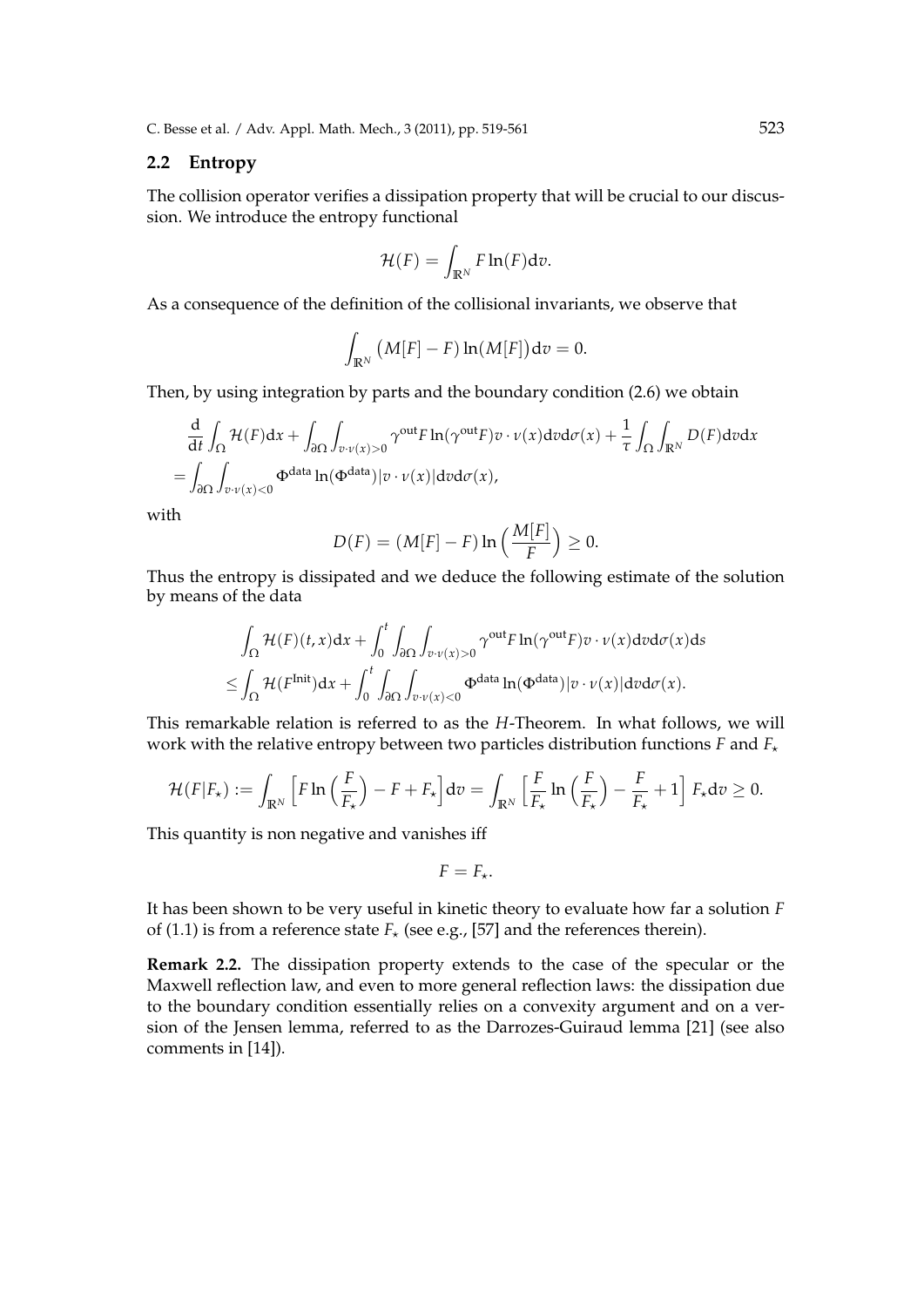**Remark 2.3.** The entropy dissipation gives the basic a priori estimate that can be used for justifying the existence of weak (or renormalized) solutions. We refer to [24] for the Boltzmann equation, to [48,51] for the BGK equation in the whole space, while the initial-boundary-value problem is investigated e.g., in [37, 39, 47]. Of course, entropy dissipation is also the basis for the analysis of hydrodynamic limits, according to the program addressed in [7, 8]: we refer to [35] and to the very complete survey [57] for detailed results and further references.

Let us go back to the Euler system (2.5). We consider the mapping

$$
U = (\rho, u, \theta) \in (0, \infty) \times \mathbb{R}^N \times (0, \infty) \longmapsto \mathscr{U} = (\rho, j, \mathscr{E}) = (\rho, \rho u, \frac{\rho u^2}{2} + \frac{N \rho \theta}{2}), \tag{2.8}
$$

which defines the conserved quantities. The Euler system recasts as

$$
\partial_t \mathscr{U} + \nabla_x \cdot \mathscr{F}(\mathscr{U}) = 0,
$$

with the matrix (with  $N + 2$  raws,  $N$  columns)

$$
\mathscr{F}(\mathscr{U}) = \left( \begin{array}{c} j^T \\ \frac{j \otimes j}{\rho} + \left( \frac{2}{N} \mathscr{E} - \frac{j^2}{N\rho} \right) \mathbb{I}_N \\ \left( \frac{N+2}{N} \mathscr{E} - \frac{j^2}{N\rho} \right) \left( \frac{j}{\rho} \right)^T \end{array} \right).
$$

An entropy for the Euler system is a convex function  $\eta: \mathcal{U} \mapsto \eta(\mathcal{U}) \in \mathbb{R}$  such that there exists an entropy flux *q*:  $\mathcal{U} \mapsto q(\mathcal{U}) \in \mathbb{R}^N$  verifying

$$
\partial_t \eta(\mathscr{U}) + \nabla_x \cdot q(\mathscr{U}) = 0,
$$

for any smooth solution of (2.5). This definition<sup>§</sup> leads to a relation between the entropy  $\eta$ , the entropy flux *q* and the flux function  $\mathcal{F}$ ; namely we have

$$
\partial_{\mathscr{U}_k} q_j = \sum_{i=1}^{N+2} \partial_{\mathscr{U}_k} \mathscr{F}_{ij} \partial_{\mathscr{U}_i} \eta.
$$
 (2.9)

Given a reference (constant) state  $\mathcal{U}_\star$ , it is convenient to introduce the relative entropy

$$
\eta(\mathscr{U}|\mathscr{U}_\star) = \eta(\mathscr{U}) - \eta(\mathscr{U}_\star) - \nabla_{\mathscr{U}}\eta(\mathscr{U}_\star) \cdot (\mathscr{U} - \mathscr{U}_\star).
$$

Since *η* is convex, this quantity is non negative and it vanishes iff  $\mathcal{U} = \mathcal{U}_*$ . As far as the solution  $\mathcal U$  of (2.5) is smooth, we have

$$
\partial_t \eta(\mathscr{U}|\mathscr{U}_\star) + \nabla_x \cdot q(\mathscr{U}|\mathscr{U}_\star) = 0, \qquad (2.10)
$$

<sup>§</sup>We refer for more details on this notion and its role for the analysis of hyperbolic systems e.g., to [52, Section 3.4 and ff.].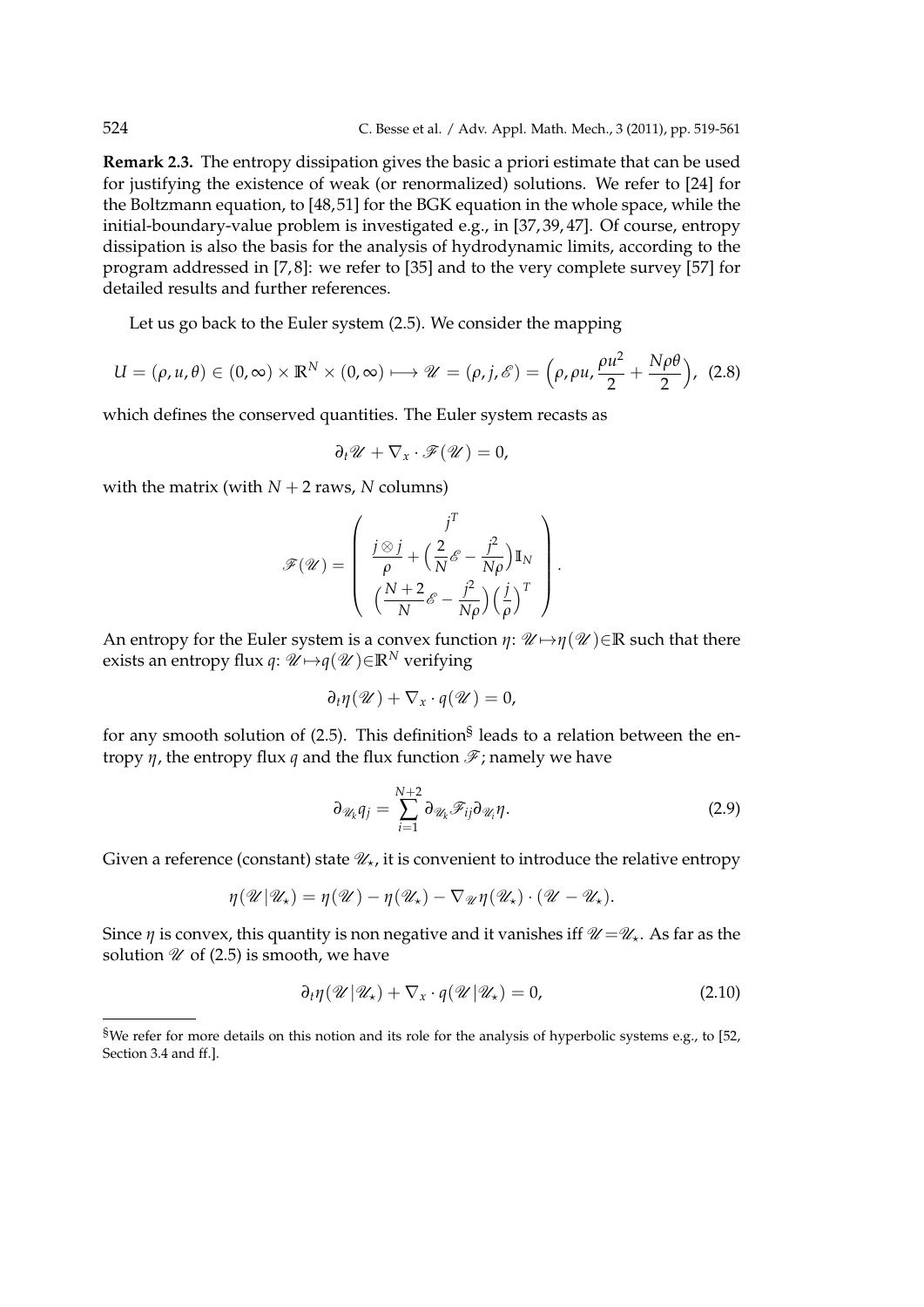C. Besse et al. / Adv. Appl. Math. Mech., 3 (2011), pp. 519-561 525

where the entropy flux is defined by

$$
q(\mathscr{U}|\mathscr{U}_\star) = q(\mathscr{U}) - q(\mathscr{U}_\star) - \nabla_{\mathscr{U}}\eta(\mathscr{U}_\star) \cdot (\mathscr{F}(\mathscr{U}) - \mathscr{F}(\mathscr{U}_\star)).
$$

A crucial remark is that the kinetic entropy defines an entropy for the Euler system. Indeed, let us set

$$
\eta(\mathscr{U}) = \int_{\mathbb{R}^N} M_U \ln(M_U) \mathrm{d}v = \mathcal{H}(M_U),
$$

with  $U=(\rho, u, \theta)$  associated to *U* by (2.8).

**Lemma 2.1.** *We have*

$$
\eta(\mathscr{U}) = \rho \ln \left( \frac{\rho}{\theta^{N/2}} \right) - \frac{N}{2} \left( 1 + \ln(2\pi) \right) \rho,
$$

*and the function*  $\mathcal{U} \longmapsto \eta(\mathcal{U})$  *is strictly convex. The associated flux is given by* 

$$
q(\mathscr{U}) = \left[\ln\left(\frac{\rho}{\theta^{N/2}}\right) - \frac{N}{2}(1 + \ln(2\pi))\right] \times \rho u = \eta(\mathscr{U})\frac{j}{\rho} = \int_{\mathbb{R}^N} v M_U \ln(M_U) \, dv.
$$

*The relative entropy is*

$$
\eta(\mathcal{U}|\mathcal{U}_\star) = \eta(\mathcal{U}) - \rho \Big[ \ln \Big( \frac{\rho_\star}{\theta_\star^{N/2}} \Big) + 1 - \frac{N}{2} - \frac{N}{2} \ln(2\pi) \Big] + \rho_\star + \frac{1}{2\theta_\star} (\rho |u - u_\star|^2 + \rho N(\theta - \theta_\star)) = \mathcal{H}(M_U|M_{U_\star}) \ge 0.
$$
 (2.11)

*Finally we have*

$$
q(\mathscr{U}|\mathscr{U}_\star) = \int_{\mathbb{R}^N} v \left[ M_U \ln \left( \frac{M_U}{M_{U_\star}} \right) - M_U + M_{U_\star} \right] dv.
$$

The proof of this lemma is just a lengthy but straightforward computation and will be omitted here.

### **2.3 Linearization**

We consider a given state, with fixed and constant density  $\rho_{\star}$  >0, velocity  $u_{\star} \in \mathbb{R}^N$  and temperature  $\theta_*$  > 0, we thus set  $U_* = (\rho_*, u_*, \theta_*)$ . The Maxwellian

$$
M_{U_{\star}}(v) = \frac{\rho_{\star}}{(2\pi\theta_{\star})^{N/2}} \exp\Big(-\frac{|v - u_{\star}|^2}{2\theta_{\star}}\Big),\,
$$

is a solution of  $(1.1)-(2.2)$ . We set

$$
F(t, x, v) = M_{U_{\star}}(v) \big(1 + f(t, x, v)\big),
$$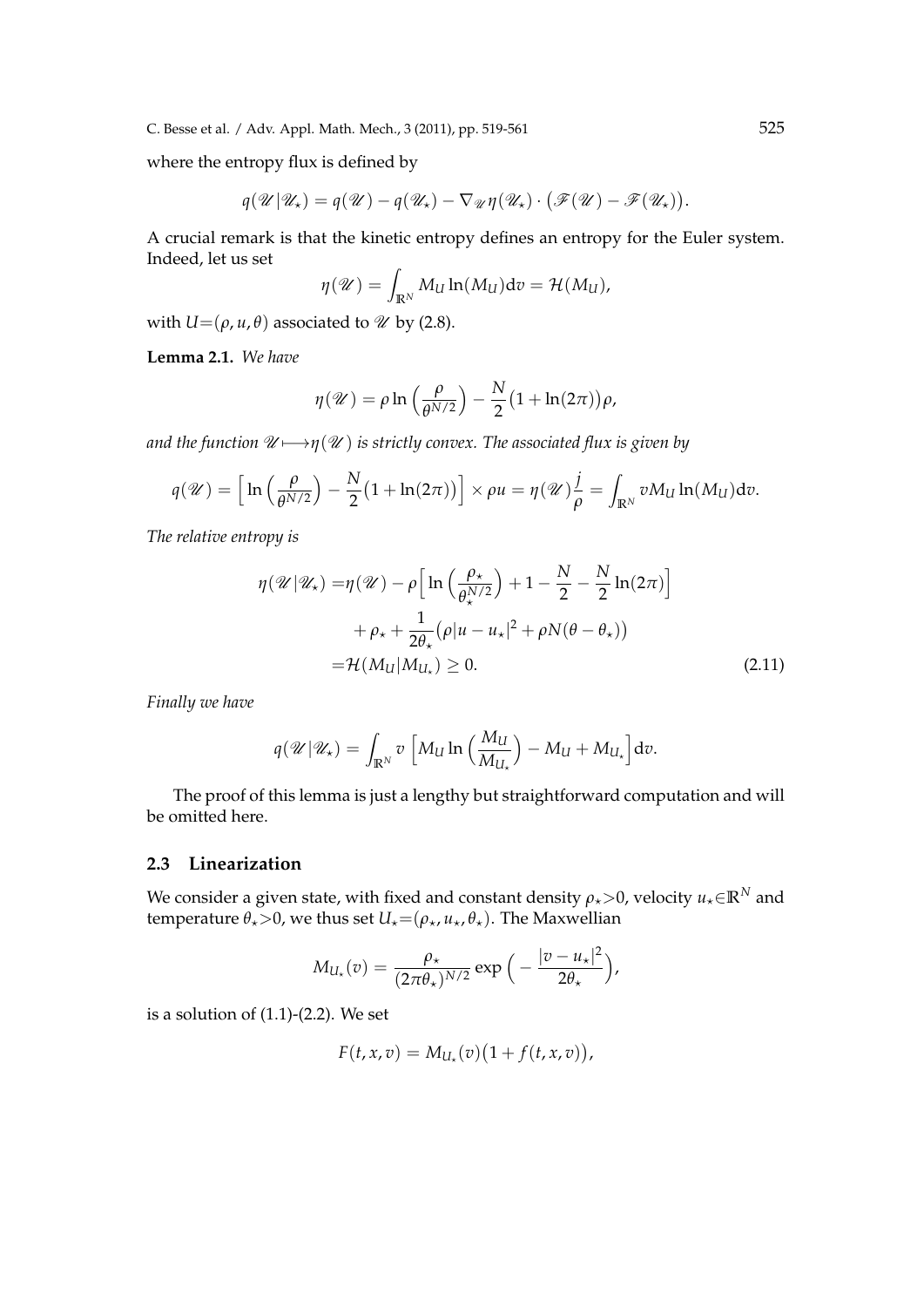where the amplitude of the fluctuation is intended to be small. The fluctuation *f* satisfies

$$
\partial_t f + v \cdot \nabla_x f = \frac{1}{\tau} L_{U_\star}(f) + \frac{1}{\tau} R(f, M_{U_\star}), \tag{2.12}
$$

where  $L_{U_{\star}}$  is the linearized BGK operator and R is the remainder, with at least a quadratic estimate with respect to the amplitude of the fluctuation, defined by the development

$$
\frac{M[M_{U_{\star}}+M_{U_{\star}}f]-M_{U_{\star}}-M_{U_{\star}}f}{M_{U_{\star}}} = L_{U_{\star}}f + R(f, M_{U_{\star}}).
$$

In other words, we have

$$
L_{U_{\star}}f = \frac{1}{M_{U_{\star}}} \frac{\partial}{\partial F} (M[F] - F) \Big|_{F = M_{U_{\star}}} (M_{U_{\star}}f).
$$

For the BGK operator, computing the linearized operator reduces to apply the chain rule to obtain the derivative of the composite function

$$
F \mapsto (\rho, j, \mathscr{E}) = \int_{\mathbb{R}^N} \left(1, v, \frac{v^2}{2}\right) F dv \mapsto U = (\rho, u, \theta) \mapsto M_U.
$$

The first application is linear and its derivative is simply defined by moments. Introducing the fluctuation of the macroscopic quantities

$$
U = U_{\star} + \widetilde{U}, \qquad \widetilde{U} = \begin{pmatrix} \widetilde{\rho} \\ \widetilde{u} \\ \widetilde{\theta} \end{pmatrix},
$$

we are led to the linearization of the relation (2.8) which in turn defines the following linear relation

$$
\widetilde{\mathscr{U}} = \begin{pmatrix} \widetilde{\rho} \\ \widetilde{j} \\ \widetilde{\mathscr{E}} \end{pmatrix} = \begin{pmatrix} 1 & 0^T & 0 \\ u_{\star} & \rho_{\star} \mathbb{I}_N & 0 \\ \frac{u_{\star}^2 + N\theta_{\star}}{2} & \rho_{\star} u_{\star}^T & \frac{N\rho_{\star}}{2} \end{pmatrix} \begin{pmatrix} \widetilde{\rho} \\ \widetilde{u} \\ \widetilde{\theta} \end{pmatrix} = P_{\star} \widetilde{U}. \tag{2.13}
$$

Thus, the derivative of the second application is defined by the matrix  $P_{\star}^{-1}$ . Finally, we have

$$
\nabla_{U_{\star}} M_{U_{\star}}(v) = M_{U_{\star}}(v) \left( \begin{array}{c} \frac{1}{\rho_{\star}} \\ v - u_{\star} \\ -\frac{N}{2\theta_{\star}} + \frac{|v - u_{\star}|^2}{2\theta_{\star}^2} \end{array} \right).
$$

Then, it turns out that the linearized operator reduces to a projection: let  $f ∈ L<sup>2</sup>(M<sub>U</sub>,<sup>d</sup>v)$ , then

$$
L_{U_\star}f=\Pi f-f,
$$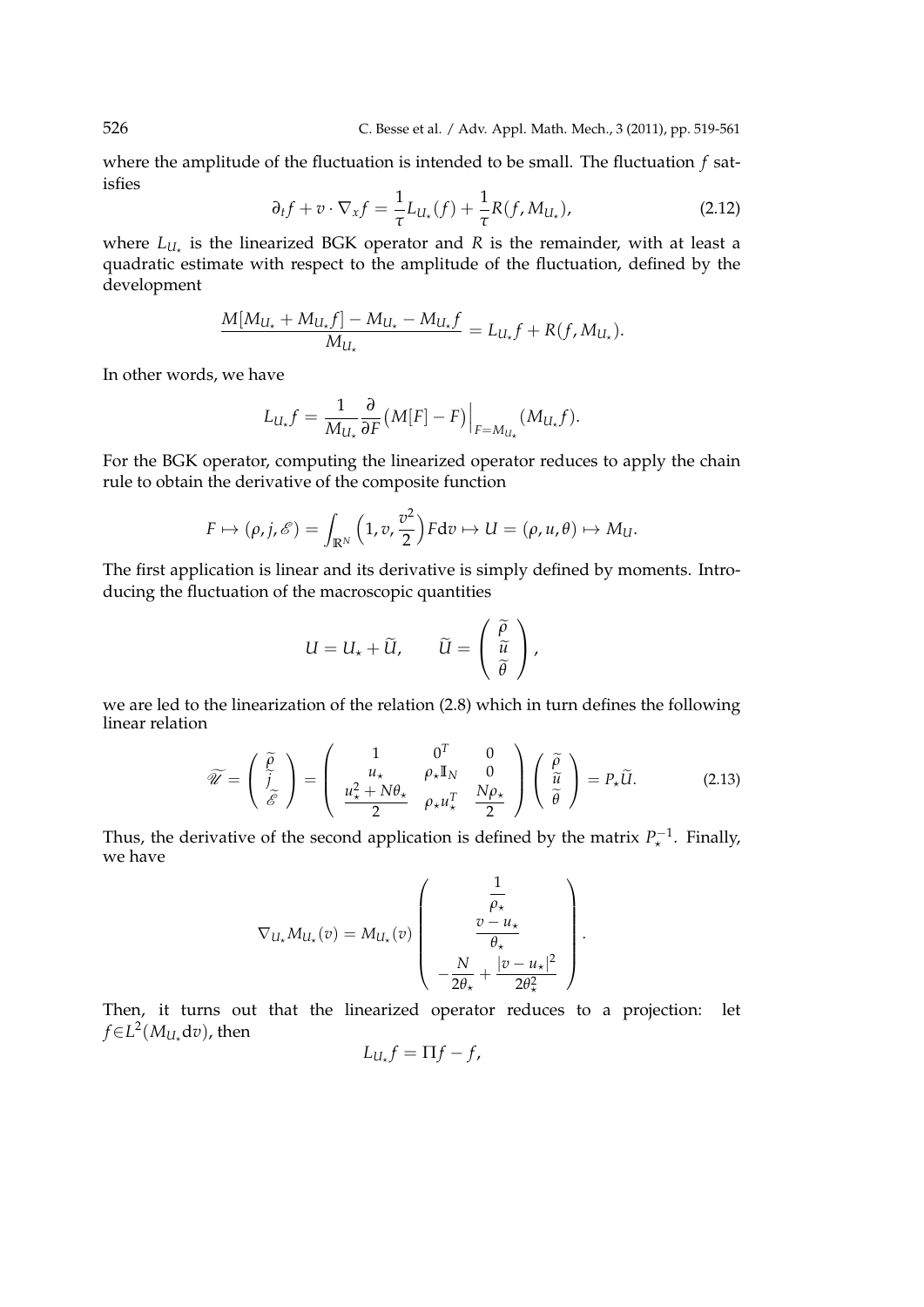C. Besse et al. / Adv. Appl. Math. Mech., 3 (2011), pp. 519-561 527

with

$$
\Pi f := \frac{1}{M_{U_\star}} \nabla_{U_\star} M_{U_\star} \cdot \begin{pmatrix} \widetilde{\rho} \\ \widetilde{u} \\ \widetilde{\theta} \end{pmatrix} = \frac{\widetilde{\rho}}{\rho_\star} + \frac{v - u_\star}{\theta_\star} \widetilde{u} + \frac{\widetilde{\theta}}{2\theta_\star} \Big(\frac{|v - u_\star|^2}{\theta_\star} - N\Big),
$$

and

$$
\begin{pmatrix}\n\widetilde{\rho} \\
\widetilde{\rho}(u_{\star}^2 + N\theta_{\star}) + 2\rho_{\star}u_{\star} \cdot \widetilde{u} + N\rho_{\star}\widetilde{\theta}\n\end{pmatrix} = P_{\star} \begin{pmatrix}\n\widetilde{\rho} \\
\widetilde{u} \\
\widetilde{\theta}\n\end{pmatrix} = \int_{\mathbb{R}^N} \left(1 v |v|^2\right)^T f M_{U_{\star}} dv.
$$

Clearly,  $\Pi$  is the orthogonal projection of  $L^2(M_{U_*}dv)$  to the finite dimensional set spanned by the collisional invariants *{*1, *v*, *|v|* <sup>2</sup>*}*. In fact the asymptotic and boundary layer analysis relies on the following properties of the linearized collision operator:

- $L_{U_{\star}}$  is self-adjoint for the inner product of  $L^2(M_{U_{\star}}dv)$ ,
- Ker( $L_{U_{\star}}$ ) = Span{1, *v*, |*v*|<sup>2</sup>},
- $\bullet$  Ran $(L_{U_{\star}})=\big(\text{Ker}(L_{U_{\star}})\big)^{\perp}$  for the inner product of  $L^2(M_{U_{\star}}{\rm d} v)$ ,
- and the following dissipation property holds

$$
\int_{\mathbb{R}^N} L_{U_\star} f f M_{U_\star} dv \leq 0.
$$

These properties are obviously satisfied by the linearized BGK operator which is a mere projection. But they are fulfilled for the Boltzmann operator as well, at least for hard potentials, see [14] (functional framework for the case of soft potentials is discussed in [34]). Here, for the sake of simplicity we restrict the discussion to the BGK operator.

Assuming that the fluctuation remains small, we get rid of the non linear remainder term in (2.12)<sup>¶</sup>. We are thus concerned by the linear problem

$$
\begin{cases}\n\partial_t f + v \cdot \nabla_x f = \frac{1}{\tau} L_{U_\tau} f, \\
f_{|t=0} = f^{\text{Init}}, \\
\gamma^{\text{inc}} f(t, x, v) = \Psi^{\text{data}}(t, v), \text{ on } \Gamma^{\text{inc}},\n\end{cases}
$$
\n(2.14)

where the boundary condition is given, coming back to (2.6), by

$$
\Psi^{\text{data}} = \frac{\Phi^{\text{data}}}{M_{U_{\star}}} - 1.
$$

<sup>¶</sup>which makes sense when the amplitude of the deviation *f* is small compared to *τ*.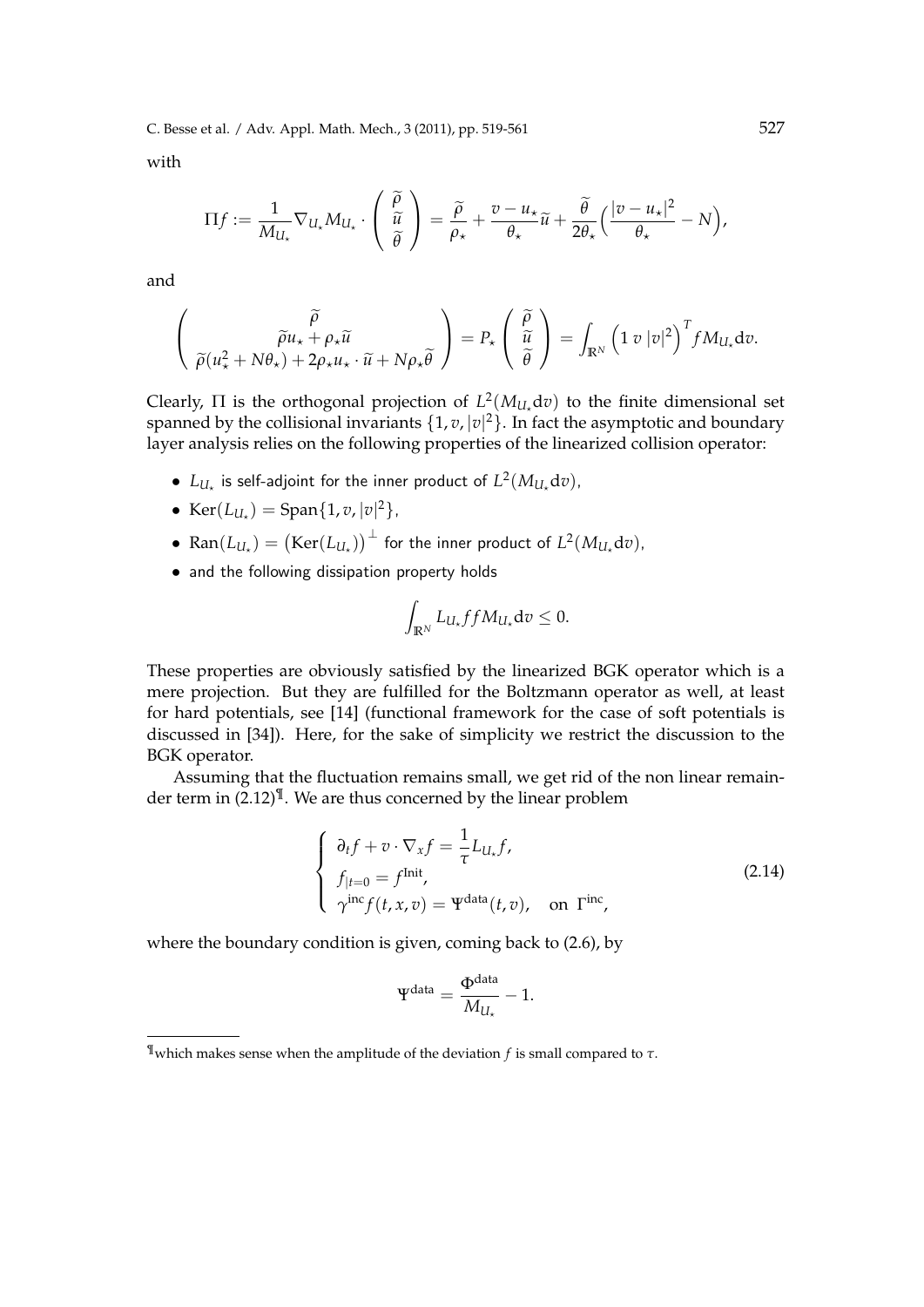Now, as *τ→*0 we guess that *f* looks like an infinitesimal Maxwellian

$$
f(t, x, v) \simeq m_{\widetilde{U}(t, x)}(v) = \frac{\widetilde{\rho}(t, x)}{\rho_{\star}} + \frac{v - u_{\star}}{\theta_{\star}} \widetilde{u}(t, x) + \frac{\widetilde{\theta}(t, x)}{2\theta_{\star}} \left(\frac{|v - u_{\star}|^2}{\theta_{\star}} - N\right)
$$

$$
\in \text{Ker}(L_{U_{\star}}).
$$

Inserting this ansatz in the following moment system (analog for the linearized problem of (2.4))

$$
\partial_t \int_{\mathbb{R}^N} \left(1 \, v \, \frac{|v|^2}{2}\right)^T f M_{U_\star} \mathrm{d}v + \nabla_x \cdot \int_{\mathbb{R}^N} v \left(1 \, v \, \frac{|v|^2}{2}\right)^T f M_{U_\star} \mathrm{d}v = 0,
$$

we are led to the linearized Euler system

$$
\begin{cases}\n\frac{\partial_t \widetilde{\rho} + \rho_\star \nabla_x \cdot \widetilde{u} + u_\star \cdot \nabla_x \widetilde{\rho} = 0, \\
\frac{\partial_t \widetilde{u} + (u_\star \cdot \nabla_x) \widetilde{u} + \nabla_x \widetilde{\theta} + \frac{\theta_\star}{\rho_\star} \nabla_x \widetilde{\rho} = 0, \\
\frac{\partial_t \widetilde{\rho} + u_\star \cdot \nabla_x \widetilde{\theta} + \frac{2}{N} \theta_\star \nabla_x \cdot \widetilde{u} = 0.\n\end{cases}
$$
\n(2.15)

Of course, we obtain the linear system (2.15) when we linearize directly the system of conservation laws (2.5), assuming that the perturbations and their derivatives remain small. The question is now to identify the boundary conditions to be satisfied by  $\tilde{\rho}$ ,  $\tilde{u}$ ,  $\tilde{\theta}$ , that will depend on the kinetic incoming condition in (2.6).

### **2.4 Slab geometry**

For the sake of simplicity, we avoid all difficulties associated to complex geometries and from now on we adopt the following simplified framework: the flow does not depend on the transverse variables  $x_2, \dots, x_N$  and the particles evolve in the domain  $x_1 \in (-\omega, +\omega)$ . We slightly change the notation by using *x* to denote the single coordinate *x*<sub>1</sub> characterizing this slab geometry. When necessary we shall write  $u \in \mathbb{R}^N$  as  $(u_1, u_1) \in \mathbb{R} \times \mathbb{R}^{N-1}$ .

Then the kinetic equation now reads

$$
\partial_t F + v_1 \partial_x F = \frac{1}{\tau} \Big( M_{U(t,x)} - F \Big), \quad t \ge 0, \ x \in (-\omega, +\omega), \ v \in \mathbb{R}^N, \tag{2.16}
$$

with  $\rho$ ,  $u$ ,  $\theta$  associated to *F* by (2.3). The boundary condition becomes

$$
\gamma^{\text{inc}} F(t, -\omega, v) = \Phi^{\text{data},L}(t, v), \quad \text{for } v_1 > 0,
$$
\n(2.17a)

$$
\gamma^{\text{inc}} F(t, +\omega, v) = \Phi^{\text{data}, R}(t, v), \quad \text{for } v_1 < 0. \tag{2.17b}
$$

The linearized equation (2.14) can be recast in a similar fashion: we have

$$
\begin{cases}\n\partial_t f + v_1 \partial_x f = \frac{1}{\tau} L_{U_x} f, \\
f_{|_{t=0}} = f^{\text{Init}},\n\end{cases}
$$
\n(2.18)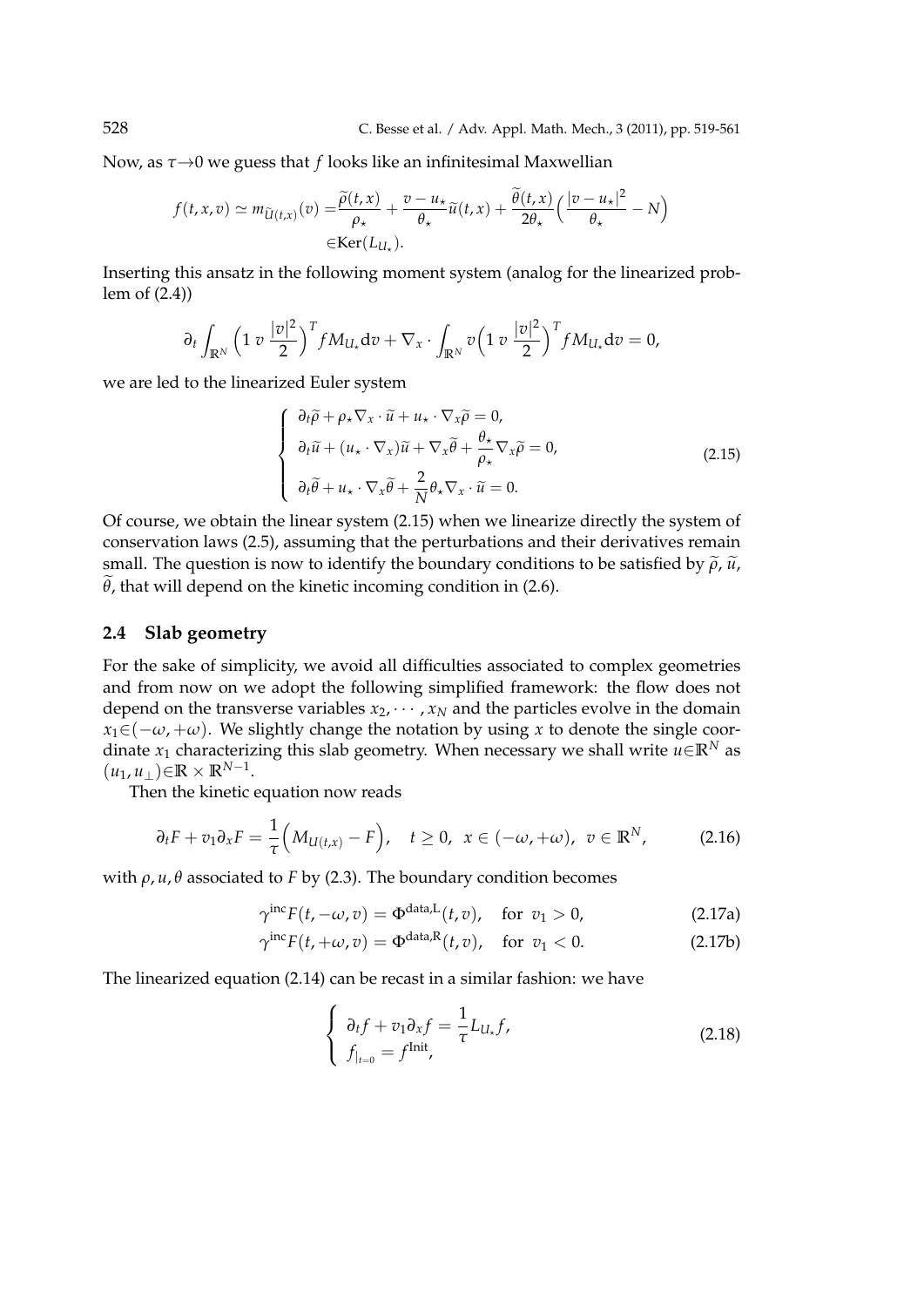C. Besse et al. / Adv. Appl. Math. Mech., 3 (2011), pp. 519-561 529

endowed with

$$
\gamma^{\text{inc}} f(t, -\omega, v) = \Psi^{\text{data}, L}(t, v), \quad \text{for } v_1 > 0,
$$
\n(2.19a)

$$
\gamma^{\text{inc}} f(t, +\omega, v) = \Psi^{\text{data}, R}(t, v), \quad \text{for } v_1 < 0,\tag{2.19b}
$$

where

$$
\Psi^{\text{data},j} = \frac{\Phi^{\text{data},j}}{M_{U_{\star}}} - 1, \text{ for } j = L \text{ or } j = R.
$$

Let us go back to the hydrodynamic equations. In conserved variables the Euler system reads

$$
\partial_t \mathscr{U} + \partial_x \mathscr{F}(\mathscr{U}) = 0,
$$

where now  $\mathscr{F}$ :  $\mathbb{R}^{N+2} \rightarrow \mathbb{R}^{N+2}$ . It is given by the components  $\mathscr{F}_{i1}$  of the multidimensional case. Precisely we have

$$
\mathcal{F}(\mathcal{U}) = \left(\begin{array}{c}j_1\\ \frac{j_1^2}{\rho} + 2\frac{\mathcal{E}}{N} - \frac{j^2}{(N\rho)} \\ \frac{j_1j_\perp}{\rho} \\ \left((N+2)\frac{\mathcal{E}}{N} - \frac{j^2}{(N\rho)}\right)\frac{j_1}{\rho}\end{array}\right).
$$

As far as the solution is smooth, we can rewrite the equation in the following non conservative form

$$
\partial_t \mathscr{U} + \mathscr{A}(\mathscr{U}) \partial_x \mathscr{U} = 0,
$$

with

$$
\mathscr{A}(\mathscr{U}) = \nabla_{\mathscr{U}} \mathscr{F}(\mathscr{U})
$$
\n
$$
= \begin{pmatrix}\n0 & 1 & 0 & 0 \\
-\frac{j_1^2}{\rho^2} + \frac{j^2}{N\rho^2} & \frac{2j_1}{\rho} - \frac{2j_1}{N\rho} & \left(\frac{2j_\perp}{N\rho}\right)^T & \frac{2}{N} \\
-\frac{j_1 j_\perp}{\rho^2} & -\frac{j_1 j^2}{\rho^2} & \frac{j_\perp}{\rho} & \frac{j_1}{\rho} & \frac{j_1}{\rho} & 0 \\
-(\frac{N+2}{N}\mathscr{E} - \frac{j^2}{N\rho})\frac{j_1}{\rho^2} + \frac{j_1 j^2}{N\rho^3} & (\frac{N+2}{N}\mathscr{E} - \frac{j^2}{N\rho})\frac{1}{\rho} - \frac{2j_1^2}{N\rho^2} & (-\frac{2j_\perp j_1}{N\rho^2})^T & \frac{N+2}{N}\frac{j_1}{\rho}\n\end{pmatrix}.
$$

The linearized version of the Euler system is simply

$$
\partial_t \widetilde{\mathscr{U}} + \mathscr{A}(\mathscr{U}_\star) \partial_x \widetilde{\mathscr{U}} = 0.
$$

Equivalently we can express the system with the variations of density, velocity and temperature  $\widetilde{U}=(\widetilde{\rho},\widetilde{u},\widetilde{\theta})$ . We remind that they are related to the conservative un-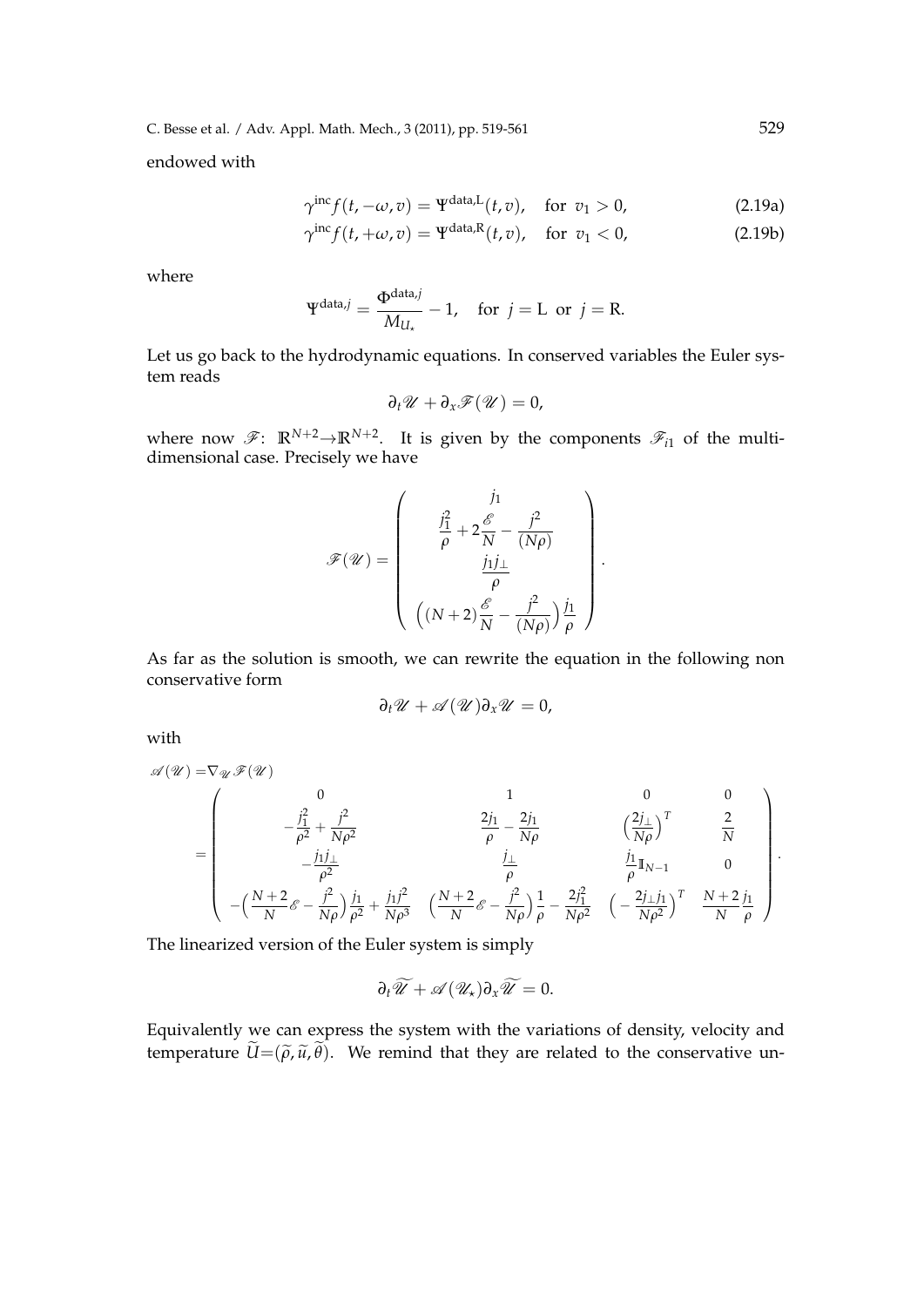knowns by  $\widetilde{\mathcal{U}}=P_{\star}\widetilde{U}$ , see (2.13). In the slab geometry, (2.15) becomes

$$
\partial_t \begin{pmatrix} \widetilde{\rho} \\ \widetilde{u}_1 \\ \widetilde{u}_ \end{pmatrix} + \underbrace{\begin{pmatrix} u_{\star 1} & \rho_{\star} & 0 & 0 \\ \frac{\theta_{\star}}{\rho_{\star}} & u_{\star 1} & 0 & 1 \\ 0 & 0 & u_{\star 1} \mathbb{I}_{N-1} & 0 \\ 0 & \frac{2\theta_{\star}}{N} & 0 & u_{\star 1} \end{pmatrix}}_{:=A_{\star}} \partial_x \begin{pmatrix} \widetilde{\rho} \\ \widetilde{u}_1 \\ \widetilde{u}_ \end{pmatrix} = 0.
$$
 (2.20)

We thus have

$$
\partial_t \widetilde{\mathscr{U}} + P_{\star} A_{\star} P_{\star}^{-1} \partial_x \widetilde{\mathscr{U}} = 0,
$$

and of course

 $P_{\star}A_{\star}P_{\star}^{-1} = \mathscr{A}(\mathscr{U}_{\star}).$ 

The characteristic speeds of the system are the eigenvalues of  $A_{\star}$ , that is  $u_{\star1}$  (with multiplicity *N*),  $u_{\star 1} \pm c_{\star}$ , with  $c_{\star} = \sqrt{(N+2)\theta_{\star}/N}$  the sound speed. A difficulty is related to the fact that the number of boundary conditions necessary to complete the problem depends on the number of "incoming characteristics", that is the dimension of the eigenspace associated to positive eigenvalues (at  $x = -\omega$ , while at  $x = +\omega$  we care about negative eigenvalues). This intuition*<sup>∥</sup>* becomes clear by using the natural symetrization of the system provided by the (relative) entropy.

To this end, we need to introduce a couple of notation, the goal being to rewrite the linearized system in an equivalent form

$$
\partial_t \mathscr{S}_\star \widetilde{\mathscr{U}} + \partial_x \mathscr{Q}_\star \widetilde{\mathscr{U}} = 0,
$$

with  $\mathscr{S}_\star$  and  $\mathscr{Q}_\star$  symmetric matrices. The definition of  $\mathscr{S}_\star$  and  $\mathscr{Q}_\star$  are deduced from the expression of the entropy. Since the pioneering works of K. O. Friedrichs and P. D. Lax [27] and S. Godunov [29], this is the standard preliminary step for studying hyperbolic problems. In particular it has an essential role for proving the local wellposedness of the non linear Cauchy problem. For the initial boundary value problem, the new formulation of the system gives rise to the boundary terms that need to be imposed.

Tedious computations yield

$$
\nabla_{\mathscr{U}} \eta(\mathscr{U}|\mathscr{U}_\star) = \left(\begin{array}{c} \ln \left(\frac{\rho}{\rho_\star} \left(\frac{\theta_\star}{\theta}\right)^{\frac{N}{2}}\right) + \frac{|u - u_\star|^2}{2\theta_\star} - \frac{u}{\theta_\star} \cdot (u - u_\star) + \left(-\frac{1}{\theta} + \frac{1}{\theta_\star}\right) \frac{|u|^2}{2} \\ \frac{u}{\theta} - \frac{u_\star}{\theta_\star} \\ -\frac{1}{\theta} + \frac{1}{\theta_\star} \end{array}\right).
$$

*<sup>∥</sup>*The basic tools for the analysis of hyperbolic mixed problems are described e.g., in [53, Chapter 14].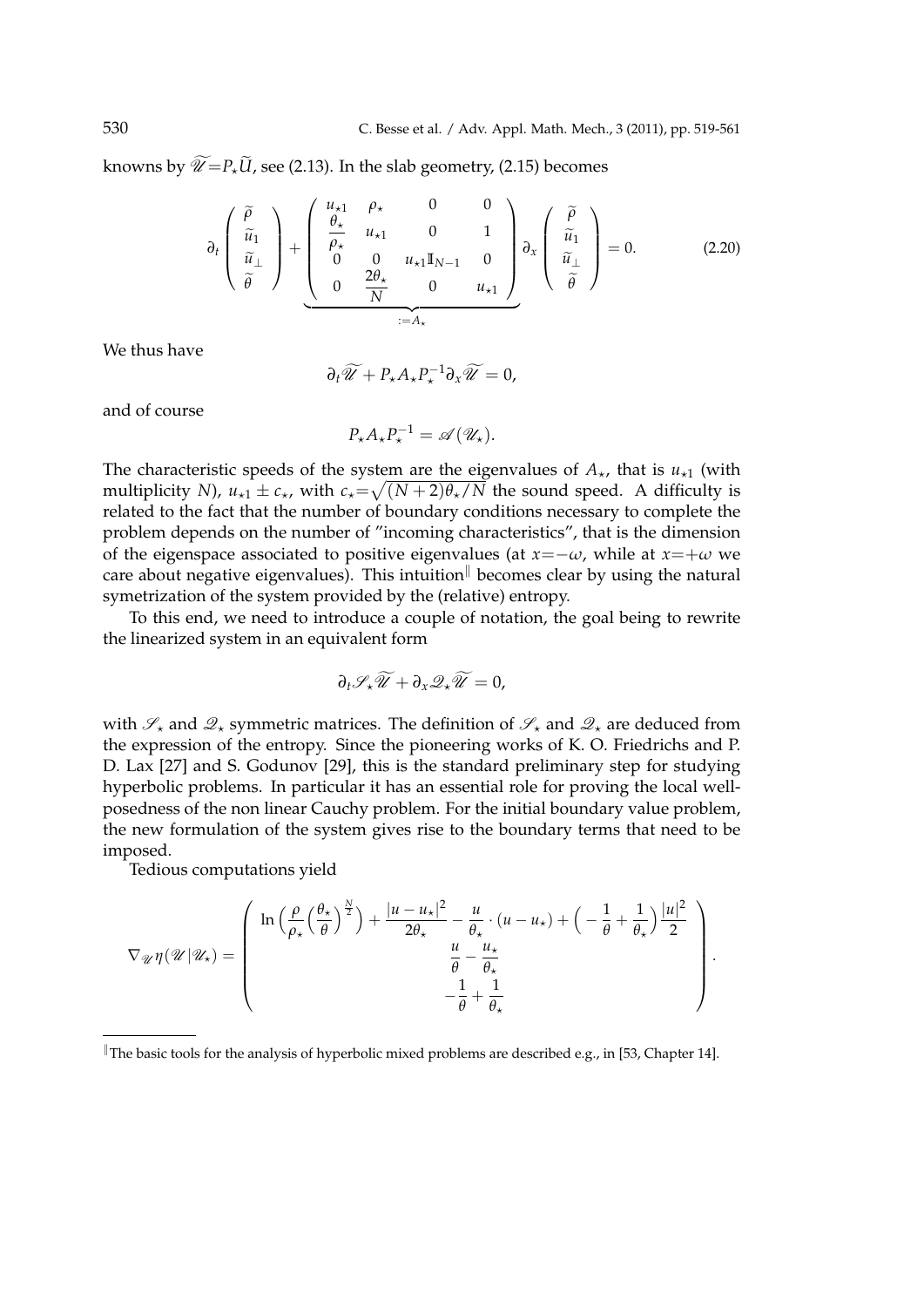Differentiating once more and evaluating the Hessian matrix at  $\mathcal{U} = \mathcal{U}_*$  defines the matrix

$$
\mathscr{S}_{\star} = D_{\mathscr{U}}^{2} \eta(\mathscr{U}|\mathscr{U}_{\star})\Big|_{\mathscr{U} = \mathscr{U}_{\star}}
$$
\n
$$
= \begin{pmatrix}\n\frac{1}{\rho_{\star}} \left(1 + \frac{N}{2} + \frac{|u_{\star}|^{4}}{2N\theta_{\star}^{2}}\right) & -\frac{|u_{\star}|^{2}}{N\rho_{\star}\theta_{\star}^{2}} u_{\star}^{T} & -\frac{1}{\rho_{\star}\theta_{\star}} + \frac{|u_{\star}|^{2}}{N\rho_{\star}\theta_{\star}^{2}} \\
-\frac{|u_{\star}|^{2}}{N\rho_{\star}\theta_{\star}^{2}} u_{\star} & \left(\frac{1}{\rho_{\star}\theta_{\star}} + \frac{2|u_{\star}|^{2}}{N\rho_{\star}\theta_{\star}^{2}}\right) I_{N} & -\frac{2u_{\star}}{N\rho_{\star}\theta_{\star}^{2}} \\
-\frac{1}{\rho_{\star}\theta_{\star}} + \frac{|u_{\star}|^{2}}{N\rho_{\star}\theta_{\star}^{2}} & -\frac{2u_{\star}^{T}}{N\rho_{\star}\theta_{\star}^{2}} & \frac{2}{N\rho_{\star}\theta_{\star}^{2}}\n\end{pmatrix}.
$$

Since  $\eta$  is strictly convex (see Lemma 2.1),  $\mathscr{S}_\star$  is symmetric positive definite. Now, we evaluate the entropy flux. Since  $\eta(\mathcal{U}|\mathcal{U}_\star)$  and  $\eta(\mathcal{U}|\mathcal{U}_\star)$  as well as the gradient of  $\eta(\mathcal{U}|\mathcal{U}_\star)$  vanish at  $\mathcal{U} = \mathcal{U}_\star$ , by differentiating (2.9) we obtain

$$
\mathscr{A}(\mathscr{U})^T D_{\mathscr{U}}^2 \eta(\mathscr{U}|\mathscr{U}_\star)|_{\mathscr{U}=\mathscr{U}_\star} = D_{\mathscr{U}}^2 \eta(\mathscr{U}|\mathscr{U}_\star)|_{\mathscr{U}=\mathscr{U}_\star}.
$$
\n(2.21)

We denote by  $\mathscr{Q}_\star$  this matrix. Since it is defined as an Hessian matrix, it is symmetric and we have

$$
\mathcal{Q}_{\star} = \mathscr{A}(\mathscr{U}_{\star})^T \mathscr{S}_{\star} = \mathscr{Q}_{\star}^T = \mathscr{S}_{\star}^T \mathscr{A}(\mathscr{U}_{\star}) = \mathscr{S}_{\star} \mathscr{A}(\mathscr{U}_{\star}). \tag{2.22}
$$

Considering small fluctuations around  $\mathcal{U}_{\star}$ , we can expand the entropy relation (2.10) rewritten as

$$
\partial_t \eta \big( \mathscr{U}_\star + \widetilde{\mathscr{U}} \big| \mathscr{U}_\star \big) + \partial_x q \big( \mathscr{U}_\star + \widetilde{\mathscr{U}} \big| \mathscr{U}_\star \big) = 0.
$$

At leading order it yields

$$
\partial_t \left( \mathscr{S}_\star \widetilde{\mathscr{U}} \cdot \widetilde{\mathscr{U}} \right) + \partial_x \left( \mathscr{Q}_\star \widetilde{\mathscr{U}} \cdot \widetilde{\mathscr{U}} \right) = 0. \tag{2.23}
$$

Of course we can obtain the same relation by remarking that the multiplication of (2.20) by  $\mathscr{S}_\star$  leads to

$$
\partial_t \mathscr{S}_\star \widetilde{\mathscr{U}} + \partial_x \mathscr{Q}_\star \widetilde{\mathscr{U}} = 0,
$$

owing to (2.22). Then we use the symmetry of the matrices  $\mathscr{S}_\star$  and  $\mathscr{Q}_\star$  to deduce (2.23). The interest of the identity (2.23) relies on the derivation of an energy estimate as follows

$$
\frac{\mathrm{d}}{\mathrm{d}t} \int_{-\omega}^{+\omega} \mathscr{S}_{\star} \widetilde{\mathscr{U}} \cdot \widetilde{\mathscr{U}} \mathrm{d}x + \mathscr{Q}_{\star} \widetilde{\mathscr{U}} \cdot \widetilde{\mathscr{U}} \big|_{x=-\omega}^{x=+\omega} = 0.
$$

Separating contributions according to their sign yields

$$
0 \leq \int_{-\omega}^{+\omega} \mathscr{S}_{\star} \widetilde{\mathscr{U}} \cdot \widetilde{\mathscr{U}}(t, x) dx + \int_{0}^{t} \left[ \mathscr{Q}_{\star} \widetilde{\mathscr{U}} \cdot \widetilde{\mathscr{U}}(t, +\omega) \right]_{+} dt - \int_{0}^{t} \left[ \mathscr{Q}_{\star} \widetilde{\mathscr{U}} \cdot \widetilde{\mathscr{U}}(t, -\omega) \right]_{-} dt
$$
  
= 
$$
\int_{-\omega}^{+\omega} \mathscr{S}_{\star} \widetilde{\mathscr{U}}^{\text{Init}} \cdot \widetilde{\mathscr{U}}^{\text{Init}}(x) dx + \int_{0}^{t} \left[ \mathscr{Q}_{\star} \widetilde{\mathscr{U}} \cdot \widetilde{\mathscr{U}}(t, -\omega) \right]_{+} dt - \int_{0}^{t} \left[ \mathscr{Q}_{\star} \widetilde{\mathscr{U}} \cdot \widetilde{\mathscr{U}}(t, +\omega) \right]_{-} dt.
$$
 (2.24)

Hence we realize that uniqueness is guaranteed when the non negative part of  $\mathcal{Q}_*\widetilde{\mathcal{U}}$ *<sup>\*</sup>*  $\widetilde{\mathcal{U}}(t, x = -\omega)$  and the non positive part of  $\mathcal{Q}_x \widetilde{\mathcal{U}} \cdot \widetilde{\mathcal{U}}(t, x = +\omega)$  are given.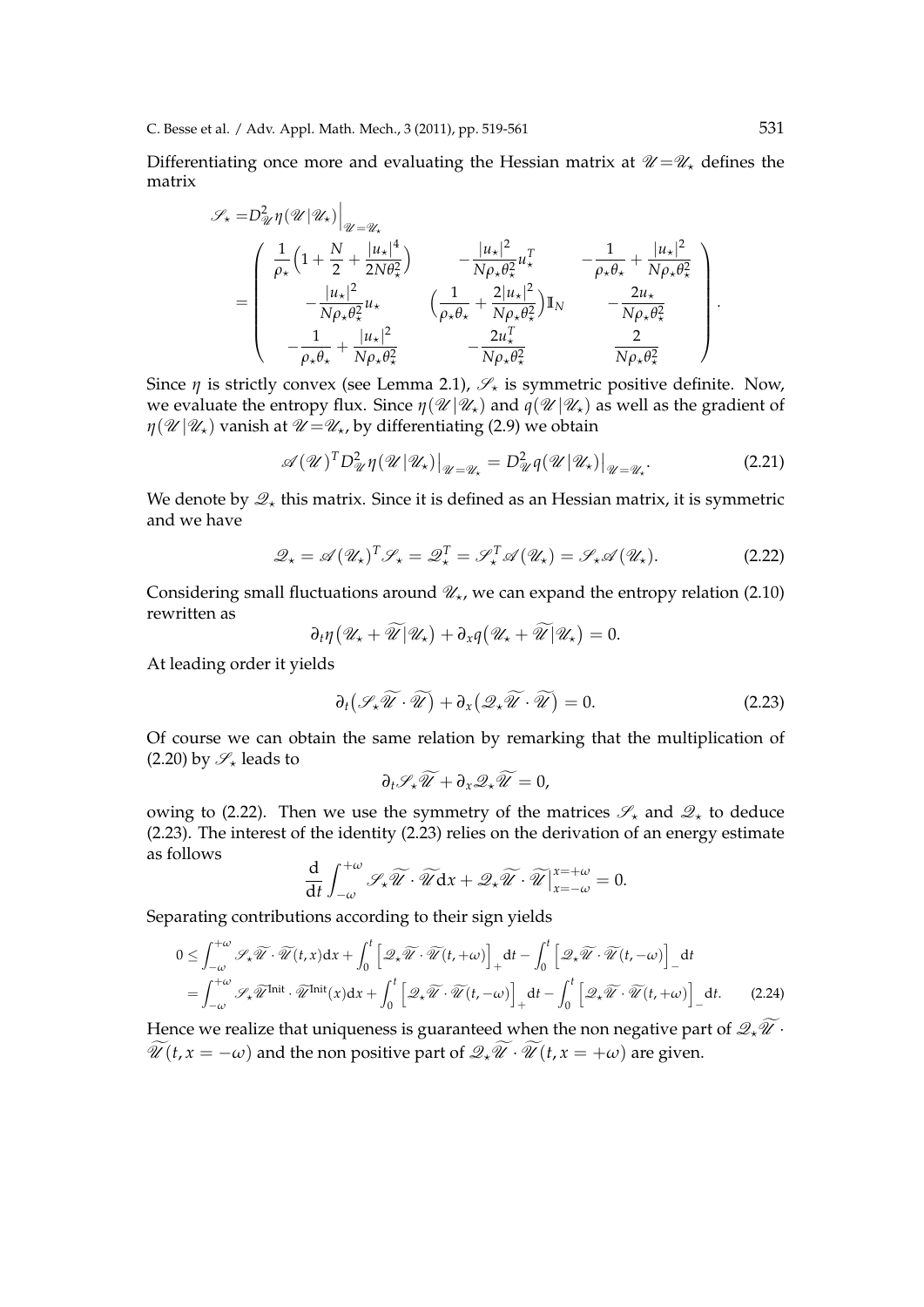These considerations are the key ingredients to study the well-posedness of the initial boundary value problem for the linearized system (2.20). We refer to [32] for a crystal-clean overview. The following claim makes the connection between the signature  $\sigma_{U_{\star}}$  of the quadratic form

$$
\widetilde{\mathscr{U}} \longmapsto \mathscr{Q}_{\star} \widetilde{\mathscr{U}} \cdot \widetilde{\mathscr{U}} = \mathscr{S}_{\star} \mathscr{A} \left( \mathscr{U}_{\star} \right) \widetilde{\mathscr{U}} \cdot \widetilde{\mathscr{U}},
$$

see (2.22), and the eigenvalues of the flux matrix  $\mathscr{A}(\mathscr{U}_\star)$ : the dimension of the eigenspaces associated to positive (resp. negative) eigenvalues of  $\mathscr{Q}_*$  corresponds to the number of positive (resp. negative) eigenvalues of the flux matrix  $\mathscr{A}(\mathscr{U}_\star)$ , that is, for the left hand boundary  $x=-\omega$ , the number of "incoming" (resp. "outgoing") characteristics and for the right hand boundary  $x = +\omega$ , the number of "outgoing" (resp. "incoming") characteristics.

**Proposition 2.1.** The signature  $\sigma_{U_\star}$  is  $(n_+, n_-)$ , with  $n_+ + n_- + n_0 = N + 2$ ,  $n_0$  being the di*mension of* Ker(*Q⋆*)*, and n*+*, resp. n−, is the cardinal of the set of the positive, resp. negative, eigenvalues of*  $\mathscr{A}(\mathscr{U}_\star)$ .

Combining this statement, which comes from basic linear algebra, to the energy estimate (2.24) we are led to the following well-posedness statement which makes precise the nature of required boundary conditions for solving (2.20).

**Proposition 2.2.** Let  $E^{\pm}$  be a subspace of  $\mathbb{R}^{N+2}$  such that

- *i*) For any  $\widetilde{\mathcal{U}} \in E^{\pm} \setminus \{0\}$ , we have  $\pm \mathcal{Q}_* \widetilde{\mathcal{U}} \cdot \widetilde{\mathcal{U}} > 0$ ,
- *ii) E <sup>±</sup> is maximal in the sense that any subspace E⊂***R***N*+<sup>2</sup> *verifying the property stated in i), is included in E±.*

*We set*

$$
E^{\pm \perp} = \{ \widetilde{\mathscr{U}} \in \mathbb{R}^{N+2}, \text{ such that for any } \widetilde{\mathscr{V}} \in E^{\pm} \text{ we have } \mathscr{Q}_{\star} \widetilde{\mathscr{U}} \cdot \widetilde{\mathscr{V}} = 0 \}.
$$

*Let*

$$
t \longmapsto \widetilde{\mathscr{U}}^{\text{data},L}(t) \quad \text{and} \quad t \longmapsto \widetilde{\mathscr{U}}^{\text{data},R}(t),
$$

*be integrable functions on* (0, *T*) *for any* 0*<T<*∞ *such that*

 $\widetilde{\mathcal{U}}^{\text{data},L}(t) \in E^{-\perp}$  *and*  $\widetilde{\mathcal{U}}^{\text{data},R}(t) \in E^{+\perp}$ .

*We consider the mixed problem*

$$
\begin{cases}\n\frac{\partial_t \widetilde{\mathscr{U}} + \mathscr{A}(\mathscr{U}_\star) \partial_x \widetilde{\mathscr{U}} = 0, \\
\widetilde{\mathscr{U}}_{|t=0} = \widetilde{\mathscr{U}}^{\text{Init}} \in H^1([-\omega,\omega]), \\
\widetilde{\mathscr{U}}(t,-\omega) - \widetilde{\mathscr{U}}^{\text{data,L}} \in E^-, \qquad \widetilde{\mathscr{U}}(t,+\omega) - \widetilde{\mathscr{U}}^{\text{data,R}} \in E^+.\n\end{cases}
$$

*Suppose that*

$$
\widetilde{\mathcal{U}}^{\text{Init}}(x = -\omega) - \widetilde{\mathcal{U}}^{\text{data,L}}(t = 0) \in E^- \text{ and } \widetilde{\mathcal{U}}^{\text{Init}}(x = +\omega) - \widetilde{\mathcal{U}}^{\text{data,R}}(t = 0) \in E^+.
$$
\nThus the initial value has a uniform distribution in  $\mathcal{C}^1(0, \omega, L^2(\omega, \omega, \omega))$ .

*Then the mixed problem has a unique solution in C<sup>1</sup>(0,*  $\infty$ *; L<sup>2</sup>(* $-\omega$ *,*  $+\omega$ *)).* 

We refer to [20, 32] and [53, Chapter 14] for more details and proofs of these two propositions.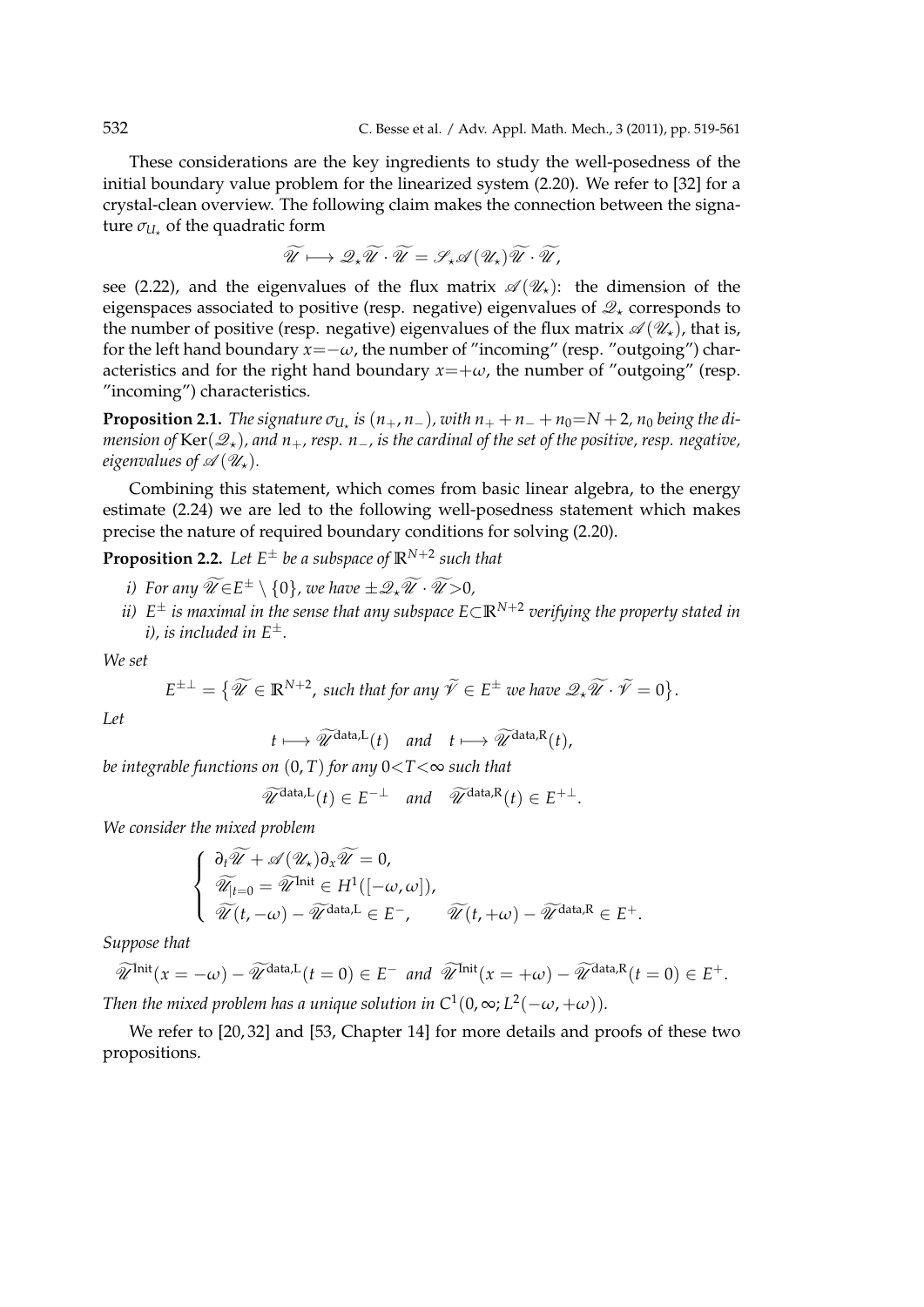C. Besse et al. / Adv. Appl. Math. Mech., 3 (2011), pp. 519-561 533

### **2.5 Boundary layer**

As already remarked

$$
\mathcal{H}(F|M_{U_{\star}})=\int_{\mathbb{R}^N}\Big(F\ln\Big(\frac{F}{M_{U_{\star}}}\Big)-F+M_{U_{\star}}\Big)\mathrm{d}v\geq 0,
$$

is the relative entropy associated to the BGK equation (1.1)-(2.2). Then we remark that, for any perturbation *f* and 0*<δ≪*1,

$$
\mathcal{H}(M_{U_{\star}}(1+\delta f)|M_{U_{\star}})=\frac{\delta^2}{2}\int_{\mathbb{R}^N}|f|^2M_{U_{\star}}\mathrm{d}v+\mathscr{O}(\delta^3).
$$

Accordingly,

$$
f \longmapsto \int_{\mathbb{R}^N} |f|^2 M_{U_{\star}} \mathrm{d} v,
$$

defines an entropy for the linearized equation and indeed solutions of (2.18) satisfy

$$
\partial_t \int_{\mathbb{R}^N} |f|^2 M_{U_\star} dv + \partial_x \int_{\mathbb{R}^N} v_1 |f|^2 M_{U_\star} dv = \frac{2}{\tau} \int_{\mathbb{R}^N} L_{U_\star} f f M_{U_\star} dv \leq 0.
$$

Evaluating the entropy flux on an infinitesimal Maxwellian defines a quadratic form of the macroscopic quantities:

$$
\mathbf{Q}: g = m_{\widetilde{U}} \in \text{Ker}(L_{U_{\star}}) \mapsto \int_{\mathbb{R}^N} v_1 |g|^2 M_{U_{\star}} \, \mathrm{d} v,
$$

satisfies

$$
\mathbf{Q}(m_{\widetilde{U}}) = \int_{\mathbb{R}^N} v_1 \Big| \frac{\widetilde{\rho}}{\rho_\star} + \frac{v - u_\star}{\theta_\star} \widetilde{u} + \frac{\widetilde{\theta}}{2\theta_\star} \Big( \frac{|v - u_\star|^2}{\theta_\star} - N \Big) \Big|^2 M_{U_\star} dv
$$
  
\n
$$
= \frac{u_{\star 1}}{\rho_\star} \widetilde{\rho}^2 + \frac{\rho_\star u_{\star 1}}{\theta_\star} \widetilde{u}_1^2 + \frac{\rho_\star u_{\star 1}}{\theta_\star} \widetilde{u}_\perp \cdot \widetilde{u}_\perp + N \frac{\rho_\star u_{\star 1}}{2\theta_\star} \widetilde{\theta}^2 + 2\widetilde{\rho}\widetilde{u}_1 + 2\frac{\rho_\star}{\theta_\star} \widetilde{u}_1 \widetilde{\theta}
$$
  
\n
$$
= \begin{pmatrix} \frac{u_{\star 1}}{\rho_\star} & 1 & 0 & 0 \\ 1 & \frac{\rho_\star u_{\star 1}}{\theta_\star} & 0 & \frac{\rho_\star}{\theta_\star} \\ 0 & 0 & \frac{\rho_\star u_{\star 1}}{\theta_\star} & 0 \\ 0 & \frac{\rho_\star}{\theta_\star} & 0 & N \frac{\rho_\star u_{\star 1}}{2\theta_\star^2} \end{pmatrix} \begin{pmatrix} \widetilde{\rho} \\ \widetilde{u}_1 \\ \widetilde{u}_1 \\ \widetilde{\theta} \end{pmatrix} \cdot \begin{pmatrix} \widetilde{\rho} \\ \widetilde{u}_1 \\ \widetilde{u}_1 \\ \widetilde{\theta} \end{pmatrix}
$$
  
\n
$$
= \Sigma_\star \widetilde{u} \cdot \widetilde{u}.
$$

In fact this quantity gives the entropy flux in the variables  $(\tilde{\rho}, \tilde{u}, \tilde{\theta})$  instead of the conservative variables, owing to the following claim.

**Lemma 2.2.** We have  $\Sigma_{\star} = P_{\star}^T \mathscr{Q}_{\star} P_{\star}$ .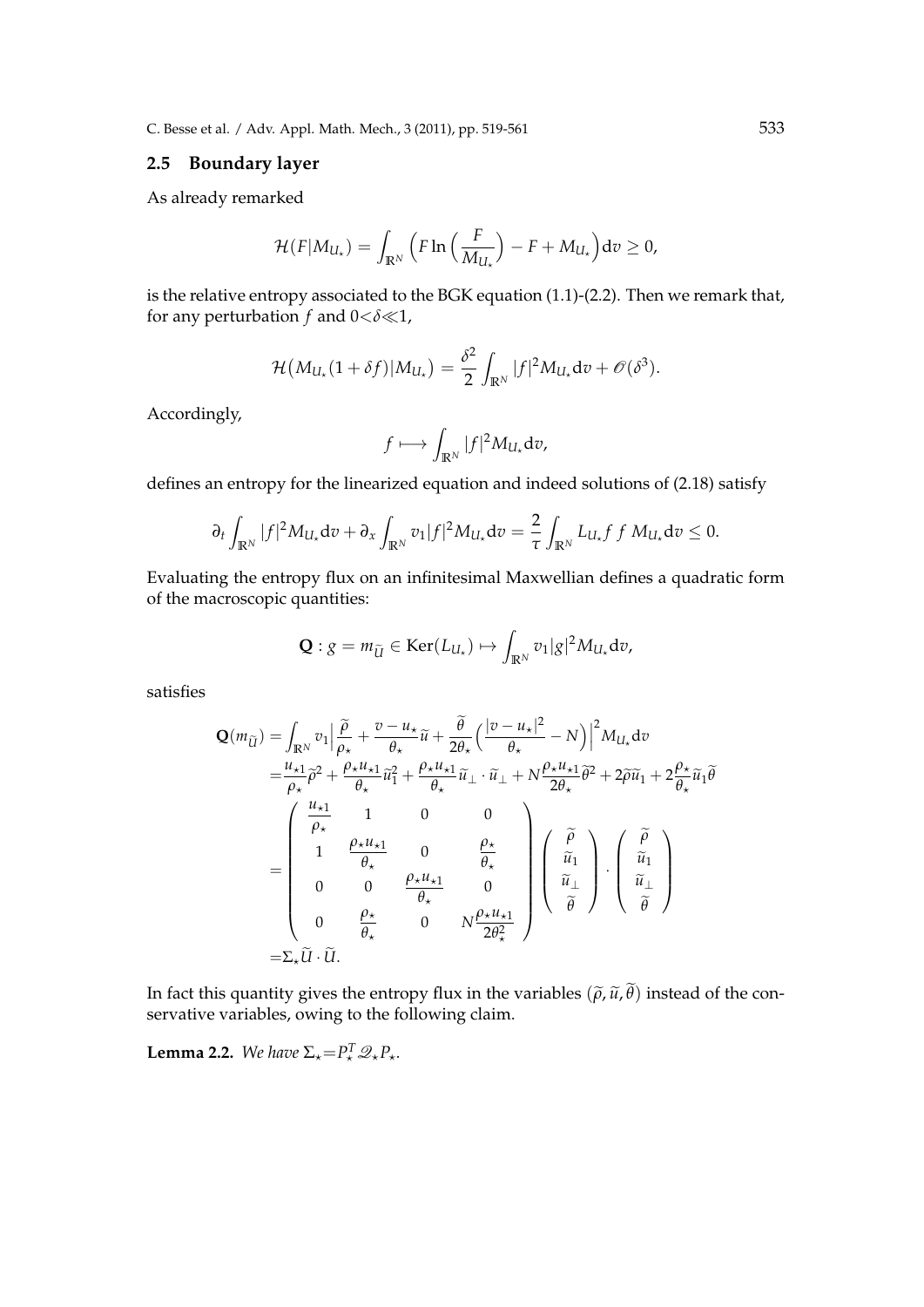*Proof.* The identity can be checked by direct inspection. Instead, let us give some hints explaining where the formula comes from. According to the definition of the entropy flux  $q(\mathcal{U}|\mathcal{U}_\star)$  in Lemma 2.1,  $\mathbf{Q}(m_{\tilde{U}})$  corresponds to the leading term in the expansion of

$$
\int_{\mathbb{R}^N} v \left[ M_{U_\star + \widetilde{U}} \ln \left( \frac{M_{U_\star + \widetilde{U}}}{M_{U_\star}} \right) - M_{U_\star + \widetilde{U}} + M_{U_\star} \right] dv.
$$

Therefore, by identification with (2.23) and using (2.13), we obtain

$$
\mathbf{Q}(m_{\widetilde{U}}) = \Sigma_{\star} \widetilde{U} \cdot \widetilde{U} = \mathscr{Q}_{\star} \widetilde{\mathscr{U}} \cdot \widetilde{\mathscr{U}} = \mathscr{Q}_{\star} P_{\star} \widetilde{U} \cdot P_{\star} \widetilde{U} = P_{\star}^T \mathscr{Q}_{\star} P_{\star} \widetilde{U} \cdot \widetilde{U}.
$$

So, the lemma is proved.  $\Box$ 

Let us split the set of infinitesimal Maxwellians according to the sign of the quadratic form **Q**:

$$
\operatorname{Ker}(L_{U_{\star}})=\Lambda^{+}\oplus\Lambda^{-}\oplus\Lambda^{0},
$$

with

 $\mathbf{Q}_{|\Lambda^+}$  is positive definite,  $\mathbf{Q}_{|\Lambda^-}$  is negative definite and  $\Lambda^0 = \{g = m_{\tilde{U}'} , \mathbf{Q}(g) = 0 \}.$ 

By Lemma 2.2, we note that  $g = m_{\tilde{U}} \in \Lambda^{\pm}$  means that  $\widetilde{\mathscr{U}} = P_{\star} \widetilde{U}$  verifies  $\pm \mathscr{Q}_{\star} \widetilde{\mathscr{U}} \cdot \widetilde{\mathscr{U}} > 0$ and thus  $\widetilde{\mathscr{U}}$  belongs to  $E^{\pm}$  as arising in Proposition 2.2. Owing to Proposition 2.1 and Lemma 2.2, we have

$$
\dim(\Lambda^+) = n_+, \quad \dim(\Lambda^-) = n_-, \quad \dim(\Lambda^0) = n_0,
$$

and a correspondence is established between the quadratic form  $\mathbf Q$  on  $\text{Ker} (L_{U_\star})$  and the quadratic form on **R***N*+<sup>2</sup> associated to the symmetric matrix *Q⋆*. According to [20], and as developed in [9, 32], it is convenient to introduce the following basis of  $\text{Ker}(L_{U_\star})$ :

$$
\chi_1(v) = \frac{1}{\sqrt{2N(N+2)}} \left( \sqrt{N(N+2)} \frac{v_1 - u_{\star 1}}{\sqrt{\theta_{\star}}} + \frac{|v - u_{\star}|^2}{\theta_{\star}} \right),
$$
  
\n
$$
\chi_0(v) = \frac{1}{\sqrt{2(N+2)}} \left( \frac{|v - u_{\star}|^2}{\theta_{\star}} - N - 2 \right),
$$
  
\n
$$
\chi_k(v) = \frac{v_k - u_{\star k}}{\sqrt{\theta_{\star}}}, \text{ for } k \in \{2, \cdots, N\},
$$
  
\n
$$
\chi_{N+1}(v) = \frac{1}{\sqrt{2N(N+2)}} \left( \sqrt{N(N+2)} \frac{v_1 - u_{\star 1}}{\sqrt{\theta_{\star}}} - \frac{|v - u_{\star}|^2}{\theta_{\star}} \right).
$$

In what follows, we denote

$$
I^{\pm} = \{k \in \{0, \cdots, N+1\}, \chi_k \in \Lambda^{\pm}\}, \quad I^0 = \{k \in \{0, \cdots, N+1\}, \chi_k \in \Lambda^0\}.
$$

Note that

$$
\#I^+ = n_+, \quad \#I^- = n_-, \quad \#I^0 = n_0.
$$

The interest of this specific basis relies on the orthogonality properties and useful formula summarized in the following Lemma.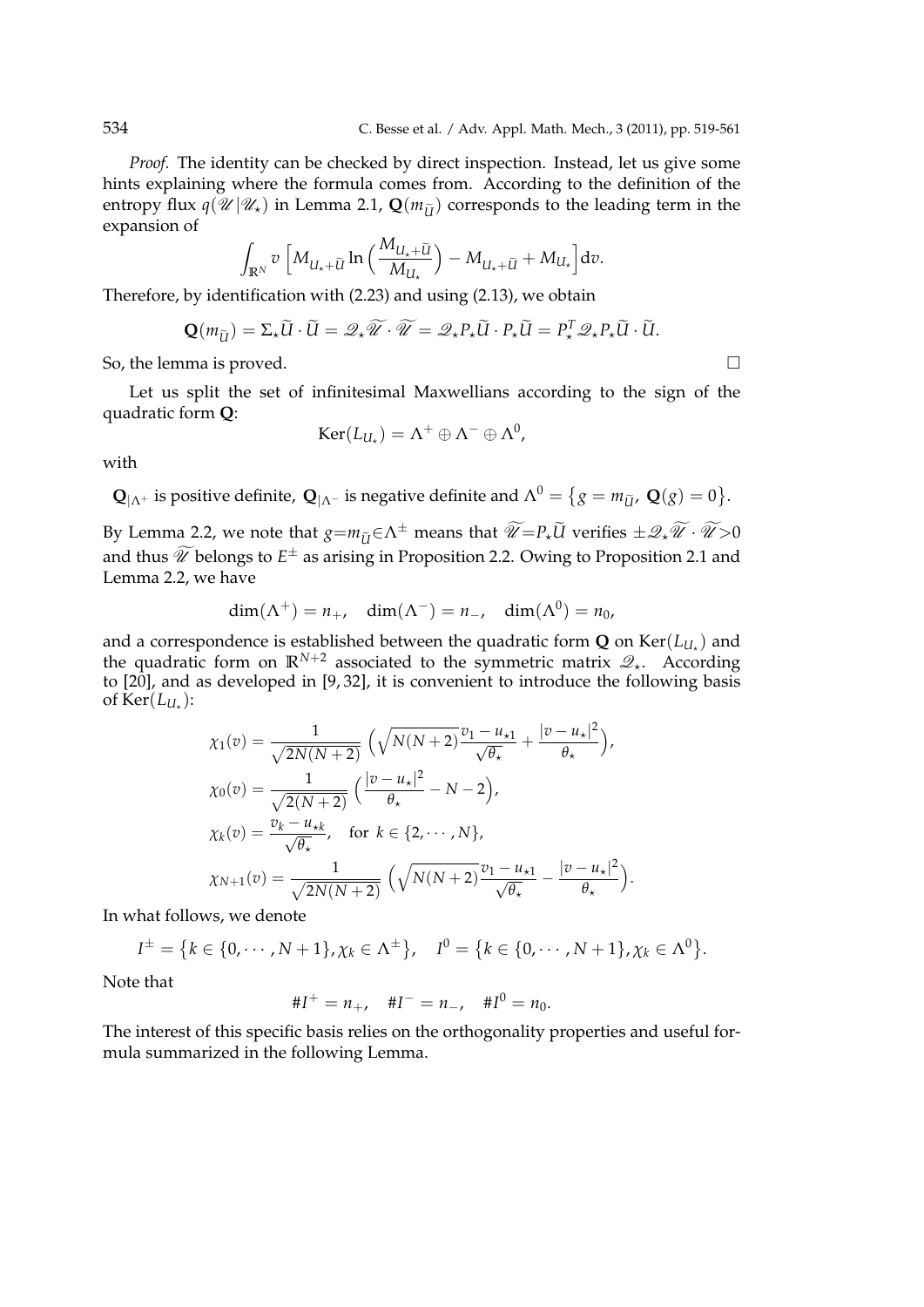C. Besse et al. / Adv. Appl. Math. Mech., 3 (2011), pp. 519-561 535

**Lemma 2.3.** *We have*

$$
\int_{\mathbb{R}^N} \chi_k \chi_l(v) M_{U_*} dv = \rho_* \delta_{kl},
$$
  

$$
\int_{\mathbb{R}^N} v_1 \chi_k \chi_l(v) M_{U_*} dv = 0, \quad \text{if } k \neq l.
$$

*Furthermore, we observe that*

$$
\int_{\mathbb{R}^N} v_1 |\chi_1|^2(v) M_{U_\star} dv = \rho_\star \left( u_{\star 1} + \sqrt{\frac{N+2}{N}} \theta_\star \right) = \rho_\star (u_{\star 1} + c_\star),
$$
\n
$$
\int_{\mathbb{R}^N} v_1 |\chi_k|^2(v) M_{U_\star} dv = \rho_\star u_{\star 1}, \quad \text{for } k \in \{0, 2, \cdots, N\},
$$
\n
$$
\int_{\mathbb{R}^N} v_1 |\chi_{N+1}|^2(v) M_{U_\star} dv = \rho_\star \left( u_{\star 1} - \sqrt{\frac{N+2}{N}} \theta_\star \right) = \rho_\star (u_{\star 1} - c_\star).
$$

The final touch consists in introducing an ansatz which takes into account the boundary layer correctors. We expand the solution of (2.18) as follows

$$
f(t,x,v)=m_{\widetilde{U}(t,x)}(v)+G^{\mathrm{L}}\left(t,\frac{(x+\omega)}{\tau},v\right)+G^{\mathrm{R}}\left(t,\frac{(\omega-x)}{\tau},v\right)+r_{\tau}(t,x,v),
$$

with  $r<sub>\tau</sub>$  a remainder which is expected to be small as  $\tau$  goes to 0. The correctors  $G<sup>L</sup>(t, z = (\omega + x)/\tau, v)$  and  $G<sup>R</sup>(t, z = (\omega - x)/\tau, v)$  are defined from the following half space problem

$$
\begin{cases}\nv_1 \partial_z G = L_{U_*} G, & \text{for } z > 0 \text{ and } v \in \mathbb{R}^N, \\
\gamma^{\text{inc}} G(0, v) = Y^{\text{data}}, & \text{for } v_1 > 0,\n\end{cases}
$$
\n(2.25)

where Y<sup>data</sup> has to be suitability defined (the variables of the half-space problem are *z* and *v*; in fact we are concerned with data parametrized by the time variable but we omit the time dependence to simplify the notations). We seek a solution which vanishes at infinity: imposing

$$
G(z,v) \xrightarrow[z \to +\infty]{} 0,
$$
\n
$$
(2.26)
$$

means that the influence of the corrector becomes negligible far away from the boundary  $x = -\omega$  or  $x = +\omega$ . The complete analysis of the half-space problem is due to [20] (after the preliminary breakthrough of [6] and formulation of the problem in [13]; for the specific case of the linearized BGK operator the analysis appeared in a different form in [3, 38]). Precisely, we have the following statement [20, Theorem 1.7.1]

**Theorem 2.1.** Let  $V^+$  be a subspace of  $\text{Ker}(L_{U_\star})$  satisfying

- *i*) For any  $\widetilde{U}$ ∈**R**<sup>*N*+2</sup>  $\setminus$  {0} such that  $m_{\widetilde{U}}$ ∈*V*<sup>+</sup> we have  $Q(m_{\widetilde{U}}) \geq 0$ *,*
- *ii) V* <sup>+</sup> *is maximal in the sense that any subspace V⊂*Ker(*LU<sup>⋆</sup>* ) *verifying the property stated in i) is included in V*+*.*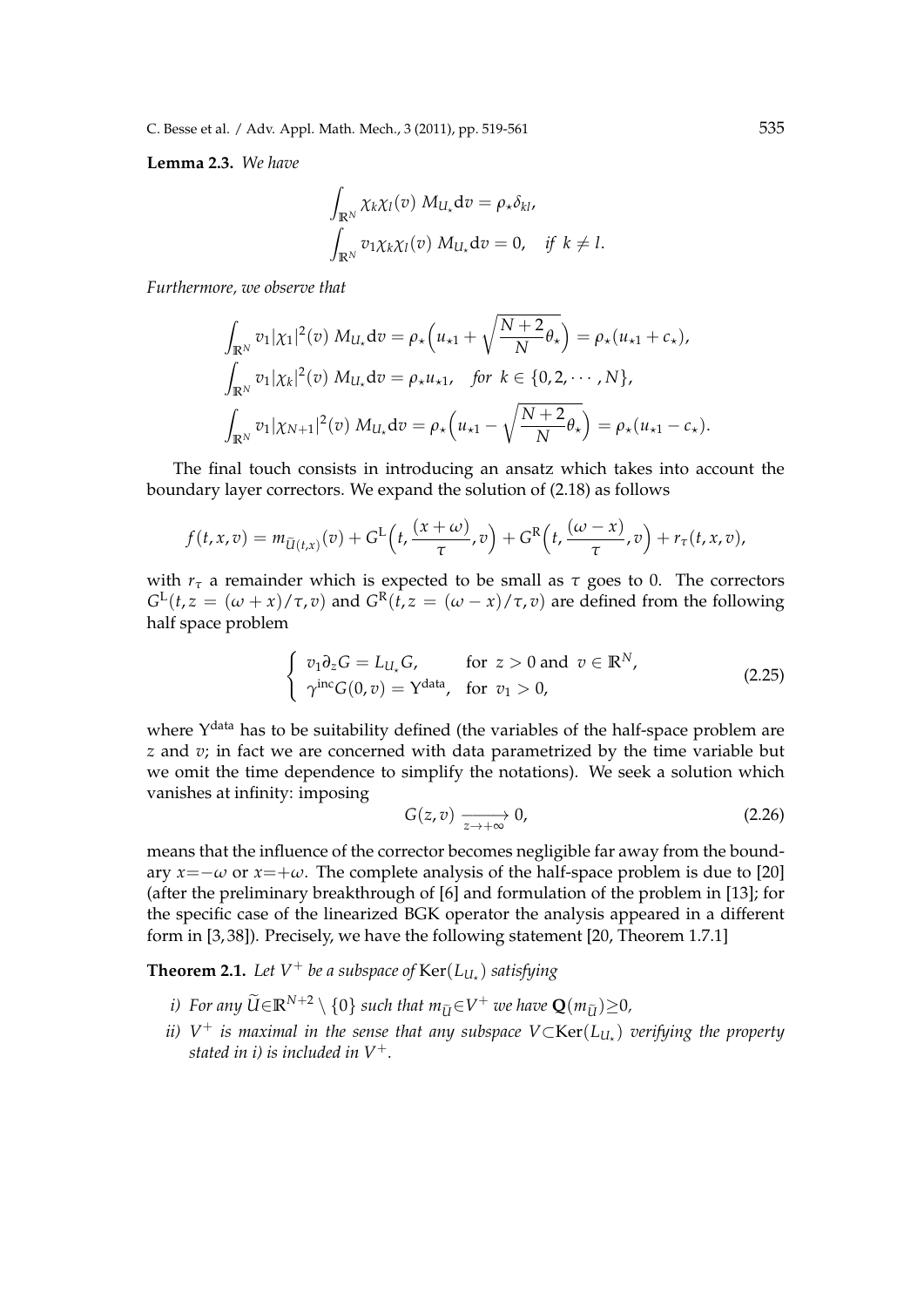*Let*

$$
\Upsilon^{\text{data}}\in L^2\big(\mathbb{R}^N,(1+|v|)M_{U_\star}(v)\text{d} v\big).
$$

*Then, for any m∈*Ker(*LU<sup>⋆</sup>* )*, there exists a unique m*∞*∈V* <sup>+</sup> *and a unique solution*

$$
G\in L^{\infty}\big(0,\infty;L^{2}(\mathbb{R}^{N},M_{U_{\star}}\mathrm{d}v)\big),
$$

*of* (2.25) *such that for any γ>*0 *small enough we have*

$$
e^{\gamma z}\Big(G(z,v)-m-m_{\infty}(v)\Big)\in L^{\infty}(0,\infty;L^{2}(\mathbb{R}^{N},(1+|v|)M_{U_{\star}}(v)\mathrm{d}v)\Big).
$$

The statement can be rephrased as follows (using Theorem 2.1 with *m*=0)

**Corollary 2.1.** *There exists a linear mapping (that can be called the generalized Chandrasekhar functional)*

$$
\mathscr{C}_{\star}: L^{2}(\mathbb{R}^{N}, (1+|v|)M_{U_{\star}}(v)dv) \longrightarrow V^{+},
$$
  

$$
Y^{\text{data}} \longmapsto m_{\infty},
$$

 $w$ ith  $m_\infty$  the limit as  $z$ → $\infty$  of the unique solution  $G$ ∈L $^\infty(0,\infty; L^2(\mathbb{R}^N,M_{U_\star}\mathrm{d} v))$  of (2.25).

This statement defines the necessary boundary condition for the macroscopic field *U* at the boundary  $x = -\omega$  and  $x = +\omega$ . Indeed, coming back to (2.18), the boundary layer correctors are defined as follows:

 $\bullet$   $G^{\textrm{L}}(t,z,v){=}G(t,z,v)$  with  $G$  the solution of (2.25) with incoming data

$$
\Upsilon^{\text{data}}(v) = \Psi^{\text{data},L}(t,v) - m_{\widetilde{U}(t,-\omega)}(v),
$$

 $\bullet$   $G^{\rm R}(t,z,v){=}G(t,z,\hat v)$  with  $G$  the solution of (2.25) with incoming data

$$
\mathbf{Y}^{\text{data}}(v) = \mathbf{Y}^{\text{data},R}(t,\hat{v}) - m_{\widetilde{U}(t,+\omega)}(\hat{v}),
$$

where if  $v=(v_1, v_2, v_3), \hat{v}=(-v_1, v_2, v_3).$ 

The  $n_+$  necessary boundary conditions at  $x = -\omega$  (resp. the  $n_-$  necessary boundary conditions at *x*=+*ω*) are provided by the determination of the asymptotic state  $m_{\infty}$ associated to the incoming data. Imposing (2.26) means that

$$
\mathscr{C}_{\star}(\Psi^{\text{data},L}(t,\cdot)) = \mathscr{C}_{\star}(m_{\widetilde{U}(t,-\omega)}), \quad \mathscr{C}_{\star}(\Psi^{\text{data},R}(t,\cdot)) = \mathscr{C}_{\star}(m_{\widetilde{U}(t,+\omega)}).
$$
 (2.27)

In fact it is maybe more intuitive to split  $m_{\tilde{U}(t,-\omega)}$  into its "outgoing part" *m−*=∑*k∈I<sup>−</sup> αkχ<sup>k</sup>* and its "incoming part" *m*+=∑*k∈I*+*∪<sup>I</sup>* <sup>0</sup> *αkχ<sup>k</sup>* : the former is determined by the flow while the latter has to be imposed as a boundary condition to complete the Euler system. Precisely, let us define  $\tilde{G}$  as to be the solution of (2.25) with incoming data Υ data=Ψdata,L *− m−*. Then, the boundary condition for the macroscopic field is obtained by requiring  $m_+$  to be the asymptotic state of  $\tilde{G}(z, v)$  as  $z \rightarrow \infty$  which means

$$
\mathscr{C}_{\star}(m_{+}(t,\cdot))=\mathscr{C}_{\star}(\Psi^{\text{data},L}(t,\cdot)-m_{-}(t,\cdot)).
$$

A similar reasoning applies for the boundary condition at  $x = \omega$ . We are going to use this formalism in order to define numerical fluxes.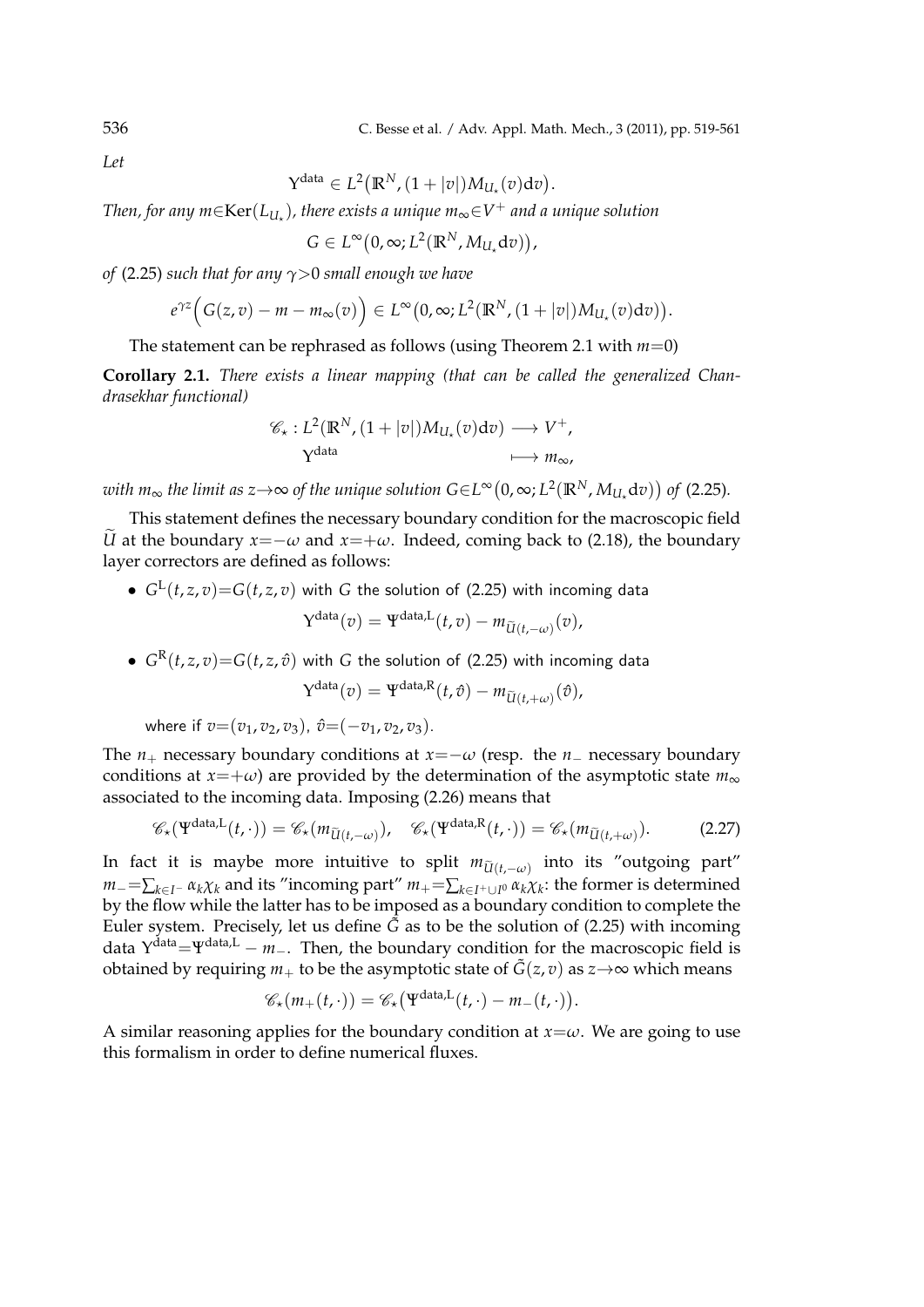## **3 Finite volume scheme and treatment of the boundary conditions**

From now on, we only consider the case *N*=1 and we assume for the velocity variable *v*∈**R**. The space domain reduces to the interval  $(-\omega, +\omega)$ , where for the simulation we will set  $\omega$ =0.5. We wish to compare the simulation of the 1D BGK equation (2.16) endowed with the initial condition  $F_{|t=0}{=}F^{\text{Init}}$  and the given incoming boundary condition (2.17) with the simulation of the Euler system

$$
\partial_t \rho + \partial_x (\rho u) = 0, \tag{3.1a}
$$

$$
\partial_t(\rho u) + \partial_x(\rho u^2 + \rho \theta) = 0,\tag{3.1b}
$$

$$
\partial_t \left( \frac{\rho u^2 + \rho \theta}{2} \right) + \partial_x \left( \left( \frac{\rho u^2}{2} + \frac{3}{2} \rho \theta \right) u \right) = 0, \tag{3.1c}
$$

completed with boundary conditions defined through the boundary layer analysis. We introduce a regular subdivision

$$
-\omega = x_0 < x_1 = -\omega + \Delta x < \cdots < x_i = -\omega + i\Delta x < \cdots < x_{I+1} \\
 = -\omega + (I+1)\Delta x = +\omega.
$$

In order to solve the kinetic equation (2.16) we use a simple splitting scheme: given  $F_{i,p}^n$ , an approximation of *F* at time *n*∆*t*, position  $x_i = -\omega + i\Delta x$  and velocity *p*∆*v*, with *n*∈**N**, *i*∈{0, · · · , *I* + 1}, where  $(I + 1)\Delta x = +2\omega$  and  $p ∈ {−P, · · · , P}$ .

*•* Firstly, we solve the free transport equation  $(\partial_t + v \partial_x)F = 0$  starting from  $F_{|n\Delta t} = F^n$ . Of course, we treat a discrete version of the equation which casts as

$$
F_{i,p}^{n+\frac{1}{2}}=F_{i,p}^n-\Delta t \mathbb{D}_{i,p}F^n,
$$

where **D** is a discrete version of the advection operator *v∂x*. For instance, we can work with the upwind scheme which leads to

$$
\mathbb{D}_{ip}F = \frac{p\Delta v}{\Delta x}(F_{i,p} - F_{i-1,p}), \quad \text{if } p > 0,
$$
  

$$
\mathbb{D}_{ip}F = \frac{p\Delta v}{\Delta x}(F_{i+1,p} - F_{i,p}), \quad \text{if } p < 0,
$$

and  $D_{i0}F=0$ . The scheme is completed by using the incoming boundary condition for the fictitious points. The solution at time  $(n+1)\Delta t$  defines the state  $F^{n+1/2}.$ 

*•* Secondly, we solve the collision part *∂tF*=*τ −*1 (*M*[*F*] *− F*) with initial data *F|n*∆*t*=*F <sup>n</sup>*+1/2. Actually, it reduces to a mere ODE since the macroscopic quantities do not change during this time step: since

$$
\int_{\mathbb{R}} (1, v, |v|^2) F dv = \int_{\mathbb{R}} (1, v, |v|^2) F^{n + \frac{1}{2}} dv,
$$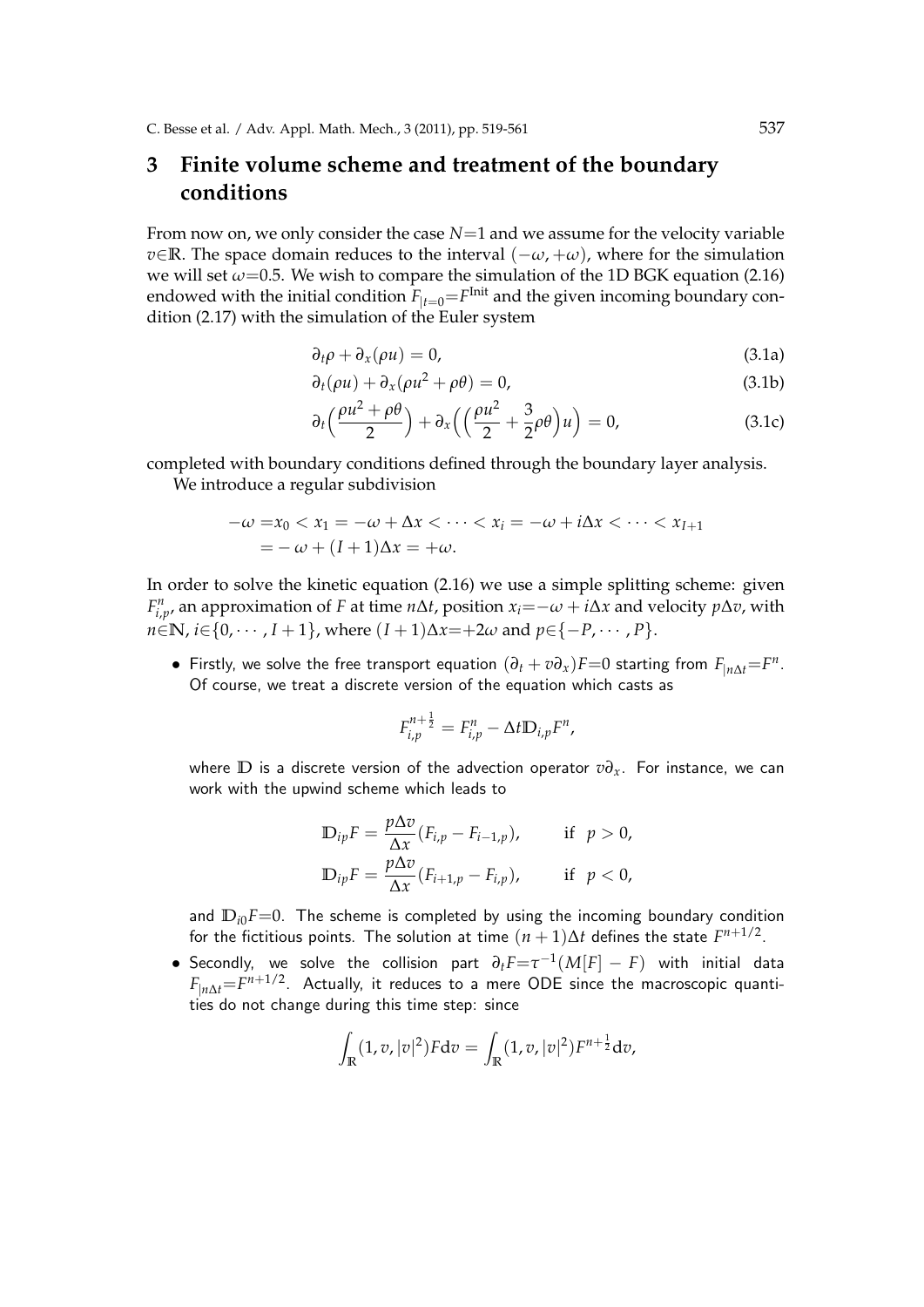538 C. Besse et al. / Adv. Appl. Math. Mech., 3 (2011), pp. 519-561

we have

$$
M[F] = M[F^{n+\frac{1}{2}}],
$$

and therefore we end up with

$$
F^{n+1} = \left(1 - e^{-\frac{\Delta t}{\tau}}\right)M\left[F^{n+\frac{1}{2}}\right] + e^{-\frac{\Delta t}{\tau}}F^{n+\frac{1}{2}}.
$$

Actually, we make use of the Strang version of this algorithm which is a straightforward extension intended to reach second order accuracy with respect to time.

Of course as the parameter *τ* becomes small the resolution of the kinetic equation becomes highly demanding in computational time since the simulation can produce relevant results capturing the microscopic effects only under the constraints ∆*t*, ∆*x≪τ*. Thus, when *τ* goes to 0 there is a clear advantage in using the hydrodynamic equations which furthermore work on a reduced set of variables (since we do not need to consider the velocity variable *v*). In what follows, the simulation of (2.16)-(2.17) by using the splitting scheme will serve to obtain a reference solution, at the price of a very long computational time, and validate our numerical treatment of the boundary conditions for the Euler system.

Now, let us explain the scheme for the Euler system (3.1). To this end, let us denote, for any  $i \in \{1, \cdots, I\}$ ,

$$
C_i = \left(-\omega + \left(i-\frac{1}{2}\right)\Delta x, -\omega + \left(i+\frac{1}{2}\right)\Delta x\right),\,
$$

to be the cell centered on  $x_i$ . Similarly, the boundary cells are defined by *C*<sub>0</sub>=(*−ω*, *−ω* + ∆*x*/2) and *C*<sub>*I*+1</sub>=(*ω* − ∆*x*/2, *ω*). Then  $\mathcal{U}_i^n$  is intended to be an approximation of  $(\Delta x)^{-1} \int_{C_i} \mathcal{U}(n\Delta t, x) dx$ , the mean value of  $\mathcal{U}(n\Delta t, x)$  over the cell  $C_i$ . The definition of the scheme is deduced from the integration of (3.1) over the cell  $(n\Delta t, (n+1)\Delta t) \times C_i$ 

$$
\int_{C_i} \mathscr{U}((n+1)\Delta t, x) dx - \int_{C_i} \mathscr{U}(n\Delta t, x) dx + \int_{n\Delta t}^{(n+1)\Delta t} (\mathscr{F}(\mathscr{U})\left(s, -\omega + \left(i + \frac{1}{2}\right)\Delta x\right) - \mathscr{F}(\mathscr{U})\left(s, -\omega + \left(i - \frac{1}{2}\right)\Delta x\right)) ds = 0,
$$

suggests

$$
\mathscr{U}_i^{n+1} - \mathscr{U}_i^{n} = -\frac{\Delta t}{\Delta x} \left( \mathscr{F}_{i+\frac{1}{2}}^n - \mathscr{F}_{i-\frac{1}{2}}^n \right),
$$

where  $\mathscr{F}_{i+1/2}^n$  is an approximation of the flux on the interface  $x = -\omega + (i + 1/2)\Delta x$  on the time step. This approximation is obtained as a suitable function of the  $\mathcal{U}_k^{n}$ 's: in the simplest case, the numerical flux on the interface  $x = -\omega + (i + 1/2)\Delta x$  is determined by the unknowns in the two neighboring cells

$$
\mathscr{F}_{i+\frac{1}{2}}^n = \mathbf{F}(\mathscr{U}_i^n, \mathscr{U}_{i+1}^n),
$$

see [28, 43]. In what follows we work with Godunov fluxes (see e.g., [43, Chapter 15]) for the interior cells which correspond to the cells with  $i \in \{1, \dots, I\}$  since the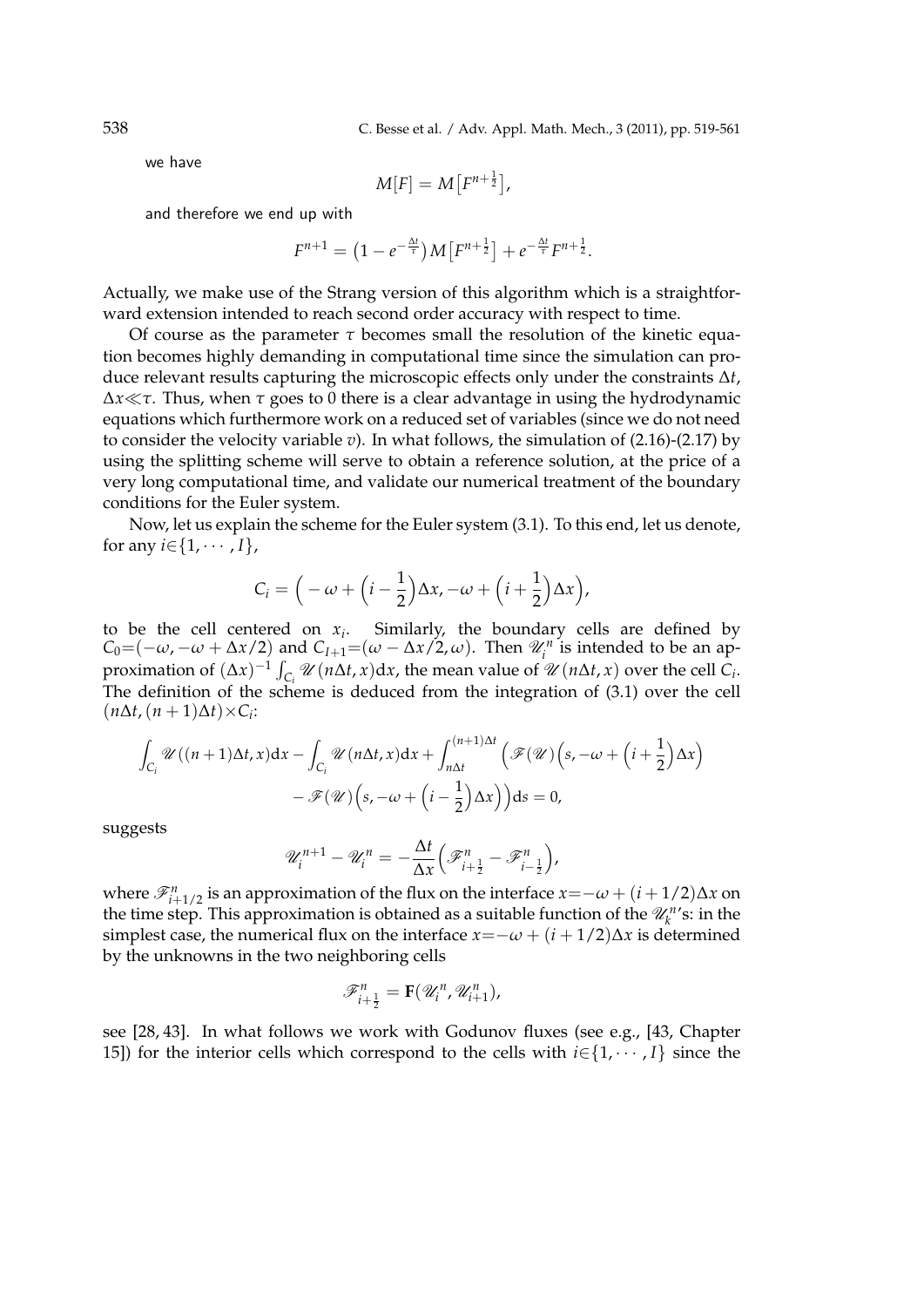scheme uses only 3 points, but of course more sophisticated schemes can be used. The question is now to define the boundary fluxes, namely for indices  $i=0$  and  $i=1+1$ , in a way that accounts for the boundary layer analysis.

Actually, the question is two-fold. The first difficulty consists in performing the non linear boundary layer analysis and deriving the hydrodynamic boundary condition coming from (2.17) in the fluid regime. To our knowledge the theory is not developed as for the linearized problem, except certainly for scalar equations as discussed in [56]. Next, the underlying half-space problems are usually not affordable for the numerical simulation since their resolution is at least as difficult as the original kinetic problem. Hence, we need an additional approximation procedure. The approach we propose is based on the linearized theory described above. It has the advantage of offering a neat framework and a natural way to determine the number and the nature of the needed boundary conditions for the hyperbolic system (3.1). The first attempt would be to use directly (2.27) as a boundary condition: as we shall see it could be valid as far as the solution of the kinetic equation remains close to the reference state  $M_{U_{\star}}.$  But of course, using this boundary condition, which comes from a purely linear theory, is certainly questionable since it relies on the permutation of the linearization limit where the amplitude of the fluctuation vanishes and the small mean free path limit (hydrodynamic limit) *τ→*0 in (2.12). Clearly inverting these limits is not valid and the linearized theory cannot be applied in general cases. Nevertheless, we can go beyond this naive idea and we shall use the neat picture offered by the linearized theory to design numerical fluxes based on a local linearization, considering the values in the closest cells to the boundaries as the reference state. Let us describe how the numerical approximation works. In what follows we explain the construction of the numerical fluxes and details on the underlying formulae are given in the Appendix.

*Linearized equations.* Let us start by considering the linearized situation which assumes that the solution reads

$$
\mathscr{U}=\mathscr{U}_\star+\widetilde{\mathscr{U}},
$$

where  $\mathscr U$  is a "small" perturbation of the constant state  $\mathscr U_\star$ . Therefore (2.20) can be considered as an approximation of the non linear equations (3.1). In particular, the number of necessary boundary conditions is entirely determined by the reference state *U⋆* and we shall distinguish the cases:

- *• u<sup>⋆</sup> − √*  $\overline{3\theta_\star} > 0$ : the signature  $\sigma_{U_\star}$  is  $(3,0)$  and we do need 3 incoming data at  $x = -\omega$ , and all fields are outgoing at  $x = +\omega$ , *√*
- *• u<sup>⋆</sup> >* 0 *> u<sup>⋆</sup> −*  $\overline{3\theta_\star}$ : the signature  $\sigma_{U_\star}$  is  $(2,1)$  and we need to prescribe 2 incoming data at  $x = -\omega$ , only 1 at  $x = +\omega$ ,
- $\bullet$   $u_\star + \sqrt{3\theta_\star} > 0 > u_\star$ : the signature  $\sigma_{U_\star}$  is  $(1,2)$  and we need to prescribe  $1$  incoming data at  $x = -\omega$ , and 2 at  $x = +\omega$ , *√ √*
- $u_{\star} =$  $\overline{3\theta_\star}$ ,  $u_\star = 0$  and  $u_\star = 3\theta_\star$  correspond to degenerate cases where there exists a field which is characteristic at the boundary; the signature  $\sigma_{U_\star}$  is  $(2,0),$  $(1, 1)$  or  $(0, 2)$  respectively which means that 2 or 1 or 0 data are needed at  $x = -\omega$ (respectively 0, or 1 or 2 at  $x = +\omega$ ),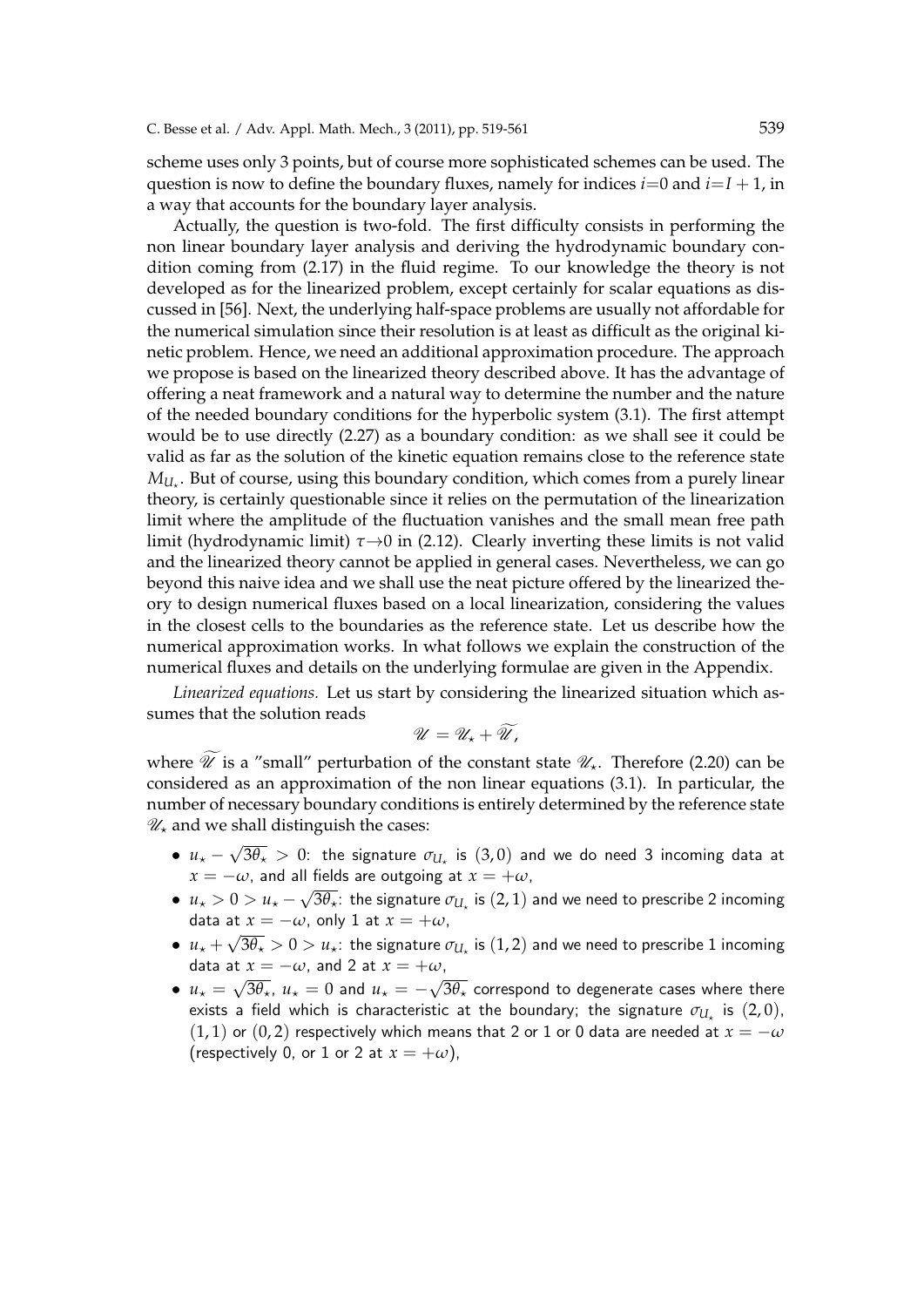•  $u_{\star}$  + *√*  $3\theta_\star < 0$ : the signature  $\sigma_{U_\star}$  is  $(0, 3)$  and all fields are outgoing at  $x=-\omega,$ while we need 3 incoming data at  $x = +\omega$ .

Let us focus on the non-degenerate cases. At the boundary, for the left-hand boundary the flux that we seek has the following expression

$$
\mathcal{F}_{\text{bd}} = \int_{v>0} v \left( 1 \, v \, \frac{|v|^2}{2} \right)^T \Phi^{\text{data}} dv + \int_{v<0} v \left( 1 \, v \, \frac{|v|^2}{2} \right)^T \left( 1 + m_{\text{bd}} + \gamma^{\text{out}} G(0, v) \right) M_{U_{\star}} dv, \tag{3.2}
$$

with

$$
M_{U_{\star}}(v) = \frac{\rho_{\star}}{\sqrt{2\pi\theta_{\star}}}\exp\Big(-\frac{(v-u_{\star})^2}{2\theta_{\star}}\Big),\,
$$

the reference Maxwellian,

$$
m_{\text{bd}}(v) = \frac{\rho_{\text{bd}}}{\rho_{\star}} + u_{\text{bd}} \frac{v - u_{\star}}{\theta_{\star}} + \frac{\theta_{\text{bd}}}{2\theta_{\star}} \left( \frac{(v - u_{\star})^2}{\theta_{\star}} - 1 \right),
$$

an infinitesimal Maxwellian and *G* solution of the half-space problem (2.25) with incoming data

$$
Y^{\text{data}} = M_{U_{\star}}^{-1} (\Phi^{\text{data}} - M_{U_{\star}}(1 + m_{\text{bd}})).
$$

These quantities are well defined by Theorem 2.1, however their exact computation is out of reach. Therefore, we seek a suitable definition of the triple  $(\rho_{\text{bd}}, u_{\text{bd}}, \theta_{\text{bd}})$ , together with the outgoing distribution  $\gamma^\text{out}G(0,v)$ , for  $v$ <0, intended to approximate the actual quantities.

Let us introduce a few notation, restricting our discussion to the boundary  $x = -\omega$ (the boundary  $x = +\omega$  is treated in a similar way, changing the sign of the velocity variable and adapting the definition of the outgoing/incoming characteristics). Let  $\bar{U} = (\bar{\rho}, \bar{u}, \bar{\theta})$  stand for the value of the hydrodynamic unknowns in the boundary cell (that is in *C*<sub>0</sub> for the left-hand case where  $\bar{U} = U_0^n$  and in  $C_{I+1}$  for the right-hand case where  $\bar{U}$ = $U_{I+1}^n$ ). We set

$$
U_{\text{fluc}} = \bar{U} - U_{\star} = (\rho_{\text{fluc}}, u_{\text{fluc}}, \theta_{\text{fluc}}),
$$

to which we associate the infinitesimal Maxwellian

$$
m_{U_{\text{fluc}}}(v) = \frac{\rho_{\text{fluc}}}{\rho_{\star}} + u_{\text{fluc}} \frac{v - u_{\star}}{\theta_{\star}} + \frac{\theta_{\text{fluc}}}{2\theta_{\star}} \left(\frac{(v - u_{\star})^2}{\theta_{\star}} - 1\right).
$$

Remind that we can work with a suitable basis

$$
\chi_1(v) = \frac{1}{\sqrt{6}} \left( \sqrt{3} \frac{v - u_\star}{\sqrt{\theta_\star}} + \frac{|v - u_\star|^2}{\theta_\star} \right),\tag{3.3a}
$$

$$
\chi_0(v) = \frac{1}{\sqrt{6}} \left( \frac{|v - u_\star|^2}{\theta_\star} - 3 \right),\tag{3.3b}
$$

$$
\chi_2(v) = \frac{1}{\sqrt{6}} \left( \sqrt{3} \frac{v - u_\star}{\sqrt{\theta_\star}} - \frac{|v - u_\star|^2}{\theta_\star} \right),\tag{3.3c}
$$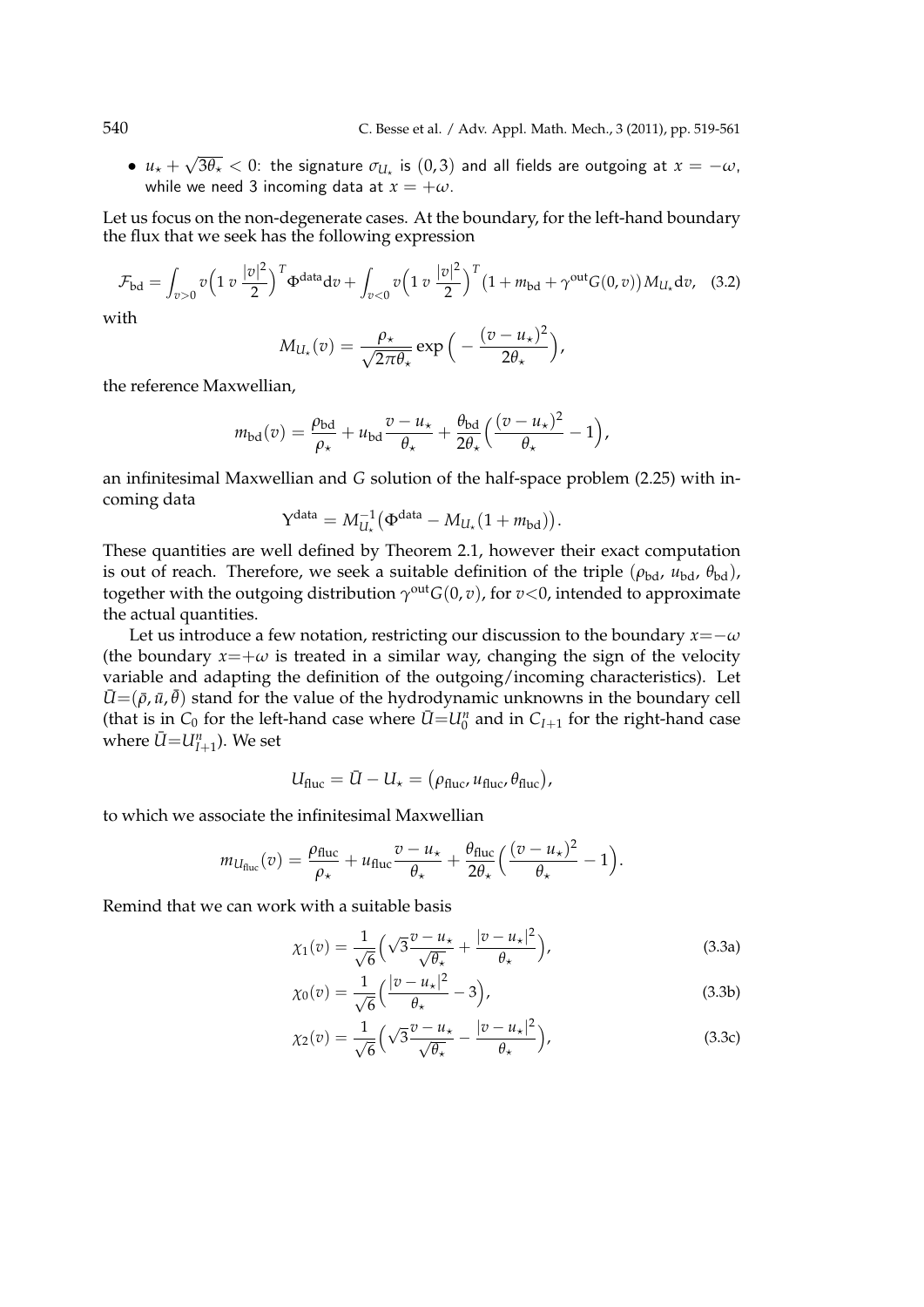of  $\text{Ker}(L_{M_{U_\star}})$ , which is orthogonal for the quadratic form

$$
\mathbf{Q}:f\mapsto \int_{\mathbb{R}}v|f|^{2}M_{U_{\star}}\mathrm{d}v,
$$

and we split this subspace according to the signature of the quadratic form **Q**: it defines the subspaces  $\Lambda^{\pm}$  ( $\Lambda^{0}$  being reduced to  $\{0\}$  in the non-degenerate cases). Now, to define  $m_{\text{bd}}$ , we proceed as follows.

**•** Firstly, we associate to  $m_{U_{\text{fluc}}}$  its projection on  $Λ^-$ :

$$
m_{-}(v) = \sum_{k \in I^{-}} \alpha_{k} \chi_{k}, \quad \alpha_{k} = \frac{\int_{\mathbb{R}} v \ m_{U_{\text{fluc}}} \chi_{k} \ M_{U_{\star}} dv}{\int_{\mathbb{R}} v \ |\chi_{k}|^{2} \ M_{U_{\star}} dv}.
$$

• Secondly, we define  $m_+$  as to be an infinitesimal Maxwellian with fluxes imposed by the half-space problem (2.25)-(2.26), with

$$
Y^{data} = \Psi^{data,L} - m_-,
$$

where we remind that the boundary data is given by

$$
\Psi^{\text{data,L}} = \frac{\Phi^{\text{data,L}}}{M_{U_\star}} - 1.
$$

Of course, the resolution of the half-space problem is usually not affordable and we shall use an approximation device. Integrating the half space problem (2.25) over the velocity variable, we obtain

$$
\frac{\mathrm{d}}{\mathrm{d}z} \int_{\mathbb{R}} v \left( 1 \ v \ |v|^2 \right)^T G(z, v) M_{U_\star}(v) \mathrm{d}v = 0. \tag{3.4}
$$

By using the incoming boundary condition and (2.26) it follows that

$$
\int_{\mathbb{R}} v \left( 1 \ v \ |v|^2 \right)^T G(0, v) M_{U_{\star}} dv = \int_{\mathbb{R}} v \left( 1 \ v \ |v|^2 \right)^T G(\infty, v) M_{U_{\star}} dv = 0
$$
\n
$$
= \int_{v>0} v \left( 1 \ v \ |v|^2 \right)^T Y^{\text{data}}(v) M_{U_{\star}} dv + \int_{v<0} v \left( 1 \ v \ |v|^2 \right)^T \gamma^{\text{out}} G(0, v) M_{U_{\star}} dv.
$$

Then, we make an approximation which has been already proposed by Maxwell [45]. It is related to the Marshak approximation [44] introduced in radiative transfer and it is precisely discussed for gas dynamics in [2], see also [30, 33]. We suppose that the outgoing distribution coincides with the distribution at infinity:

$$
\gamma^{\text{out}} G(0, v) = G(\infty, v),
$$

which, coming back to (2.26), leads to

$$
\gamma^{\text{out}}G(0,v)=0.
$$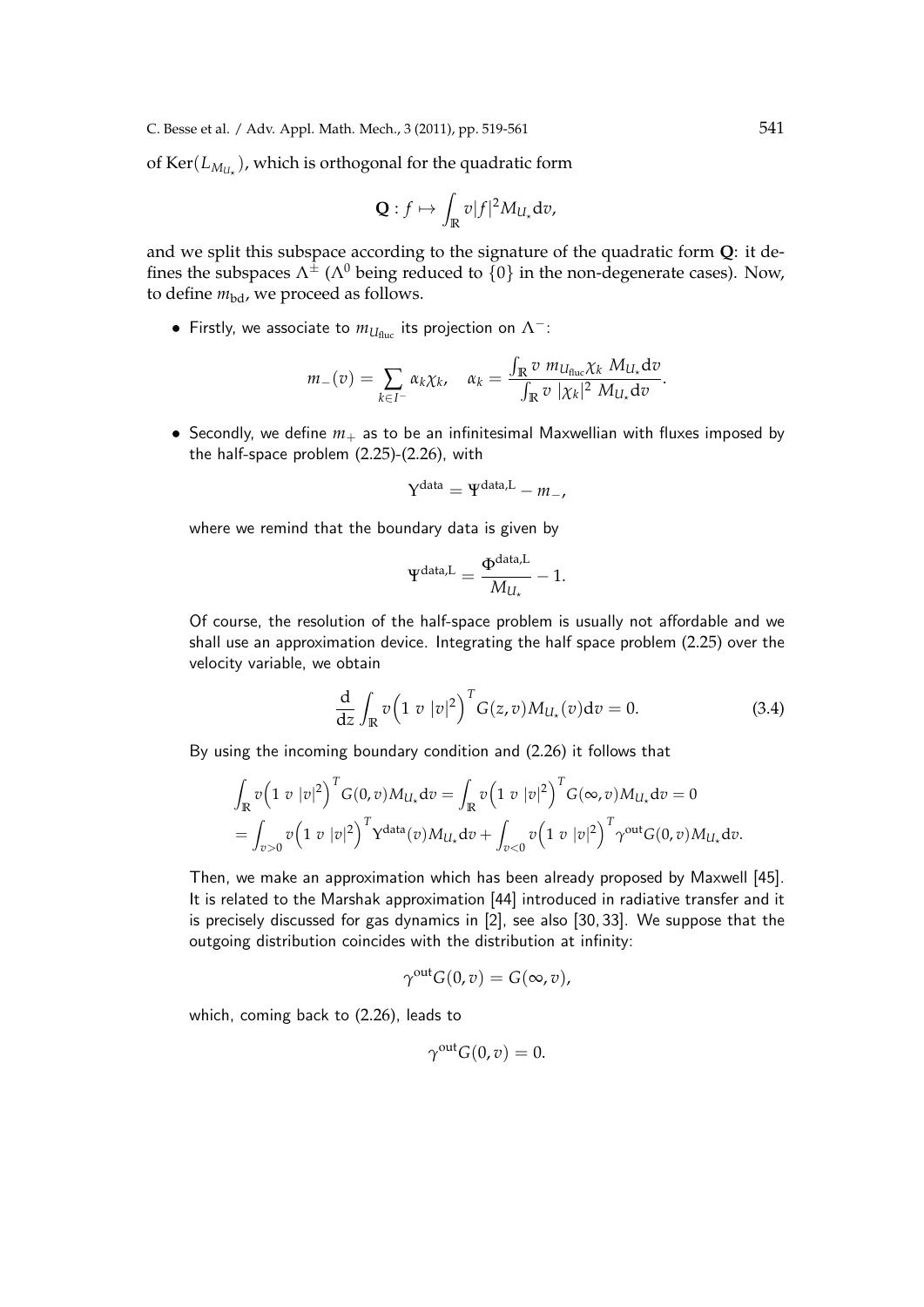Hence we determine the coefficients of  $m_+$  in the basis  $\{\chi_k,~k\in I^+\}$  by equating the incoming fluxes

$$
\int_{v>0} v \Big(1\ v\ |v|^2\Big)^T \big( \Psi^{\text{data}} - m_-\big)(v) M_{U_\star} \mathrm{d} v - \int_{v>0} v \Big(1\ v\ |v|^2\Big)^T m_+(v) M_{U_\star} \mathrm{d} v = 0.
$$

Except in the case  $#I^+=dim(\Lambda^+)=3$  this system is overdetermined. Therefore instead we solve the optimization problem

$$
\inf_{m_{+}=\sum_{k\in I^{+}}\alpha_{k}\chi_{k}\in\Lambda^{+}}\Big|\int_{v>0}^{v}\left(1\,\,v\,\,|v|^{2}\right)^{T}\left(\Psi^{\text{data}}-m_{-}\right)(v)M_{U_{\star}}\text{d}v
$$
\n
$$
-\int_{v>0}^{v}\left(1\,\,v\,\,|v|^{2}\right)^{T}m_{+}(v)M_{U_{\star}}\text{d}v\Big|^{2}.\tag{3.5}
$$

It can be recast in matrix formulation

$$
\min_{B^+\alpha=0}|A\alpha-b^{\text{data}}|^2,
$$

where the coefficients of the  $3 \times 3$  matrix  $A$  only depend on the reference state  $U_{\star}$ and the coefficients of *b* data*∈***R**<sup>3</sup> depend on *U⋆*, Ψdata and *m−*, while *B* <sup>+</sup>, having  $n_{+} \in \{0, \dots, 3\}$  raws and 3 columns, is associated to the constraint  $m^{+} \in \Lambda^{+}$  and only depends on  $U^*$  (see formulae in the Appendix). The solution is obtained by solving the linear system

$$
\begin{pmatrix} A^T A & B^{+T} \\ B^{+} & 0 \end{pmatrix} \begin{pmatrix} \alpha \\ \lambda \end{pmatrix} = \begin{pmatrix} A^T b^{\text{data}} \\ 0 \end{pmatrix}, \tag{3.6}
$$

with  $\lambda\!\in\!\mathbb{R}^{I^+}$  the Lagrange multiplier associated to the constraint  $\alpha\!\in\!\mathrm{Ker}(B^+)$ .

*•* Eventually, we define the needed Maxwellian by

$$
m_{\rm bd}=m_++m_-.
$$

Clearly if the signature of **Q** is  $(3, 0)$  (resp.  $(0,3)$ ), then  $m_0 = 0$ , since  $I^- = \emptyset$ , resp.  $m_-=m_{U_{\text{fluc}}}$  since  $I^+=\emptyset$ .

Having disposed of this construction of  $m_{\text{bd}}$  and using the Maxwell approximation, we go back to (3.2) and we are led to the following definition of the (left-) boundary flux to be used in the numerical scheme:

$$
\mathcal{F}_{\rm bd} = \int_{v>0} v \Big( 1 \, v \, \frac{|v|^2}{2} \Big)^T \Phi^{\rm data} dv + \int_{v<0} v \Big( 1 \, v \, \frac{|v|^2}{2} \Big)^T \big( 1 + m_- + m_+ \big) \, M_{U_\star} dv.
$$

In this formula, *m−* is determined by the "outgoing" part of the hydrodynamic flow, while the coefficients of  $m_+$  are determined by the resolution of a certain linear system.

**Remark 3.1.** Instead of solving the minimization problem, another possibility is simply to pick as many relations as needed among the three fluxes identities. This is the definition proposed in [2, 33].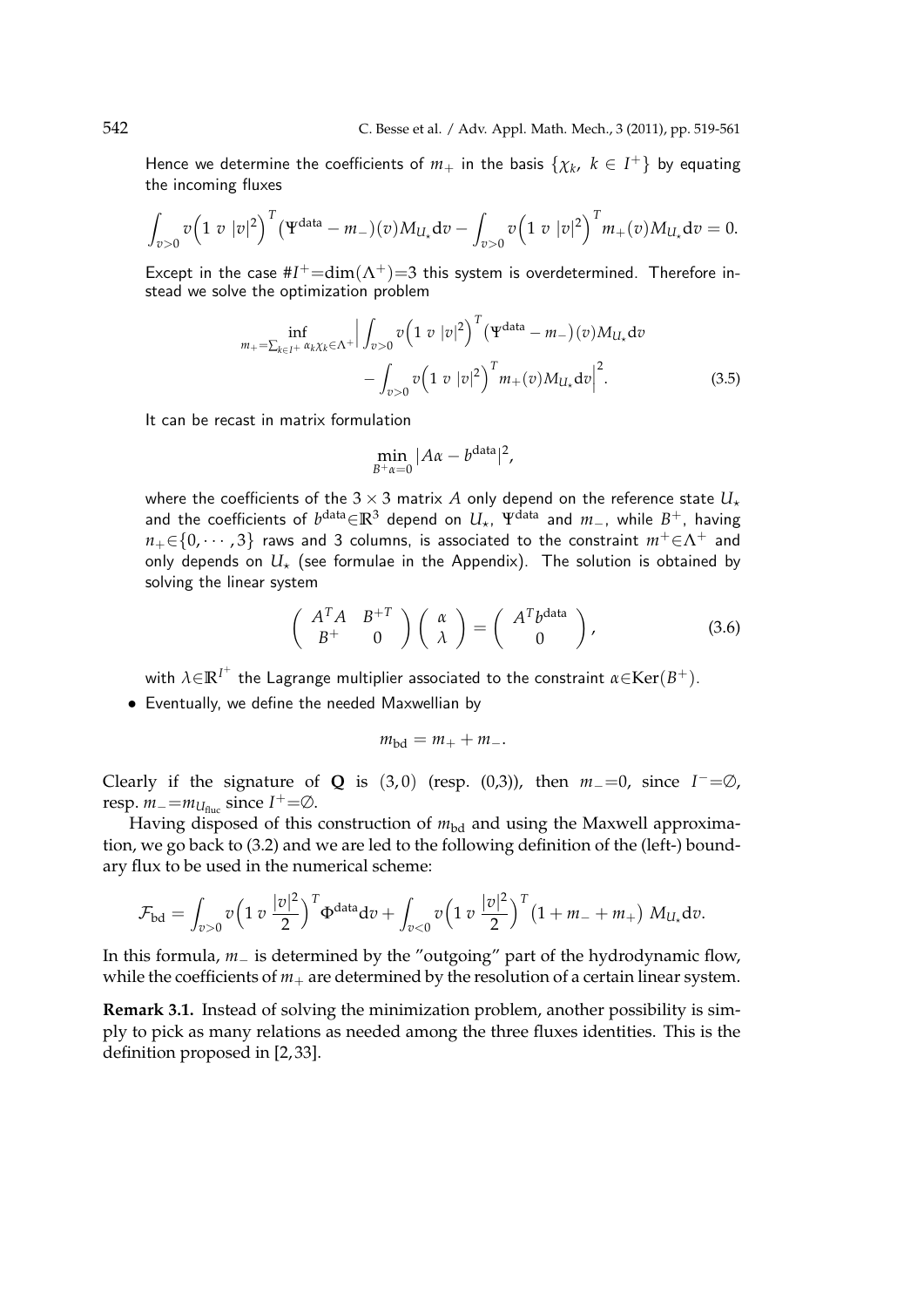

Figure 1: Local linearization vs. global linearization in the case  $(\rho_\star, u_\star, \theta_\star) = (1, 0.1, 1)$ ,  $\Phi^{\text{data}} = 0$  in (2.6), final time *t* = 0.1. Dashed line: kinetic simulation, solid line: hydrodynamic simulation.

This linearized approach produces satisfying results, but its applicability remains very limited. Indeed, starting from a given state, due to the incoming boundary condition, the solution of the BGK equation might be conducted far away from the reference state. In particular it might happen that, next to the boundary, the flow changes type, with modification of the number of incoming/outgoing characteristics. The fully linearized approach, that will be referred to as the global linearization, is not able to capture such phenomena and therefore produces wrong results as time becomes large (see Figs. 1 and 2).

*Local linearization.* Nevertheless, we can adapt the ideas by reasoning locally. Knowing the numerical approximation

$$
U^{\ell} = (\rho^{\ell}, u^{\ell}, \theta^{\ell}), \text{ for } \ell \in \{0, \cdots, n\},
$$

the first step consists in defining a convenient reference state. Let 0*≤ν<*1. We find an approximation of  $2(\Delta x)^{-1} \int_{C_0} U((n+\nu)\Delta t, y) dy$  by linear interpolation and we set  $U_{\star}$ = $U^{n}$  +  $\nu$ ( $U^{n}$  –  $U^{n-1}$ ). (In practice, we work with  $\nu$ =1/2.) Then we consider the unknown in the boundary cell as a perturbation of the reference state: we write  $U_0^n = U_* + U_{\text{fluc}}$ . Now, we construct the boundary fluxes by repeating the strategy detailed above. The noticeable point is that now all the coefficients of  $\overline{A}$ ,  $b^{\text{data}}$ ,  $B^+$  arising from (3.5) need to be updated at each time step. It thus requires the evaluation of several integrals, which has a non negligible computational cost (but of course, it still remains far less costly than the computation of the kinetic equation!). By the way, we notice that the evaluation of these integrals should be performed with enough accuracy, a basic requirement being to preserve the constant solutions when the initial data and boundary condition coincide with the reference state  $F^{\text{Init}}{=}\Psi^{\text{data}}{=}\mathcal{M}_{\star}$  (the simulations presented here are obtained using the fourth order Simpson rule). Figs. 1 compare the results of a kinetic simulation to the simulation of the hydrodynamic system with both the linearized and the localized approaches.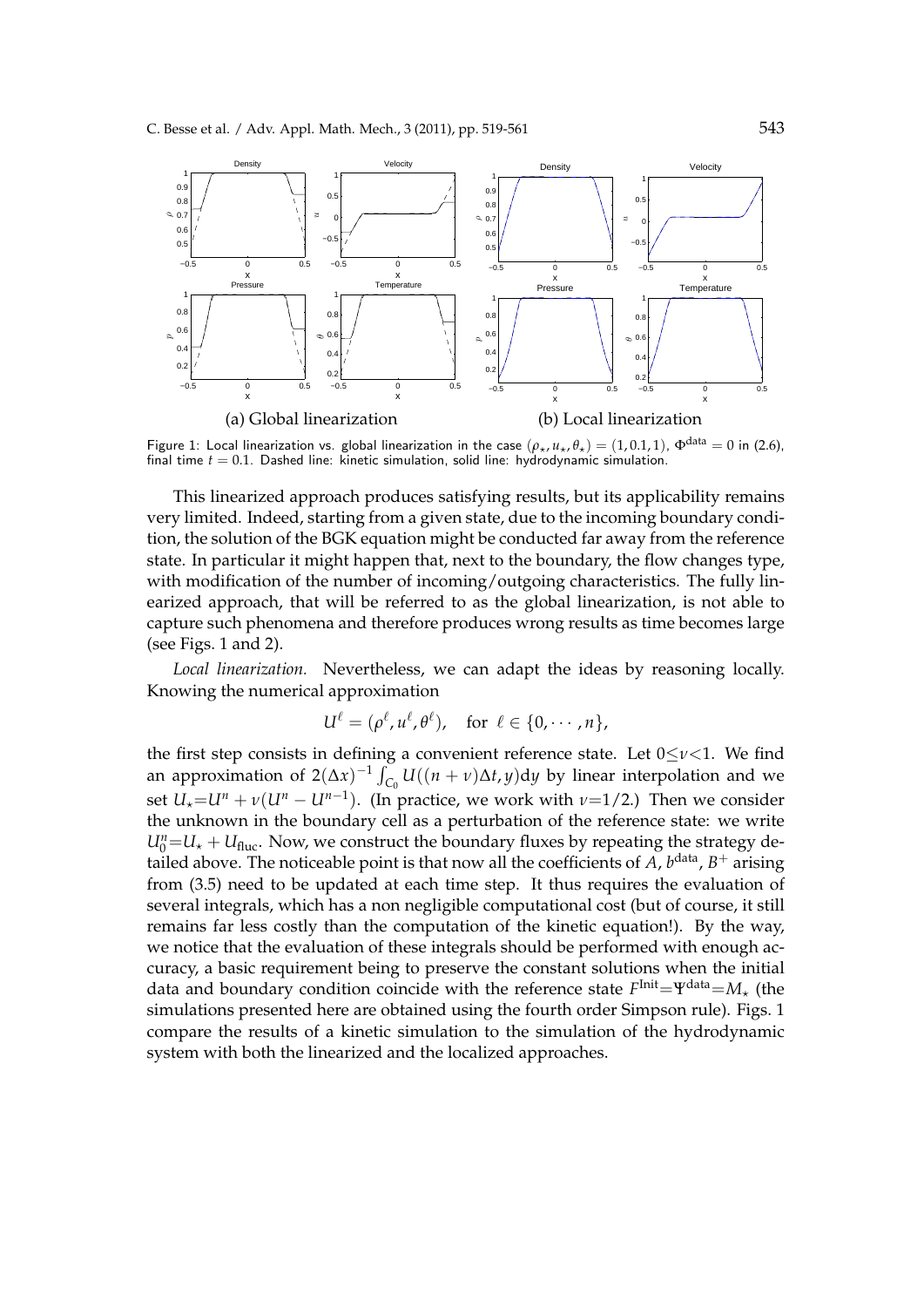

Figure 2: Evolution of the eigenvalues on right and left boundaries for the simulation of Fig. 1.

In the simulation  $(\rho^{\text{Init}}, u^{\text{Init}}, \theta^{\text{Init}}) = (\rho_\star, u_\star, \theta_\star) = (1, 0.1, 1)$  such that  $\sigma_{U_\star}$  is (2,1). At the boundary we choose  $\Phi^{\text{data}}=0$  and  $t=0.1$  as final time. As for Section 4, we take ∆*x*hydro=∆*x*kin=1/1500 and ∆*t* is determined by the CFL condition. Moreover the computation of the integrals respect to *v* are performed with regularly spaced nodes on the domain  $[-16, 16]$ . Finally we work with  $\tau$ =10<sup>-3</sup>.

It shows that the localized approach noticeably improves the hydrodynamic approximation. Fig. 2 gives the evolution in time of the eigenvalues for the same test case of Fig. 1. Clearly at the beginning we have as signature  $\sigma_{U}$  = (2, 1) and after a short time, this signature becomes (0,3) for the right boundary and (3,0) for the left one. This explain why the local linearization is better: the globally linearized scheme works well for short times but it is not able to adapt to the change of type (sub/supersonic) induced by the boundary conditions.

**Remark 3.2.** It might be tempting to use as a reference state the value  $U_1^n$  in the first internal cell. Then, the fluctuation would be  $U_1^n - U_0^n$ , which resembles  $\Delta x \partial_x U$ ; when discontinuities are produced this quantity becomes large and thus it is not a good candidate for being seen as a fluctuation. This strategy indeed leads to unstabilities.

*The degenerate case*  $u_{\star}=0$ . Let us explain how the previous machinery is modified in the specific degenerate case  $u_{\star}=0$  which yields  $\sigma_{U_{\star}}=(1,1)$ . The starting point consists in remarking that

$$
v\chi_0(v)=\frac{1}{\sqrt{6}}v\Big(\frac{|v|^2}{\theta_\star}-3\Big),\,
$$

is orthogonal to  $\text{Ker}(L_{U_{\star}})$  since

$$
\int_{\mathbb{R}} \left(1 \, v \, |v|^2\right)^T v \left(\frac{|v|^2}{\theta_\star} - 3\right) M_{(\rho_\star, 0, \theta_\star)} dv = 0.
$$

Therefore, since

$$
(\text{Ker}(L_{U_\star}))^{\perp} = \text{Ran}(L_{U_\star}),
$$

(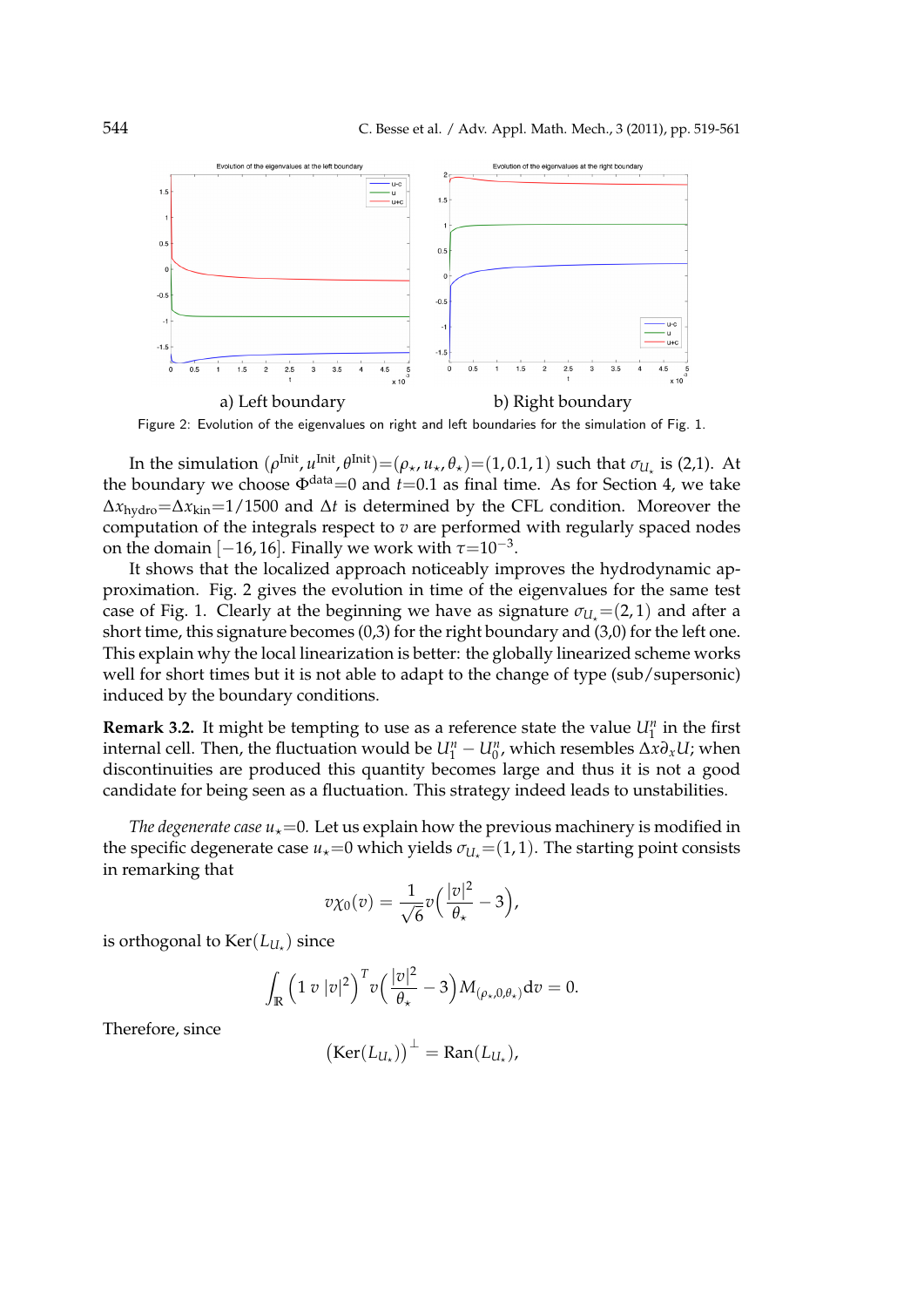we can (uniquely) define the auxiliary function  $\lambda$  verifying

$$
L_{U_{\star}}\lambda = v\chi_0, \quad \text{with} \ \int_{\mathbb{R}} \left(1 \ v \ |v|^2\right)^T \lambda M_{(\rho_{\star},0,\theta_{\star})} \mathrm{d}v = 0.
$$

For the BGK operator, we simply have

$$
\lambda(v) = -\frac{1}{\sqrt{6}}v\left(\frac{|v|^2}{\theta_\star} - 3\right) = -v\chi_0(v).
$$

Then, we observe that the solution of the half-space problem satisfies

$$
\frac{\mathrm{d}}{\mathrm{d}z} \int_{\mathbb{R}} v \lambda(v) G(z, v) M_{(\rho_{\star}, 0, \theta_{\star})}(v) \mathrm{d}v
$$
\n
$$
= \frac{1}{\sqrt{6}} \int_{\mathbb{R}} v \left( \frac{|v|^2}{\theta_{\star}} - 3 \right) G(z, v) M_{(\rho_{\star}, 0, \theta_{\star})}(v) \mathrm{d}v = K_0,
$$

which does not depend on *z* since we bear in mind that (3.4) holds. Hence, if *G* is a bounded solution of the half-space problem, it imposes an additional conservation law:  $K_0=0$  that is

$$
\int_{\mathbb{R}} v\left(\frac{|v|^2}{\theta_\star} - 3\right) G(z, v) M_{(\rho_\star, 0, \theta_\star)}(v) dv = 0,
$$
\n(3.7)

and

$$
\int_{\mathbb{R}} v \lambda(v) G(z, v) M_{(\rho_{\star}, 0, \theta_{\star})}(v) dv = K
$$
 constant independent on z.

But we do not have any knowledge of the value of the constant *K*; this is the reason why we use a two steps method: the first step provides an evaluation of *K*, which in turn can be used to define the asymptotic state. Having defined *m−* as before, we construct

$$
m_+=\sum_{k\in I^0\cup I^+}\alpha_k\chi_k,
$$

by taking into account this information. We follow the method presented in [30, 33]: it relies on a simple iteration argument, but it can be interpreted as the result of a variational problem. It is convenient to set

$$
\tilde{G}(z,v) = G(z,v) + m_+,
$$

which thus verifies the half space problem

$$
\begin{cases}\n v \partial_z \tilde{G} = L_{U_*} \tilde{G}, \\
 \gamma^{\text{inc}} \tilde{G}(0, v) = \Psi^{\text{data}, L}(v) - m_-(v), \text{ for } v > 0,\n\end{cases}
$$

and, as detailed in Theorem 2.1,

$$
m_+\in \Lambda^+\oplus \Lambda^0,
$$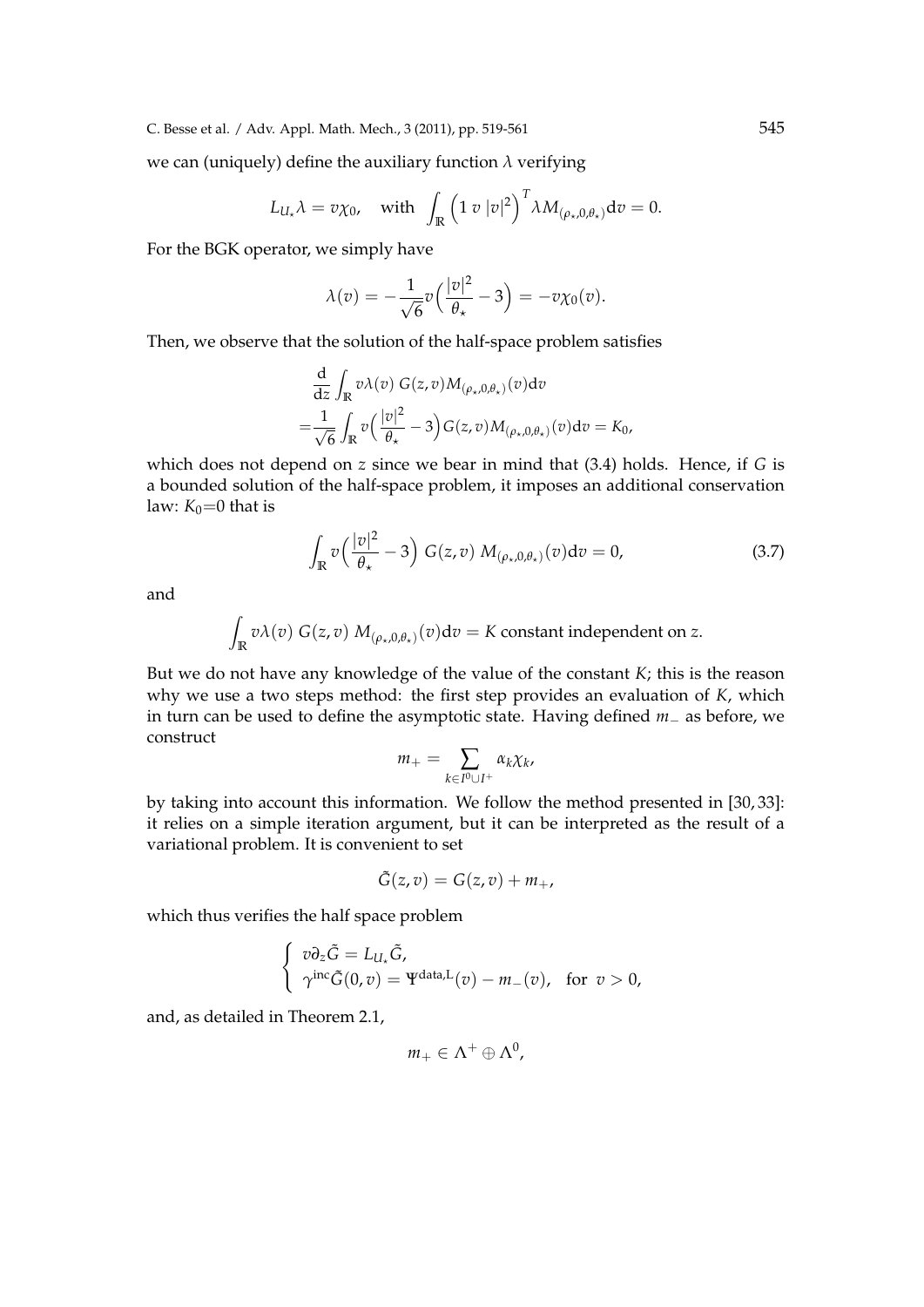is the equilibrium state at infinity

$$
\lim_{z \to \infty} \tilde{G}(z, v) = m_+(v) = \alpha_0 \chi_0(v) + \alpha_1 \chi_1(v),
$$

that we seek.

The first step consists in using the Maxwell approximation to find a preliminary guess for  $m_+$ . We have

$$
\int_{\mathbb{R}} v \Big(1\,v\,|v|^2\Big)^T \tilde{G}(z,v) M_{(\rho_\star,0,\theta_\star)}(v) dv = \int_{\mathbb{R}} v \Big(1\,v\,|v|^2\Big)^T m_+(v) M_{(\rho_\star,0,\theta_\star)}(v) dv.
$$

We assume that the outgoing trace coincides with the distribution at infinity. The obtained system is overdetermined since it contains 3 equations while we search for the two components of  $m_+$  in the basis ( $\chi_0$ ,  $\chi_1$ ). Hence, we pick two relations among the system and we define

$$
\tilde{m}_+ = \tilde{\alpha}_0 \chi_0(v) + \tilde{\alpha}_1 \chi_1(v),
$$

as to be the solution of

$$
\int_{v>0} v\left(\begin{array}{c}1\\|v|^2\end{array}\right) \left(\Psi^{\text{data},L}-m_-\right) M_{(\rho_\star,0,\theta_\star)}(v) \mathrm{d}v = \int_{v>0} v\left(\begin{array}{c}1\\|v|^2\end{array}\right) \tilde{m}_+ M_{(\rho_\star,0,\theta_\star)}(v) \mathrm{d}v.
$$

Note that it is useless to use (3.7) as a constraint for defining  $m_+$  since (3.7) is satisfied by any infinitesimal Maxwellian (see below). For the second step, we use  $\tilde{m}_{+}$  as the outgoing distribution to evaluate the two following conserved quantities

$$
\int_{v>0} v\begin{pmatrix} \lambda(v) \\ v \end{pmatrix} (\Psi^{\text{data},L} - m_-) M_{(\rho_\star,0,\theta_\star)}(v) dv + \int_{v<0} v\begin{pmatrix} \lambda(v) \\ v \end{pmatrix} \tilde{m}_+ M_{(\rho_\star,0,\theta_\star)}(v) dv = \begin{pmatrix} \tilde{K} \\ \tilde{K}' \end{pmatrix}.
$$

Having these quantities at hand, we define

$$
m_+(v)=\alpha_0\chi_0(v)+\alpha_1\chi_1(v),
$$

as the solution of

$$
\int_{\mathbb{R}} v\left(\begin{array}{c} \lambda(v) \\ v \end{array}\right) m_+(v) M_{(\rho_*,0,\theta_*)}(v) \mathrm{d} v = \left(\begin{array}{c} \tilde{K} \\ \tilde{K}' \end{array}\right).
$$

As a matter of fact, we remark that this construction is consistent with (3.7). Indeed, on the one hand, the asymptotic state  $m_{+}$  fulfills the constraint

$$
\int_{\mathbb{R}} \frac{v}{\sqrt{6}} \left(\frac{|v|^2}{\theta_\star} - 3\right) m_+ M_{(\rho_\star, 0, \theta_\star)}(v) dv = \int_{\mathbb{R}} v \chi_0 \left(\alpha_0 \chi_0 + \alpha_1 \chi_1\right) M_{(\rho_\star, 0, \theta_\star)}(v) dv \n= \alpha_0 \int_{\mathbb{R}} v |\chi_0|^2 M_{(\rho_\star, 0, \theta_\star)}(v) dv + \alpha_1 \int_{\mathbb{R}} v \chi_0 \chi_1 M_{(\rho_\star, 0, \theta_\star)}(v) dv = 0,
$$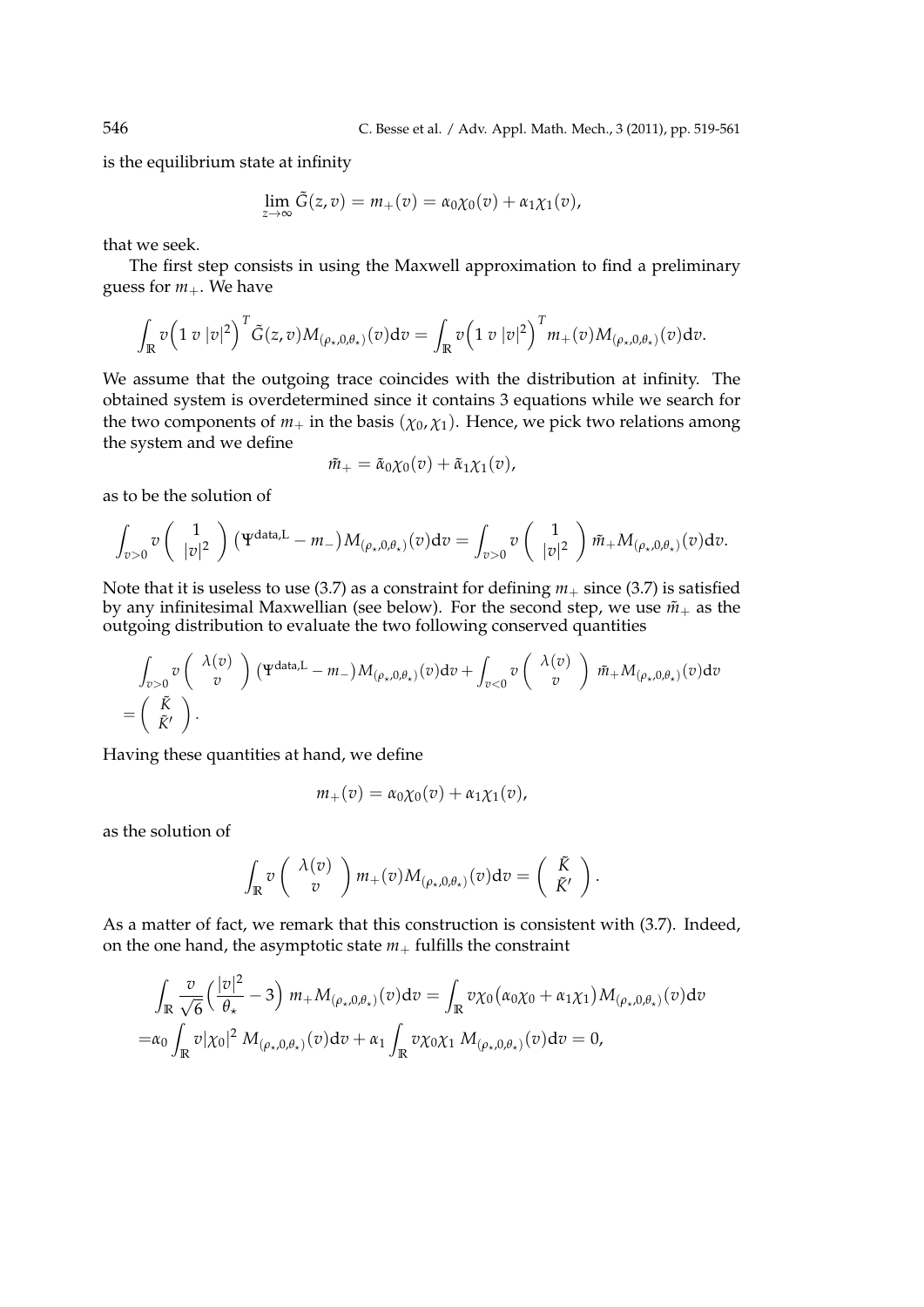by definition of  $\chi_0$  and  $\chi_1$ . On the other hand at the boundary we have

$$
\int_{v>0} \frac{v}{\sqrt{6}} \left(\frac{|v|^2}{\theta_\star} - 3\right) (\Psi^{\text{data},L} - m_-) M_{(\rho_\star,0,\theta_\star)}(v) dv + \int_{v<0} \frac{v}{\sqrt{6}} \left(\frac{|v|^2}{\theta_\star} - 3\right) \tilde{m}_+ M_{(\rho_\star,0,\theta_\star)}(v) dv \n= \int_{v>0} \frac{v}{\sqrt{6}} \left(\frac{|v|^2}{\theta_\star} - 3\right) (\Psi^{\text{data},L} - m_-) M_{(\rho_\star,0,\theta_\star)}(v) dv - \int_{v>0} \frac{v}{\sqrt{6}} \left(\frac{|v|^2}{\theta_\star} - 3\right) \tilde{m}_+ M_{(\rho_\star,0,\theta_\star)}(v) dv \n+ \int_{\mathbb{R}} \frac{v}{\sqrt{6}} \left(\frac{|v|^2}{\theta_\star} - 3\right) \tilde{m}_+ M_{(\rho_\star,0,\theta_\star)}(v) dv = 0,
$$

by using the definition of  $\tilde{m}_{+}$ .

Here we have detailed the computations for the left hand boundary *x*=*−ω*. The right hand boundary  $x = +\omega$  is of course treated analogously, except that integration over  $v \in (0, +\infty)$  (resp.  $v \in (-\infty, 0)$ ) is replaced by integration over  $v \in (-\infty, 0)$  $(resp. v \in (0, +\infty)).$ 

**Remark 3.3.** The treatment of the boundary condition differs from those presented by S. Dellacherie [22, 23]. There, the idea can be summarized as follows:

• Firstly we define hydrodynamic quantities  $(\rho_{gh}, u_{gh}, \theta_{gh})$  in a ghost cell by solving

$$
\int_{v>0} v\Big(1\;v\;|v|^2\Big)^T M_{(\rho_{\text{gh}},u_{\text{gh}},\theta_{\text{gh}})}\text{d}v = \int_{v>0} v\Big(1\;v\;|v|^2\Big)^T \Phi^{\text{data,L}}\text{d}v.
$$

Namely, we consider the Maxwellian having the same outgoing fluxes as the data. A first attempt would be to use these values as Dirichlet conditions, but a better approach is proposed.

*•* Secondly, the flux at the interface between the ghost cell and the computational domain is determined by using a kinetic scheme, as introduced in [49,50], see also [12]: we set

$$
\mathcal{F}^n_{\text{bd}} = \int_{v>0} v \Big( 1\,\,v\,\,\frac{|v|^2}{2} \Big)^{T} M_{(\rho_{\text{gh}}, u_{\text{gh}}, \theta_{\text{gh}})} \text{d}v + \int_{v<0} v \Big( 1\,\,v\,\,\frac{|v|^2}{2} \Big)^{T} M_{(\rho_0^u, u_0^u, \theta_0^u)} \text{d}v.
$$

Consequently, owing to the specific definition of the numerical fluxes, we do not have to solve the nonlinear system in Step 1, we simply use the relation

$$
\mathcal{F}_{\text{bd}}^n = \int_{v>0} v \Big( 1 \ v \ \frac{|v|^2}{2} \Big)^T \Phi^{\text{data},L} dv + \int_{v<0} v \Big( 1 \ v \ \frac{|v|^2}{2} \Big)^T M_{(\rho_0^n, u_0^n, \theta_0^n)} dv.
$$

This definition is very natural in the framework adopted in [22] where the resolution of the Euler system is precisely based on the use of a kinetic scheme. The definition of the numerical fluxes can be interpreted as a relevant version of the Enquist-Osher scheme [25] and [50, Chap. 6 & 8]. As crude as it might appear this definition of boundary fluxes is quite performing. We will go back in a future work to further comparison in the context of fluid/kinetic interfaces.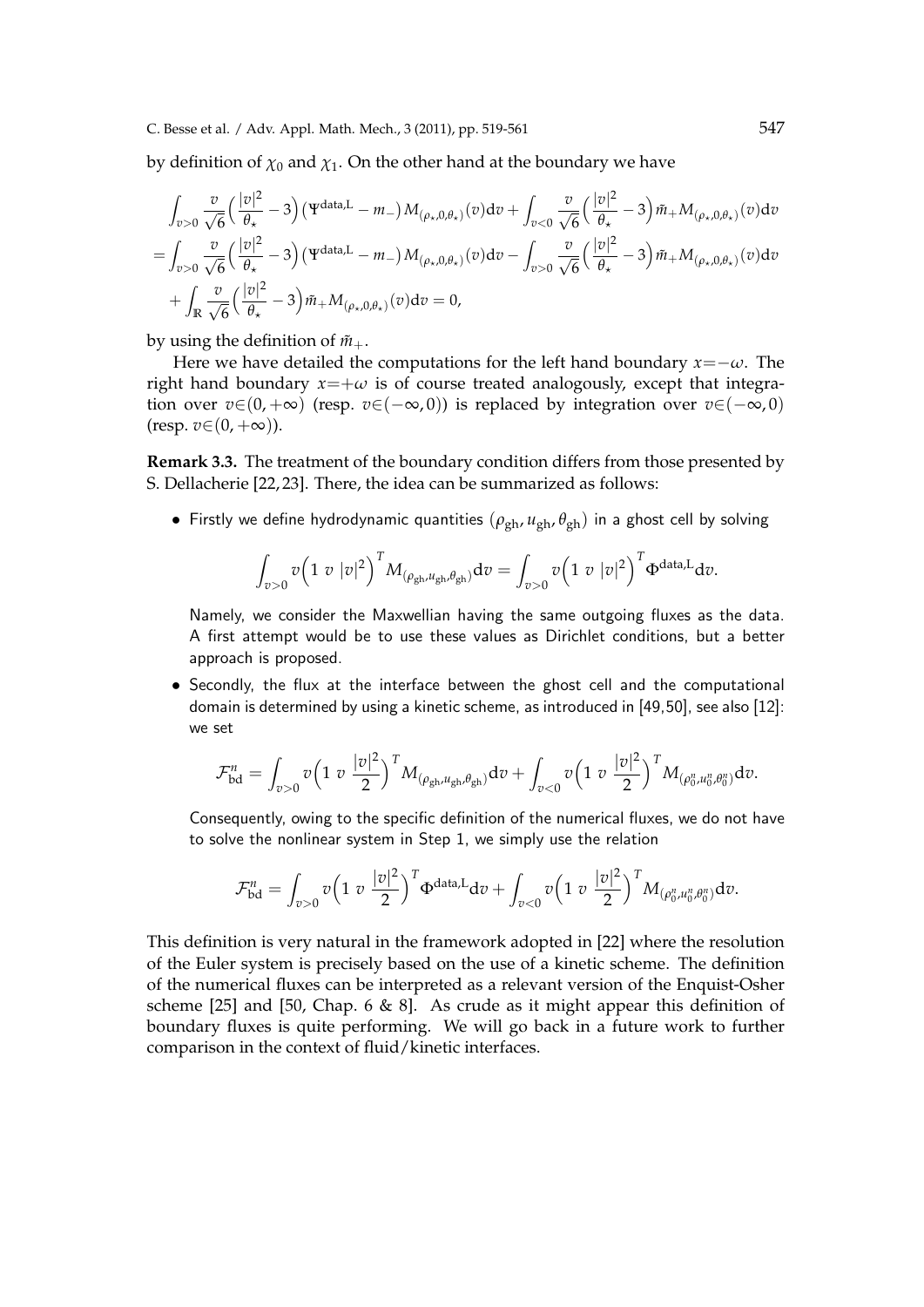**Remark 3.4.** The discussion of Knudsen layers and their numerical treatment is strongly related to the question of finding relevant matching condition between the kinetic equation and the hydrodynamic system in a domain decomposition approach. This issue is discussed in details, with various numerical approaches, in [2, 12, 22, 23, 30–33, 41]. The mathematical analysis of such matching condition is highly delicate, and we refer to the breakthrough of A. Vasseur concerning nonlinear scalar conservation laws [56]. We shall go back to this problem elsewhere and we will also consider the effect of a coupling with an electric potential [19]. We also point out that our approach can be improved by using a more involved approximation of the half-space problem, while here the computations are simply based on the Maxwell approximation: the iterative procedure described in [33] looks quite appealing for this purpose. This refinement will be explored elsewhere.

*Reflection boundary conditions.* It is relevant to consider generalized boundary conditions where the incoming distribution of particles depends on the outgoing distribution: such boundary condition is intended to describe the complex interaction between the impinging particles and the boundary. The simplest case corresponds to the specular reflection law

$$
\gamma^{\text{inc}} F(t, x = -\omega, v) = \alpha \gamma^{\text{out}} F(t, x = -\omega, -v), \text{ for } v > 0,
$$

where 0*≤α≤*1, but it is certainly too crude to model realistic boundary phenomena. More generally, the boundary condition is defined through a non-local relation

$$
\gamma^{\text{inc}}F(t, -\omega, v) = \alpha \int_{v' < 0} k(v, v') \gamma^{\text{out}} F(t, -\omega, v') |v'| \, \text{d}v' \n= \mathcal{R} \big( \gamma^{\text{out}} F(t, -\omega, \cdot) \big) (v), \quad \text{for } v > 0,
$$

where all the physics is embodied in the kernel *k* and the coefficient 0*≤α≤*1. We refer for the derivation of boundary kernels and comments to [14, 15, 21, 36, 37, 42]. It is natural to require:

Non-negativity: 
$$
k(v, v') \ge 0
$$
,  
Mass conservation:  $\int_{v>0} k(v, v')v dv = 1$ ,  
Reciprocity principle: There exists a Maxwellian  $M_w$  verifying

$$
M_{\rm w}(v)=\int_{v'<0}k(v,v')M_{\rm w}(v')\,|v'|\mathrm{d} v'.
$$

The specular law corresponds to the case where *k* is the Dirac mass  $\delta(v' = -v)$ . A more relevant example of such a boundary condition is the Maxwell law where

$$
k(v,v') = \frac{M_{\rm w}(v)}{Z_{\rm w}}, \quad M_{\rm w}(v) = \frac{\rho_{\rm w}}{\sqrt{2\pi\theta_{\rm w}}}\exp\left[-\frac{|v|^2}{(2\theta_{\rm w})}\right], \quad Z_{\rm w} = \int_{v>0} v\,M_{\rm w}(v)\mathrm{d}v.
$$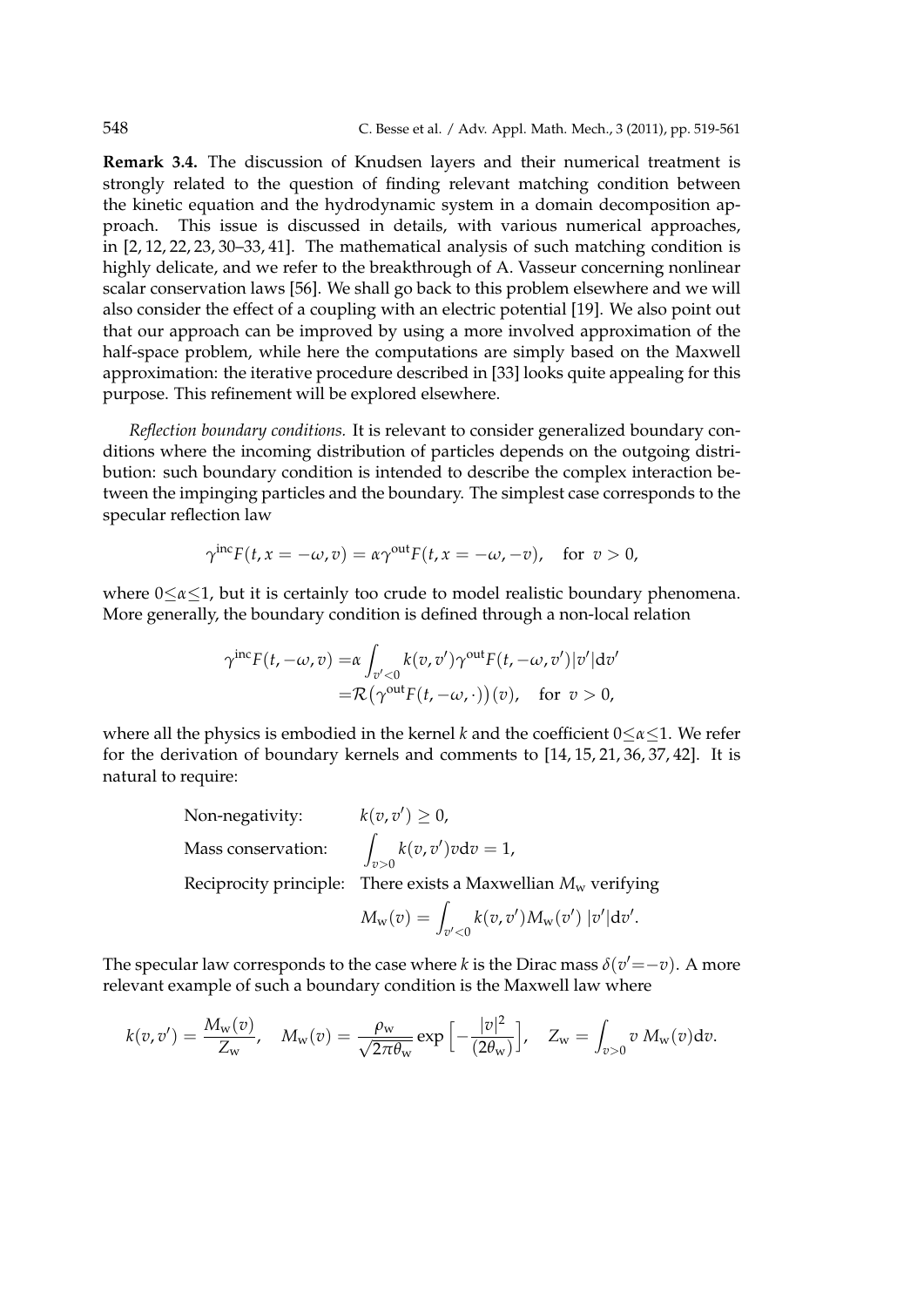C. Besse et al. / Adv. Appl. Math. Mech., 3 (2011), pp. 519-561 549

In other words, the particles are reflected according to the Maxwellian distribution  $M_w(v)$ , proportionally to the outgoing mass flux:

$$
\gamma^{\text{inc}}F(t, -\omega, v) = \alpha \frac{M_{\text{w}}(v)}{Z_{\text{w}}} \int_{v' < 0} \gamma^{\text{out}} F(t, -\omega, v') |v'| \, \text{d}v', \quad \text{for } v > 0. \tag{3.8}
$$

Remark that such a boundary condition can be derived from the simple specular reflection law through an homogenization analysis [4]. The parameter *α* is the so-called accomodation coefficient and it defines the fraction of reflected particles. Indeed, we have

$$
\int_{\mathbb{R}} vF(t, -\omega, v)dv = \int_0^{\infty} v\gamma^{\text{inc}} F(t, -\omega, v)dv + \int_{-\infty}^0 v\gamma^{\text{out}} F(t, -\omega, v)dv
$$

$$
= (1 - \alpha) \int_{-\infty}^0 v\gamma^{\text{out}} F(t, -\omega, v)dv \le 0.
$$

In particular, when  $\alpha = 1$  the mass flux vanishes.

The method described above can be adapted to treat these boundary conditions. Again, we restrict our purpose to the boundary  $x = -\omega$ . We obtain the following boundary condition for the half-space problem

$$
M_{U_{\star}}\gamma^{\text{inc}}G(0,v) = \mathcal{R}(M_{U_{\star}}(1+m)) - M_{U_{\star}}(1+m) + \mathcal{R}(M_{U_{\star}}\gamma^{\text{out}}G(0,v)), \text{ for } v > 0, (3.9)
$$

where we use the shorthand notation

$$
\mathcal{R}:L^1(v<0,|v|\mathrm{d}v)\to L^1(v>0,|v|\mathrm{d}v),
$$

to denote the reflection operator, which in the simulation corresponds either to the diffuse Maxwell law or to the specular law. We detail in the Appendix the precise form of the linear systems to be solved for defining the boundary flux in this case. Note however that the specular reflection law (partial or total) is excluded from the boundary layer analysis in [20], while the diffuse condition can be considered (see Section 2 and Theorem 2.1.1 in [20]).

In the specific case of a totally reflexive boundary condition,  $\alpha=1$  in (3.8), it is worth pointing out that the mass flux vanishes. Indeed, by combining (2.26) and (3.4) we observe that

$$
\int_{\mathbb{R}} v \ G(0,v) M_{U_{\star}}(v) \mathrm{d}v = 0.
$$

Therefore, integrating (3.9) yields

$$
\int_{v>0} v \Big( \mathcal{R} (M_{U_{\star}}(1+m)) - M_{U_{\star}}(1+m) \Big) dv = 0
$$
  
= 
$$
\int_{v<0} |v| M_{U_{\star}}(1+m)(v) dv - \int_{v>0} v M_{U_{\star}}(1+m)(v) dv.
$$

We remind that *m* splits as  $m$ <sup>*−*</sup> +  $m$ <sup>*+*</sup> and we arrive at the constraint

$$
\int_{\mathbb{R}} v m_+ M_{U_\star} \mathrm{d}v = - \int_{\mathbb{R}} v (1 + m_-) M_{U_\star} \mathrm{d}v,
$$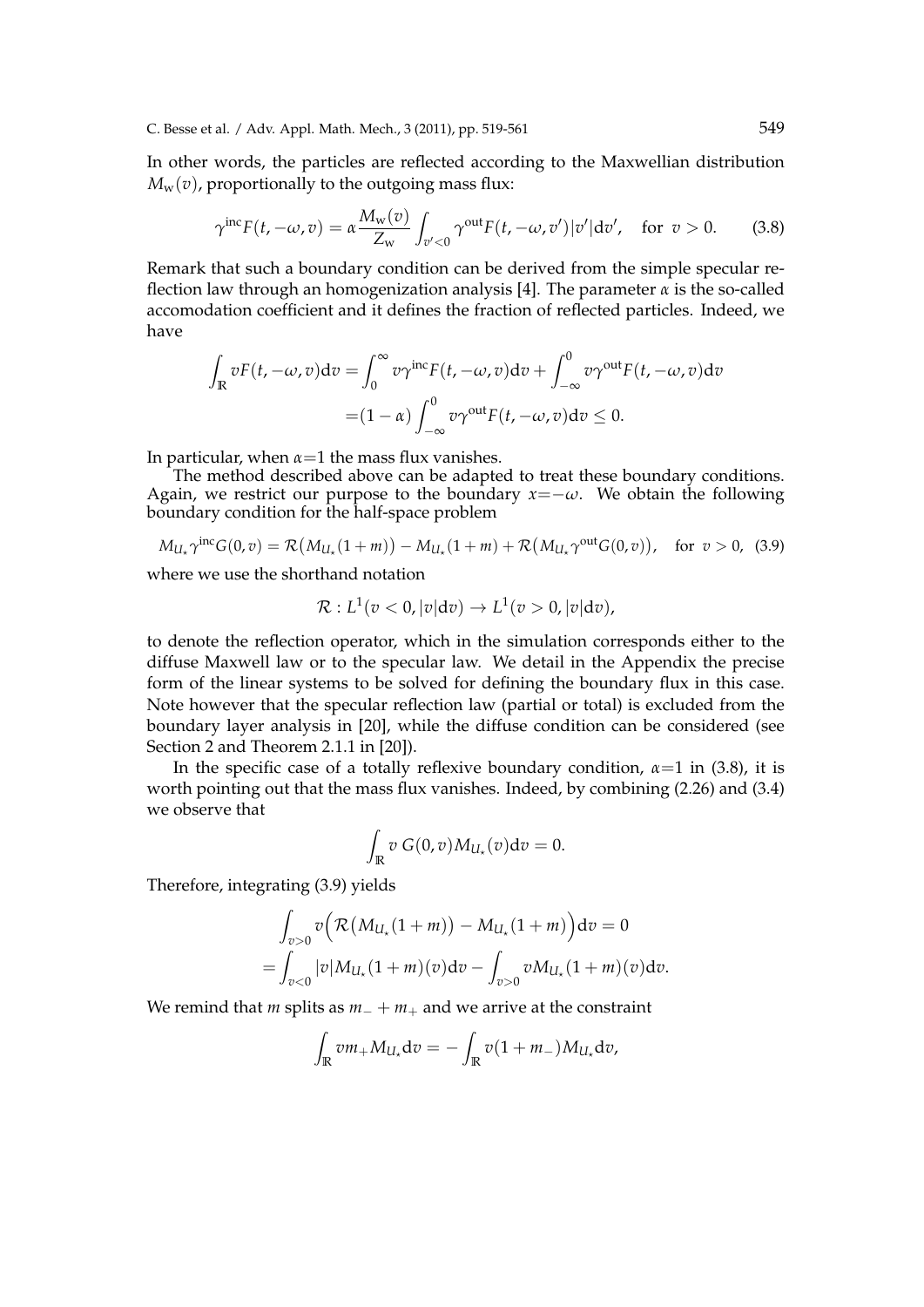to be satisfied by the asymptotic state  $m_+$ . It simply means that the numerical mass flux is set to 0 and this is exactly what our definition does.

**Remark 3.5.** For the specular reflection and  $\alpha=1$ , both the mass and energy fluxes vanish; in this very specific case the boundary condition for the hydrodynamic system are simply the wall condition that corresponds to use a ghost cell and to reverse the velocity in the ghost cell while keeping the same density and temperature.

## **4 Numerical results**

As a preliminary remark, we point out that direct comparisons between hydrodynamic and kinetic simulations should be considered with caution since they could be slightly unfair. Indeed, using the Euler system makes sense when the scaling parameter *τ* is very small. Positive values of *τ* naturally induce diffusion effects, and Navier-Stokes correction should be taken into account. In particular diffusion will certainly become sensible for large time simulation. Next, performing kinetic simulations with *τ≪*1 is numerically demanding since capturing layer effects requires to make use of resolved meshes, with ∆*x≪τ*. Additionally to the large size of the unknown in such conditions, the stability constraint associated to the advection term makes rapidly the simulation not affordable, especially with the quite naive scheme we are using (performances can be improved by using AP scheme, as introduced in [26,40]). Nevertheless, we shall see below that the comparison is qualitatively satisfactory, and of course, the hydrodynamic simulations run much faster than the microscopic simulations. Furthermore, we observe that the mesh size can be safely increased in the hydrodynamic simulation without altering that much the solution.

A relevant test case corresponds to the simulation of evaporation-condensation phenomena. The problem is presented in great details in works of Y. Sone and K. Aoki [1, 54, 55], we also refer to the survey [9]. The incoming data are given by two Maxwellians with different macroscopic quantities

$$
\Phi^{\text{data,L}} = \frac{\rho_{\text{w}}^{\text{L}}}{\sqrt{2\pi\theta_{\text{w}}^{\text{L}}}} \exp\left(-\frac{|v|^2}{2\theta_{\text{w}}^{\text{L}}}\right), \quad \Phi^{\text{data,R}} = \frac{\rho_{\text{w}}^{\text{R}}}{\sqrt{2\pi\theta_{\text{w}}^{\text{R}}}} \exp\left(-\frac{|v|^2}{2\theta_{\text{w}}^{\text{R}}}\right), \quad (4.1)
$$

where  $ρ_w^L$ ,  $θ_w^L$  can differ from  $ρ_w^R$ ,  $θ_w^R$ . We start either from a constant state (*ρ*<sup>Init</sup>, *u*<sup>Init</sup>, θ<sup>Init</sup>) which can be not in equilibrium with the incoming data or from a discontinuous profile. For the kinetic equation the initial data is the Maxwellian defined by these macroscopic quantities.

Of course, the basic requirement is that the code preserves the equilibrium: for

$$
(\rho^{\text{Init}}, u^{\text{Init}}, \theta^{\text{Init}}) = (\rho^{\text{L}}_{w}, 0, \theta^{\text{L}}_{w}) = (\rho^{\text{R}}_{w}, 0, \theta^{\text{R}}_{w}),
$$

the solution remains constant. We check that it is indeed the case, the error being governed by the accuracy of the computation of the integrals arising in (3.5). The same conclusion applies if the reference velocity does not vanish. We do not present a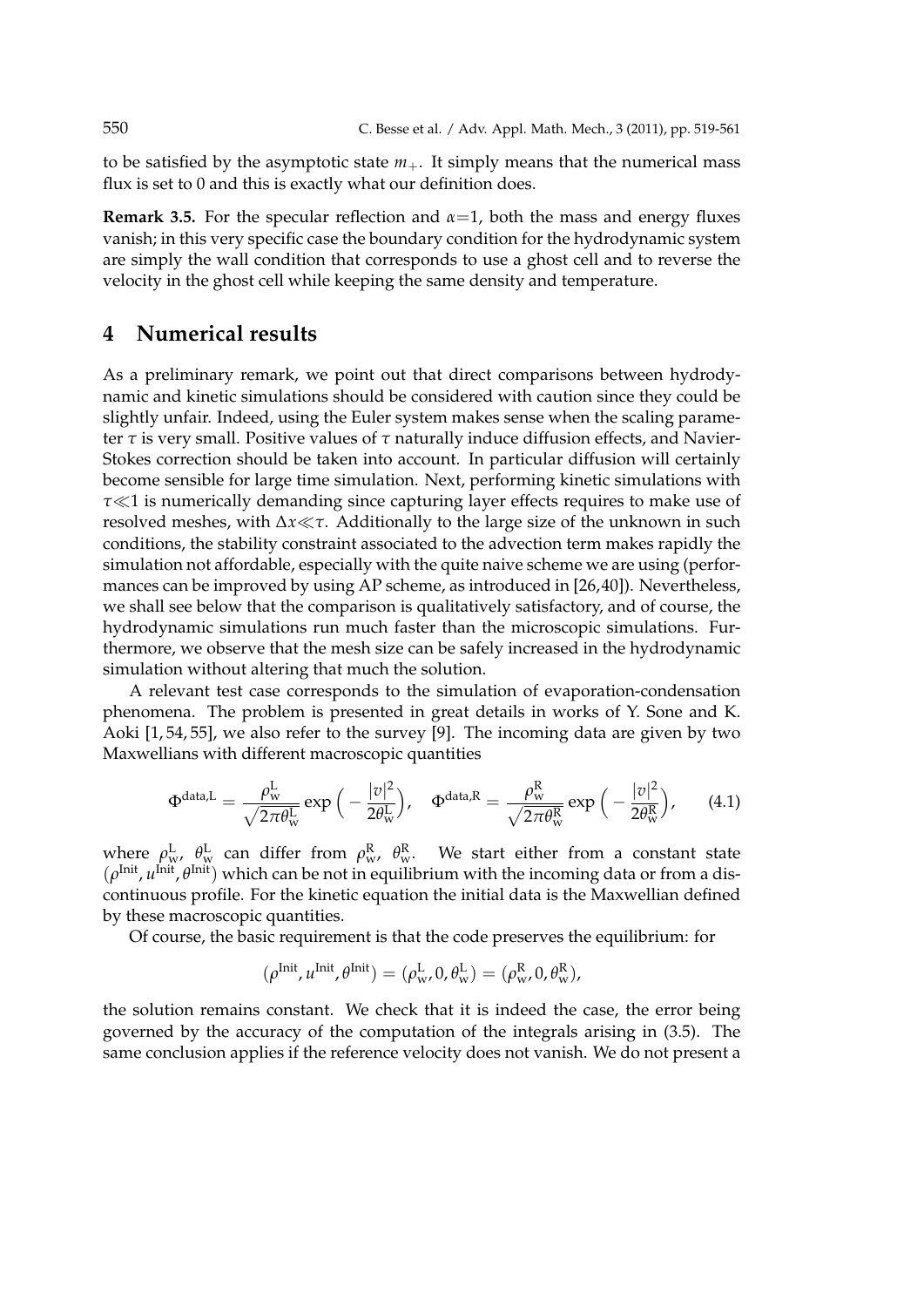

Figure 3: Evaporation-condensation problem: kinetic simulation (dashed line) vs. the hydrodynamic simulation (solid line) for  $\rho_{\rm w}^{\rm L} = 2/1.2$ ,  $\theta_{\rm w}^{\rm L} = 1.2/2$ , and a final time  $t=0.1$ .



Figure 4: Evaporation-condensation problem: kinetic simulation (dashed line) vs. the hydrodynamic simulation (solid line) for  $\rho_{\rm w}^{\rm L} = 1.2/1.1$ ,  $\theta_{\rm w}^{\rm L} = 1.1/2$  and a final time  $t=0.1$ .

specific figure but an evidence of the ability of the scheme in preserving equilibrium can be seen in the far right hand side of Figs. 3, 4 and 5: the data at  $x=+\omega$  coincides with the initial Maxwellian and we stop the simulation at a short time so that the perturbation arising from the boundary  $x = -\omega$  has not crossed the domain.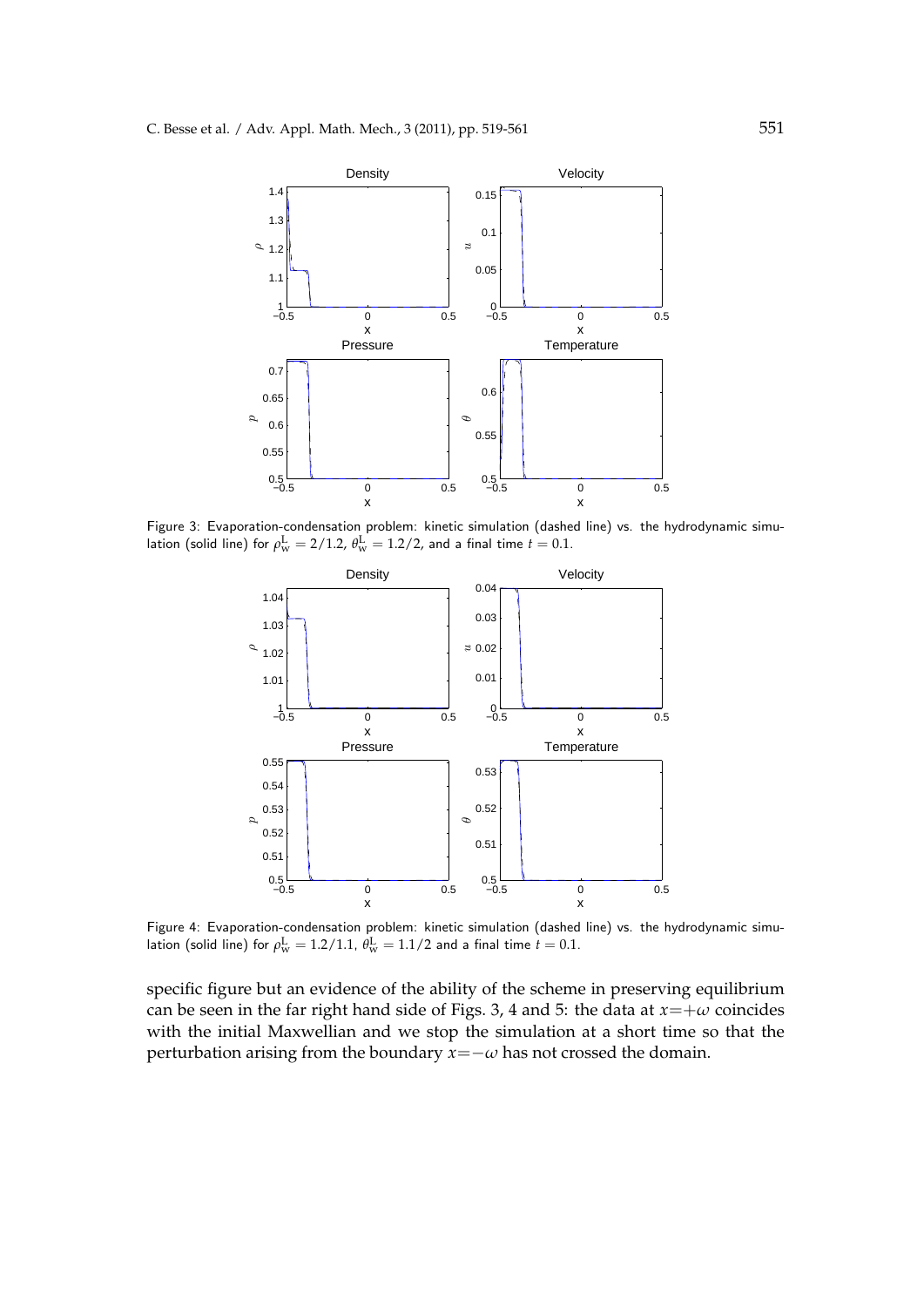

Figure 5: Evaporation-condensation problem: kinetic simulation (dashed line) vs. the hydrodynamic simulation (solid line) for  $\rho_{\rm w}^{\rm L} = 10/1.1$ ,  $\theta_{\rm w}^{\rm L} = 1.1/2$  and a final time  $t=0.1$ .



Figure 6: Evaporation-condensation problem and convergence towards a stationary state: long time behaviour for the hydrodynamic simulation for  $\rho_\mathrm{w}^\mathrm{L} = 2/1.2$ ,  $\theta_\mathrm{w}^\mathrm{L} = 1.2/2$  and a final time  $t=15$ .

In Figs. 3, 4 and 5, we compare the results of the kinetic simulation to the hydrodynamic simulation for

$$
(\rho_{\rm w}^{\rm R}, u_{\rm w}^{\rm R}, \theta_{\rm w}^{\rm R}) = (\rho^{\rm init}, u^{\rm init}, \theta^{\rm init}) = (1, 0, 0.5),
$$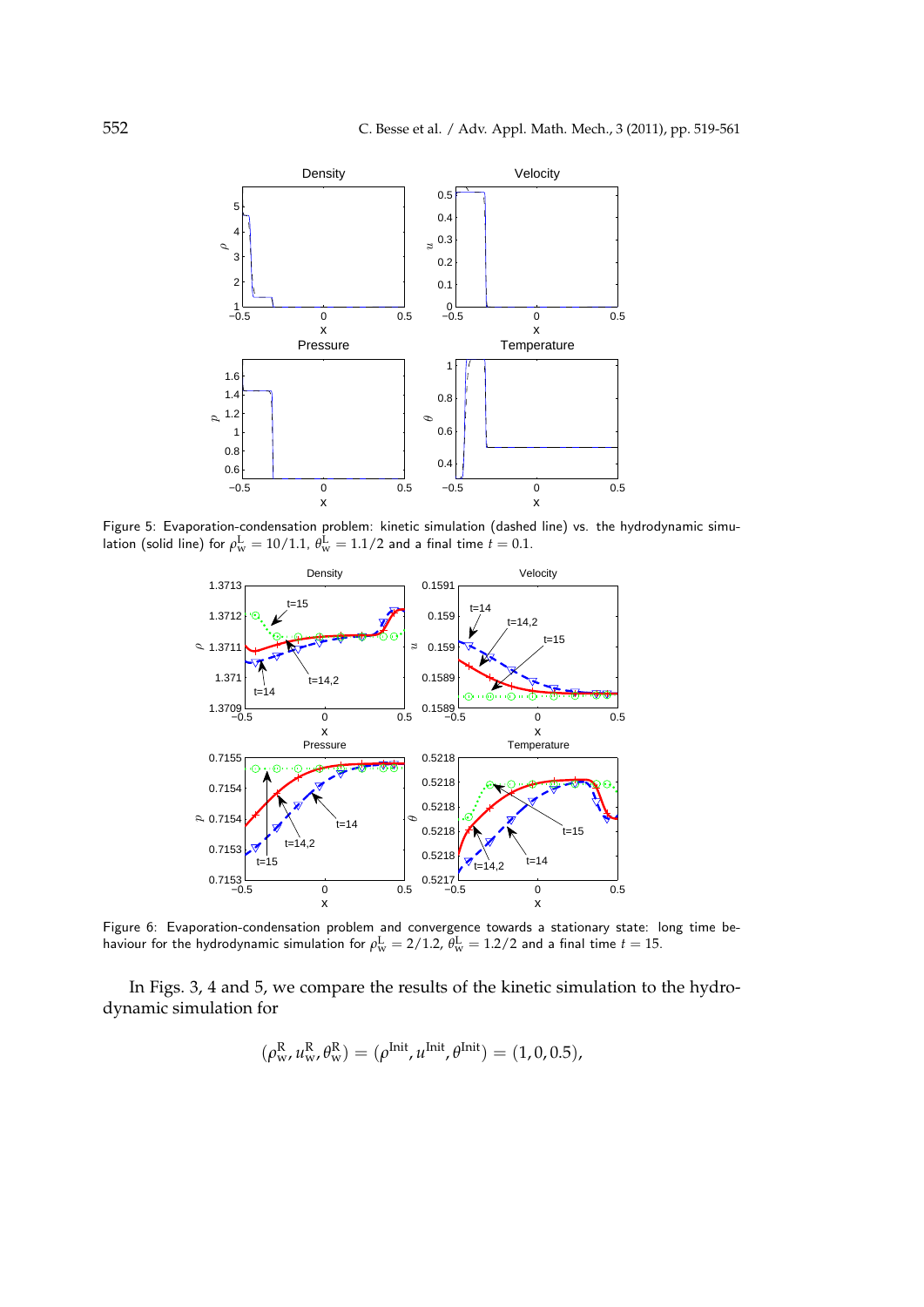

Figure 7: Example of diffusive reflection law with  $(\rho_\star, u_\star, \theta_\star) = (1, 0.1, 1)$  and  $\alpha = 0.5$ ,  $\rho_{\rm w}^{\rm L} = 1$ ,  $\rho_{\rm w}^{\rm R} =$  $1, \theta_{\rm w}^{\rm L} = 1, \theta_{\rm w}^{\rm R} = 1$  for a final time  $t=0.1$ . Dashed line: kinetic simulation, solid line: hydrodynamic<br>simulation.



Figure 8: Example of diffusive reflection law with  $(\rho_\star, u_\star, \theta_\star) = (1, -0.1, 1)$  and  $\alpha = 0.5$ ,  $\rho_{\rm w}^{\rm L} = 1$ ,  $\rho_{\rm w}^{\rm R} =$  $1$ ,  $\theta_{\rm w}^{\rm L} = 1$ ,  $\theta_{\rm w}^{\rm R} = 0.5$  for a final time  $t=0.1$ . Dashed line: kinetic simulation, solid line: hydrodynamic<br>simulation.

and for several values of  $(\rho_w^L, \theta_w^L) \neq (\rho^{Init}, \theta^{Init})$ . The computational parameters are

$$
\Delta x_{\text{hydro}} = \frac{1}{1500'}
$$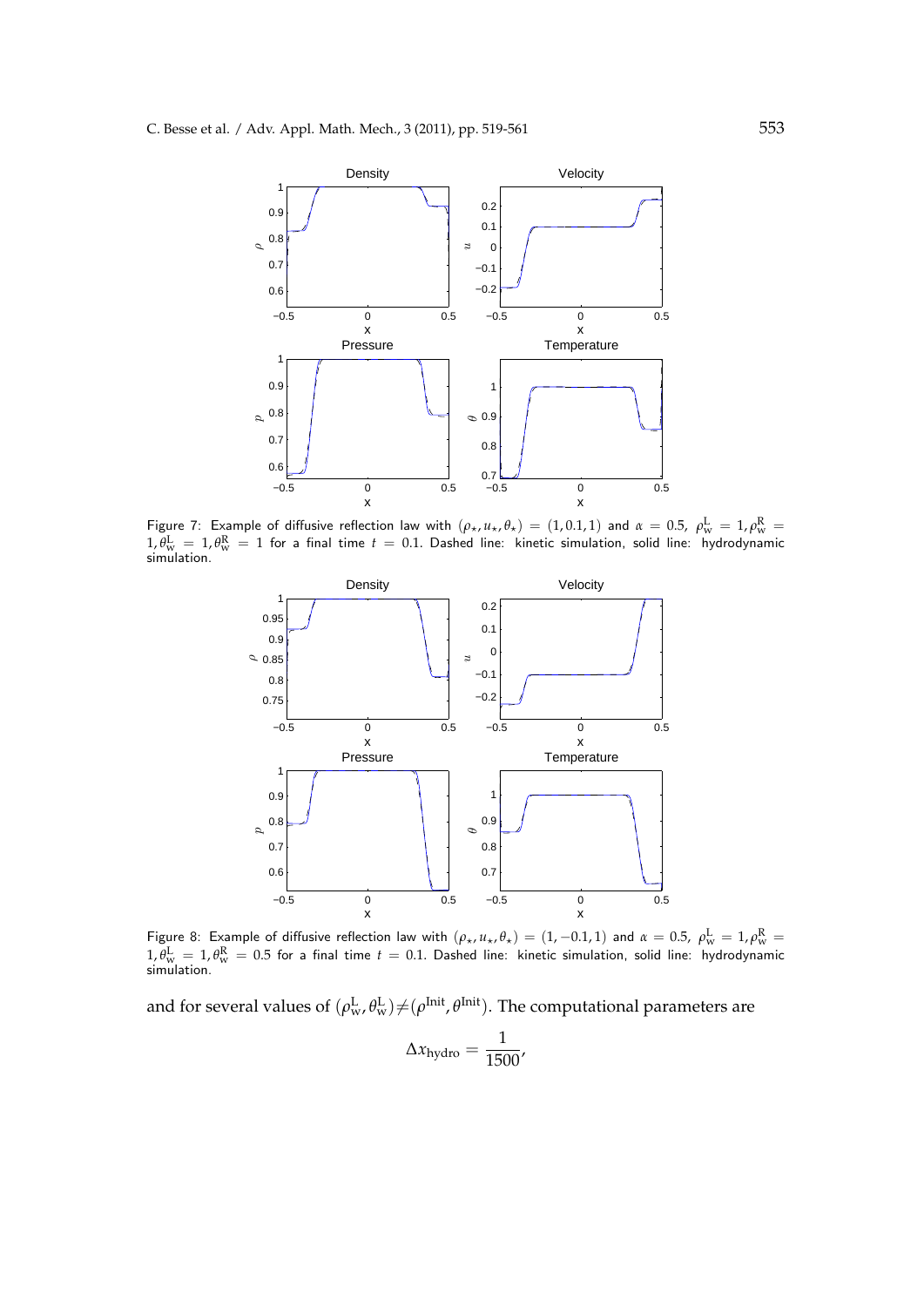

Figure 9: Example of diffusive reflection law with  $(\rho_\star, u_\star, \theta_\star) = (1, -0.1, 1)$  and  $\alpha = 1$ ,  $\rho_{\rm w}^{\rm L} = 1$ ,  $\rho_{\rm w}^{\rm R} = 1$  $1, \theta_{\rm w}^{\rm L}=0.5, \theta_{\rm w}^{\rm R}=1$  for a final time  $t=0.1$ . Dashed line: kinetic simulation (with  $\tau=10^{-5}$ ), solid line: hydrodynamic simulation.

and ∆*t* is determined by the CFL condition. The computation of the integrals with respect to the *v* variable are performed using the Simpson approximation rule with regularly spaced nodes in the domain [*−*16, +16]. For the kinetic simulations we work with the scaled mean free path *τ*=1/1000 and

$$
\Delta x_{\rm kin} = \frac{1}{1500}
$$

in order to resolve the fine scales. We observe a remarkable agreement between the microscopic and the macroscopic simulations; the definition of the numerical fluxes is able to capture the boundary phenomena issued from the kinetic model. We point out that the kinetic model produces inherently diffusion terms, typically of size  $\mathcal{O}(\tau)$ : for long time simulation this effect would become sensible and it would become more realistic for such a value of *τ* to compare with the Navier-Stokes equations, having  $\mathcal{O}(\tau)$  viscous terms. Performing simulations with smaller  $\tau$ 's requires a considerable numerical effort as it has been done in [1, 54, 55]. These effects are also visible as the density ratio increases: in Fig. 5 the discrepancies between kinetic and hydrodynamic models appear essentially in smoother profiles for the temperature and the velocity produced by the microscopic simulation. In Fig. 6, we show the results of the simulation of the hydrodynamic system for long times. The solution reaches a stationary state, which is entirely determined by the boundary data, in agreement with the observation and analysis in [1,54,55]. (Note that these references deal with the case  $v \in \mathbb{R}^3$ so that it does not make sense to compare directly the asymptotic states, the values of which depend on the velocity dimension.)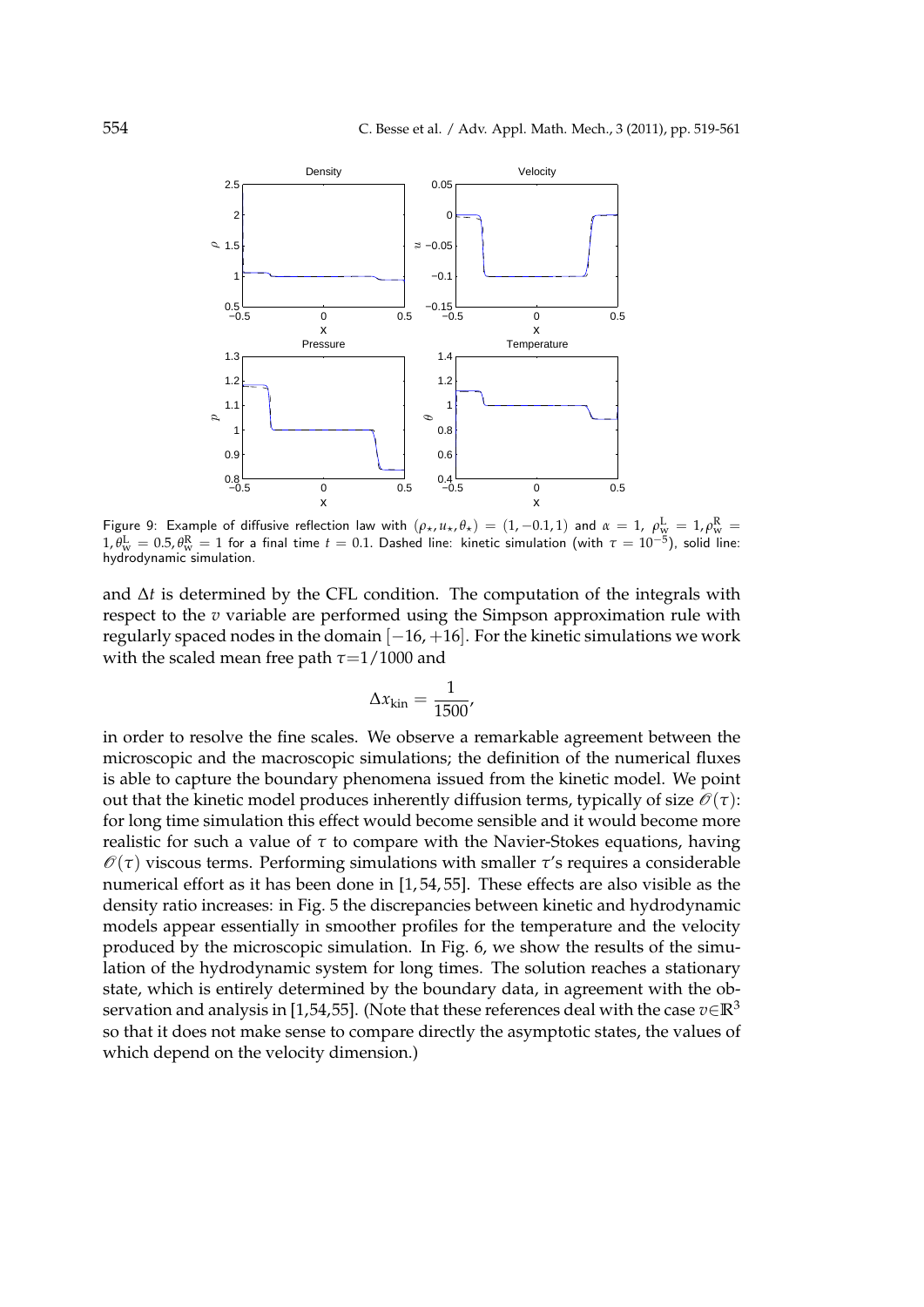Figs. 7, 8, 9 are concerned with examples of a diffusive reflection law. Simulations are done with  $(\rho^{\rm{Init}}, u^{\rm{Init}}, \theta^{\rm{Init}}){=}(1,0.1,1)$ ,  $\alpha{=}0.5$ ,  $\rho^{\rm{L}}_{\rm{w}}{=}\rho^{\rm{R}}_{\rm{w}}{=}1$ ,  $\theta^{\rm{L}}_{\rm{w}}{=}\theta^{\rm{R}}_{\rm{w}}{=}1$  and a final time *t*=0.1 for Fig. 7. In Fig. 8 the differences are uniquely that  $u^{\text{Init}}$  =−0.1 and  $\theta_{\text{w}}^{\text{R}}$ =0.5. Finally Fig. 9 corresponds to the same case as Fig. 8 but with  $\theta_{\rm w}^{\rm L}\text{=}$ 0.5,  $\theta_{\rm w}^{\rm R}\text{=}$ 1 and  $\alpha\text{=}$ 1. It turns out that this simulation is highly sensible to the value of the mean free path *τ*; a fair comparison with the hydrodynamic simulation is obtained with *τ*=10*−*<sup>5</sup> (and thus accordingly ∆*x*=10*−*<sup>5</sup> at least for the kinetic run). Again, we point out that the scheme preserves the equilibrium solution. Note also that the velocity vanishes at the boundary for the reflection coefficient equal to one, and, the construction of the numerical fluxes does its job. We point out also that the values of the hydrodynamic quantities in the extreme cells fit with the kinetic simulation, hence capturing the boundary layer (even if this is not visible on the graphs).

# **Appendix**

#### **Details on the construction of the boundary fluxes**

Let us consider a general boundary condition at  $x = -\omega$  which combines a given source to the reflection of particles as follows

$$
\gamma^{\text{inc}} F(t, -\omega, v) = \Phi^{\text{data},L}(t, v) + \mathcal{R}(\gamma^{\text{out}} F(t, -\omega, \cdot))(v), \quad \text{for } v > 0.
$$

Let us describe the construction of the numerical boundary fluxes that we propose for the hydrodynamic equations, restricting the discussion to the boundary  $x = -\omega$ .

We have at hand the numerical approximation  $\mathscr{U}_i^{\ell}$ ,  $n \in \mathbb{N}$ ,  $i \in \{0, \cdots, I+1\}$ ,  $l \in \{0, \dots, n\}$ . As explained above, the evolution of the discrete unknowns is governed by a finite volume scheme, here using Godunov's definition for the internal fluxes. In the boundary cell  $C_0$ , the evolution is driven by

$$
\mathscr{U}_0^{n+1} = \mathscr{U}_0^n - \frac{\Delta t}{\Delta x} (\mathcal{F}_\frac{1}{2}^n - \mathcal{F}_{\text{bd}}^n),
$$

where  $\mathcal{F}_{1/2}^n$  is the standard Godunov flux between the cell  $C_0$  and the cell  $C_1$  and we are going to detail the construction of the boundary flux  $\mathcal{F}_{\text{bd}}^n$ . The reference state  $U_{\star}$ is therefore defined by the density, velocity and temperature associated to the  $\mathscr{U}^{\ell}_{0}$ 's by interpolation, e.g.,

$$
U_{\star} = U_0^n + \nu (U_0^n - U_0^{n-1}), \text{ for some } 0 \le \nu \le 1.
$$

We consider the value of the numerical unknown in the cell  $C_0$  as a fluctuation from the reference state, defining

$$
U_{\text{fluc}} = (\rho_{\text{fluc}}, u_{\text{fluc}}, \theta_{\text{fluc}}) = U_0^n - U_{\star}.
$$

The strategy is to define the numerical fluxes  $\mathcal{F}_{bd}^n$  by a formula involving integrals of  $M_{U_{\star}}(1+m_{\text{bd}})$ , with the decomposition  $m_{\text{bd}}=m_++m_-$ . The infinitesimal Maxwellian

$$
m_{-} = \frac{\rho_{-}}{\rho_{\star}} + \frac{v - u_{\star}}{\theta_{\star}} u_{-} + \frac{\theta_{-}}{2\theta_{\star}} \left( \frac{(v - u_{\star})^2}{\theta_{\star}} - 1 \right) = \sum_{k \in I^{-}} \alpha_{-k} \chi_{k},
$$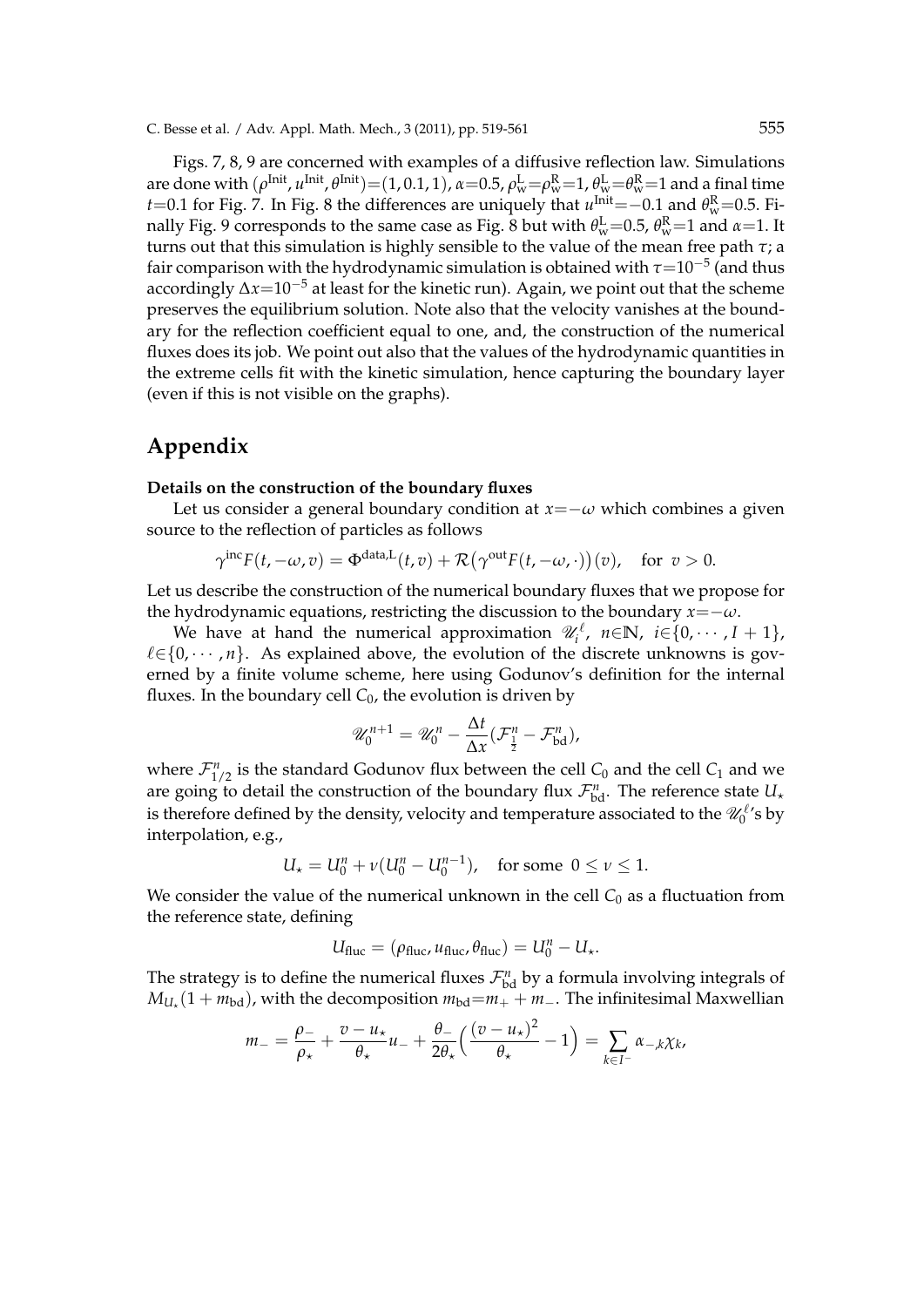556 C. Besse et al. / Adv. Appl. Math. Mech., 3 (2011), pp. 519-561

is the projection on

$$
\Lambda^- = \mathrm{Span}\{\chi_k, \, k \in I^-\},
$$

of

$$
m_{\text{fluc}} = \frac{\rho_{\text{fluc}}}{\rho_{\star}} + \frac{v - u_{\star}}{\theta_{\star}} u_{\text{fluc}} + \frac{\theta_{\text{fluc}}}{2\theta_{\star}} \Big( \frac{(v - u_{\star})^2}{\theta_{\star}} - 1 \Big).
$$

Namely, the coefficients *α−*,*<sup>k</sup>* are given by

$$
\alpha_{-,k} = \frac{\int_{\mathbb{R}} v m_{\text{fluc}} \chi_k M_{U_\star} \text{d}v}{\int_{\mathbb{R}} v |\chi_k|^2 M_{U_\star} \text{d}v},
$$

and the macroscopic quantities are obtained with

$$
\begin{pmatrix}\n\rho_{-} \\
u_{-} \\
\theta_{-}\n\end{pmatrix} = \int_{\mathbb{R}} \begin{pmatrix}\n\frac{v - u_{\star}}{\rho_{\star}} \\
\frac{\theta_{\star}}{\rho_{\star}} \left(\frac{|v - u_{\star}|^{2}}{\rho_{\star}} - 1\right)\n\end{pmatrix} m_{-} M_{U_{\star}} \mathrm{d}v.
$$

We now need to define the infinitesimal Maxwellian

$$
m_+(v)=\frac{\rho_+}{\rho_\star}+\frac{v-u_\star}{\theta_\star}u_++\frac{\theta_+}{2\theta_\star}\Big(\frac{(v-u_\star)^2}{\theta_\star}-1\Big)=\sum_{k\in I^+}\alpha_{+,k}\chi_k\in\Lambda^+.
$$

The boundary condition for the half space problem is obtained with the approximation

$$
F(t, x, v) \simeq M_{U_{\star}}(1 + m_{\text{bd}}(v) + G^{\text{L}}\left(t, \frac{(x + \omega)}{\tau}, v)\right),
$$

next to the boundary  $x = -\omega$ . We are led to

$$
M_{U_{\star}}\big(1+m_{\text{bd}}+\gamma^{\text{inc}}G^{\text{L}}\big)(t,0,v)=\Phi^{\text{data,L}}(t,v)+\mathcal{R}\big(M_{U_{\star}}(1+m_{\text{bd}}+\gamma^{\text{out}}G^{\text{L}})\big)(t,0,v),
$$

for *v>*0. The conservation laws impose

$$
\int_{\mathbb{R}} v \Big( 1 \, v \, |v|^2 \Big)^T G^L(t,0,v) M_{U_\star} dv = \lim_{z \to \infty} \int_{\mathbb{R}} v \Big( 1 \, v \, |v|^2 \Big)^T G^L(t,z,v) M_{U_\star} dv = 0,
$$

which therefore recasts as

$$
\int_{v>0} v \left(1 \ v \ |v|^2\right)^T \left[\frac{\Phi^{\text{data},L} + \mathcal{R}\left(M_{U_\star}(1+m_{\text{bd}} + \gamma^{\text{out}} G^L)\right)}{M_{U_\star}} - (1+m_{\text{bd}})\right](t,0,v)M_{U_\star}dv
$$

$$
+ \int_{v<0} v \left(1 \ v \ |v|^2\right)^T \gamma^{\text{out}} G^L(t,0,v)M_{U_\star}dv = 0.
$$

We define  $m_+$  by

*•* using the Maxwell approximation, which consists in approximating the outgoing distribution  $\gamma^\text{out} G^\text{L}$  by its asymptotic state, that is 0,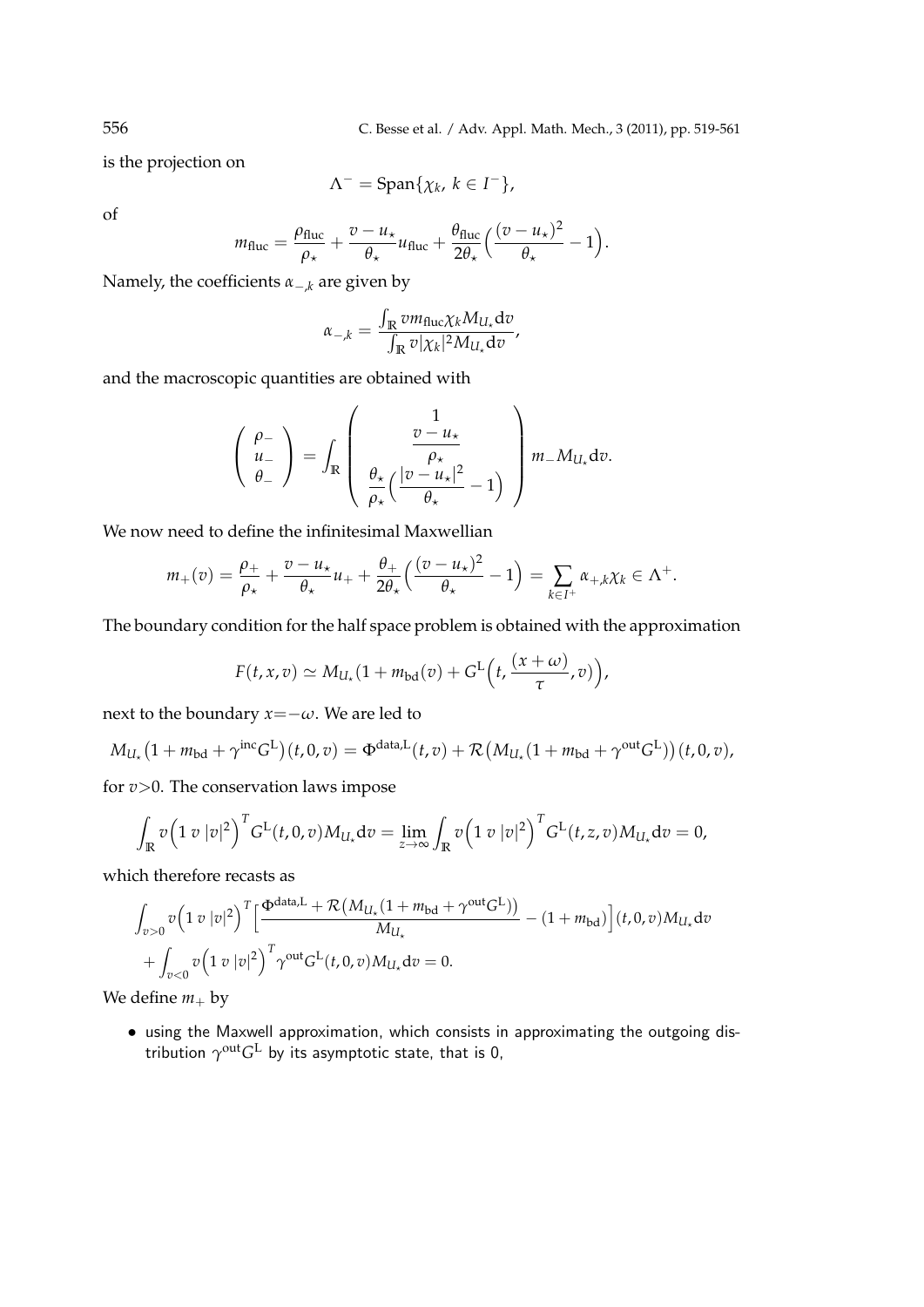- C. Besse et al. / Adv. Appl. Math. Mech., 3 (2011), pp. 519-561 557
	- *•* minimizing the obtained system under the constraints associated to the fact that *m*<sup>+</sup> is searched for in the subspace  $\Lambda^+$ .

Let us define the matrix *A* such that

$$
A\left(\begin{array}{c}\rho_+\\\ u_+\\\theta_+\end{array}\right)=\int_{v>0}v\left(1\ v\ |v|^2\right)^T\left[m_+-\frac{\mathcal{R}\left(M_{U_\star}m_+\right)}{M_{U_\star}}\right]M_{U_\star}dv.
$$

For  $R=0$ , we simply have

$$
A_{k1} = \frac{1}{\rho_{\star}} \int_{v>0} v^{k} M_{U_{\star}} dv,
$$
  
\n
$$
A_{k2} = \frac{1}{\theta_{\star}} \int_{v>0} v^{k} (v - u_{\star}) M_{U_{\star}} dv,
$$
  
\n
$$
A_{k3} = \frac{1}{2\theta_{\star}} \int_{v>0} v^{k} \left(\frac{(v - u_{\star})^{2}}{\theta_{\star}} - 1\right) M_{U_{\star}} dv.
$$

We also set

$$
b^{\text{data}} = \int_{v>0} v \Big( 1 \ v \ |v|^2 \Big)^T \Big[ \frac{\mathcal{R}(M_{U_{\star}}) + \Phi^{\text{data},L}}{M_{U_{\star}}} - 1 + \frac{\mathcal{R}(M_{U_{\star}} m_{-})}{M_{U_{\star}}} - m_{-} \Big] M_{U_{\star}} dv.
$$

We are thus led to consider the following cases:

- if  $\sigma_{U} = (0, 3)$  all characteristics are outgoing,  $\Lambda^+$  is reduced to  $\{0\}$  and  $m_+$  simply vanishes,
- if  $\sigma_{U}$  =(3,0) all characteristics are incoming,  $m$  = 0 and  $m$ <sup>+</sup> is defined by the linear system

$$
A\left(\begin{array}{c}\rho_+\\u_+\\\theta_+\end{array}\right)=b^{\text{data}},
$$

• if  $\sigma_{U_t} = (2, 1)$  or  $(1, 2)$  we solve the system  $(3.6)$ 

$$
\left(\begin{array}{cc} A^T A & B^{+T} \\ B^{+} & 0 \end{array}\right) \left(\begin{array}{c} \alpha_{+} \\ \lambda \end{array}\right) = \left(\begin{array}{c} A^T b^{data} \\ 0 \end{array}\right),
$$

where  $B^+$  accounts for the constraints:

• when  $\sigma_{U_\star}$ =(2,1),  $\Lambda^+$  is two-dimensional, hence there is one constraint relating the coefficients  $(\rho_+, u_+, \theta_+)$ ; it reads:

$$
B^+ = \Big(\frac{1}{\rho_\star} - \frac{3}{\sqrt{3\theta_\star}} \frac{1}{\theta_\star}\Big),
$$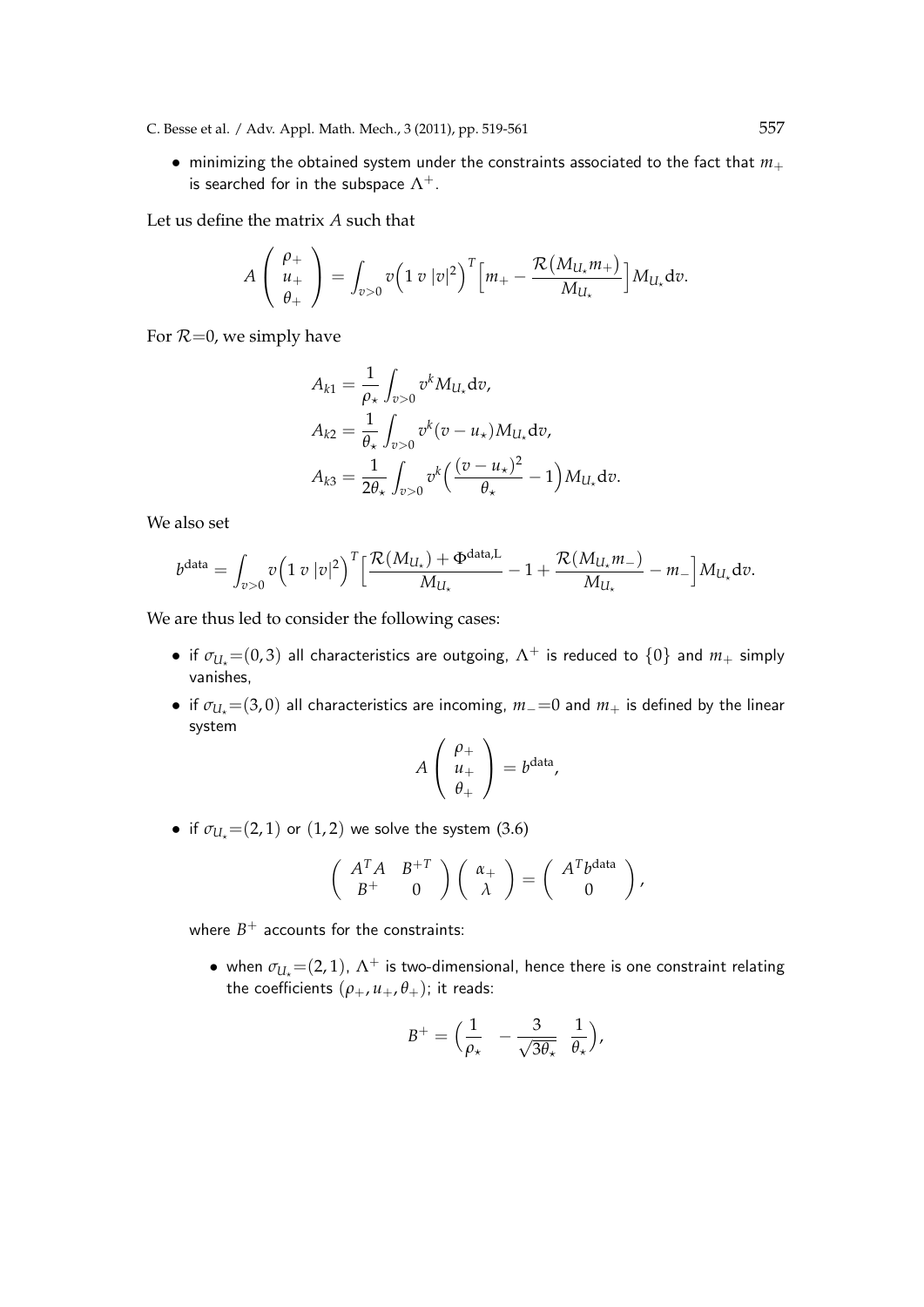• when  $\sigma_{U_{\star}}=(1,2)$ ,  $\Lambda^{+}$  is one-dimensional, hence there are two constraints relating the coefficients  $(\rho_+, u_+, \theta_+)$ ; we get

$$
B^{+} = \left(\begin{array}{ccc} \frac{1}{\rho_{\star}} & 0 & -\frac{1}{2\theta_{\star}} \\ 0 & \frac{1}{\sqrt{3\theta_{\star}}} & -\frac{1}{2\theta_{\star}} \end{array}\right),
$$

• in the very specific case where  $u_*=0$ , and thus  $\sigma_{U_*}=(1,1)$ ,  $m_+$  is evaluated by the two steps iteration procedure described in Section 3.

Finally, still using the Maxwell approximation, we set

$$
\mathcal{F}_{\text{bd}}^{n} = \int_{v>0} v \left( 1 \ v \ |v|^{2} \right)^{T} \left( \Phi^{\text{data},L} + \mathcal{R} (M_{U_{\star}} (1 + m_{\text{bd}})) \, \mathrm{d} v \n+ \int_{v<0} v \left( 1 \ v \ |v|^{2} \right)^{T} M_{U_{\star}} (1 + m_{\text{bd}}) \, \mathrm{d} v.
$$

When the reflection operator  $R$  is conservative ( $\alpha$ =1 for the diffuse reflection operator), the mass flux at the boundary is given by

$$
\int_{\mathbb{R}} v F dv = \int_{v>0} v \Phi^{\text{data}} dv.
$$

It can be recast as

$$
\int_{\mathbb{R}} v M_{U_{\star}} \big(1 + m_{\text{bd}} + G^{\text{L}}(t, 0, v)\big) \mathrm{d}v = \int_{v > 0} v \Phi^{\text{data}} \mathrm{d}v.
$$

The Maxwell approximation replaces  $\gamma^\text{out} G^\text{L}$  by 0 so that we are led to

$$
\int_{\mathbb{R}} v M_{U_{\star}} (1 + m_- + m_+) \mathrm{d}v = \int_{v > 0} v \Phi^{\text{data}} \mathrm{d}v.
$$

Therefore, our construction guarantees that the numerical boundary mass flux is given by

$$
\mathcal{F}_{\text{bd}}^n = \int_{v>0} v \Phi^{\text{data}} \text{d}v.
$$

## **Acknowledgements**

This work is supported by Thales Alenia Space. We are gratefully indebted to J.- F. Coulombel, F. Golse and K. Aoki for many useful advices concerning this work and for their kind encouragements.

While preparing the final version of this paper, we learn that similar questions have been addressed by L. Wang, J. Liu and S. Jin for relaxation models with numerical treatment by domain decomposition methods, [58].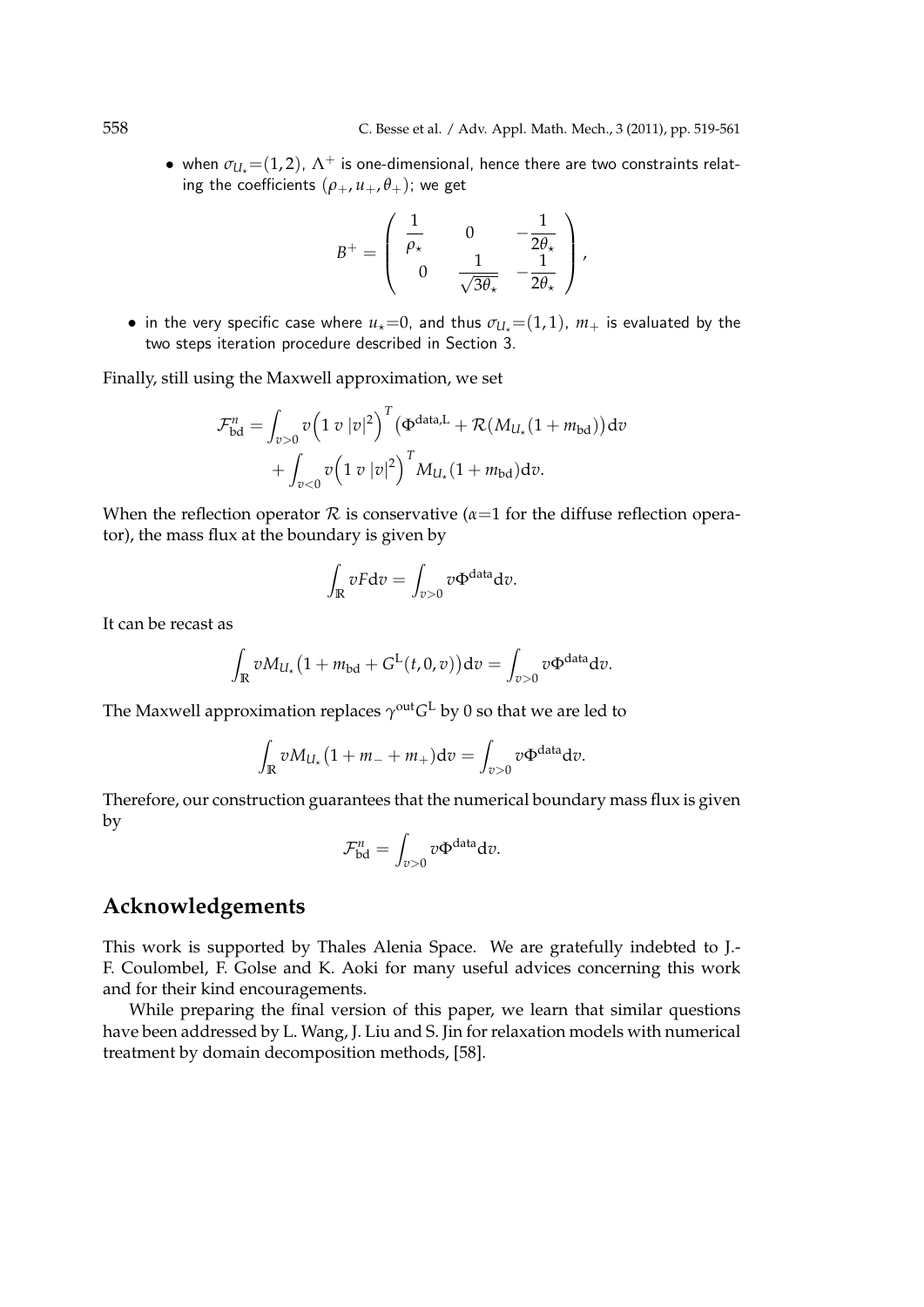### **References**

- [1] K. AOKI AND N. MASUKAWA, *Gas flows caused by evaporation and condensation on two parallel condensed phases and the negative temperature gradient: numerical analysis by using a nonlinear kinetic equation*, Phys. Fluids, 6(3) (1994), pp. 1379–1395.
- [2] A. ARNOLD AND U. GIERING, *An analysis of the Marshak conditions for matching Boltzmann and Euler equations*, Math. Models Methods Appl. Sci., 7(4) (1997), pp. 557–577.
- [3] M. ARTHUR AND C. CERCIGNANI, *Non-existence of a steady rarefied supersonic flow in a half-space*, ZAMP., 31 (1980), pp. 635–645.
- [4] H. BABOVSKY, *Derivation of stochastic reflection laws from specular reflection*, Trans. Theory Statist. Phys., 16(1) (1987), pp. 113–126.
- [5] C. BARDOS, *Probl`emes aux limites pour les ´equations aux d´eriv´ees partielles du premier ordre `a coefficients r´eels; th´eor`emes d'approximation; application `a l'´equation de transport*, Ann. Sci. Ecole Norm. Sup., 3(4) (1970), pp. 185–233. ´
- [6] C. BARDOS, R. CAFLISCH AND B. NICOLAENKO, *The Milne and Kramers problems for the Boltzmann equation of a hard sphere gas*, Commun. Pure Appl. Math., 39 (1986), pp. 323–352.
- [7] C. BARDOS, F. GOLSE AND D. LEVERMORE, *Fluid dynamic limits of kinetic equations I, formal derivations*, J. Statist. Phys., 63(1-2) (1991), pp. 323–344.
- [8] C. BARDOS, F. GOLSE AND D. LEVERMORE, *Fluid dynamic limits of kinetic equations II, convergence proofs for the Boltzmann equation*, Commun. Pure Appl. Math., 46(5) (1993), pp. 667–753.
- [9] C. BARDOS, F. GOLSE AND Y. SONE, *Half-space problems for the Boltzmann equation: a survey*, J. Stat. Phys., 124(2-4) (2006), pp. 275–300.
- [10] R. BEALS AND V. PROTOPOPESCU, *Abstract time-dependent transport equations*, J. Math. Anal. Appl., 121 (1987), pp. 370–405.
- [11] P. L. BHATNAGAR, E. P. GROSS AND M. KROOK, *A model for collision processes in gases I, small amplitude processes in charged and neutral one-component systems*, Phys. Rev., 94 (1954), pp. 511–525.
- [12] J.-F. BOURGAT, P. LE TALLEC, B. PERTHAME AND Y. QIU, *Coupling Boltzmann and Euler equations without overlapping*, in A. Quarteroni, J. Periaux, Y. Kutznetsov and O. Widlund editors, Domain Decomposition Methods in Science and Engineering, The sixth international conference on domain decomposition, Como, Italy, June 1992, volume 157 of Contemp. Math., pp. 377–398. AMS, 1994.
- [13] C. CERCIGNANI, *Half-space problems in the kinetic theory of gases*, in E. Kröner and K. Kirchgässner, editors, Trends to Applications of Pure Mathematics to Mechanics, volume 249 of Lecture Notes in Physics, pp. 35–51, Springer-Verlag, 1987.
- [14] C. CERCIGNANI, The Boltzmann Equation and Its Applications, volume 67 of Applied Mathematical Sciences, Springer-Verlag, 1988.
- [15] C. CERCIGNANI, *Scattering kernels for gas-surface interaction*, in Proceedings of the Workshop on Hypersonic Flows for Reentry Problems, INRIA, Antibes, volume I, pp. 9–29, 1990.
- [16] C. CERCIGNANI, M. LAMPIS AND A. LENTATI, *A new scattering kernel in kinetic theory of gases*, Trans. Theory Statist. Phys., 24(9) (1995), pp. 1319–1336.
- [17] M. CESSENAT, *Th´eor`emes de trace L<sup>p</sup> pour des espaces de fonctions de la neutronique*, C. R. Acad. Sci. Paris Sér. I Math., 299 (1984), pp. 831-834.
- [18] M. CESSENAT, *Th´eor`emes de trace pour des espaces de fonctions de la neutronique*, C. R. Acad. Sci. Paris Sér. I Math., 300 (1985), pp. 89-92.
- [19] F. CHARLES, N. VAUCHELET, C. BESSE, T. GOUDON, I. LACROIX-VIOLET, J.-P. DUDON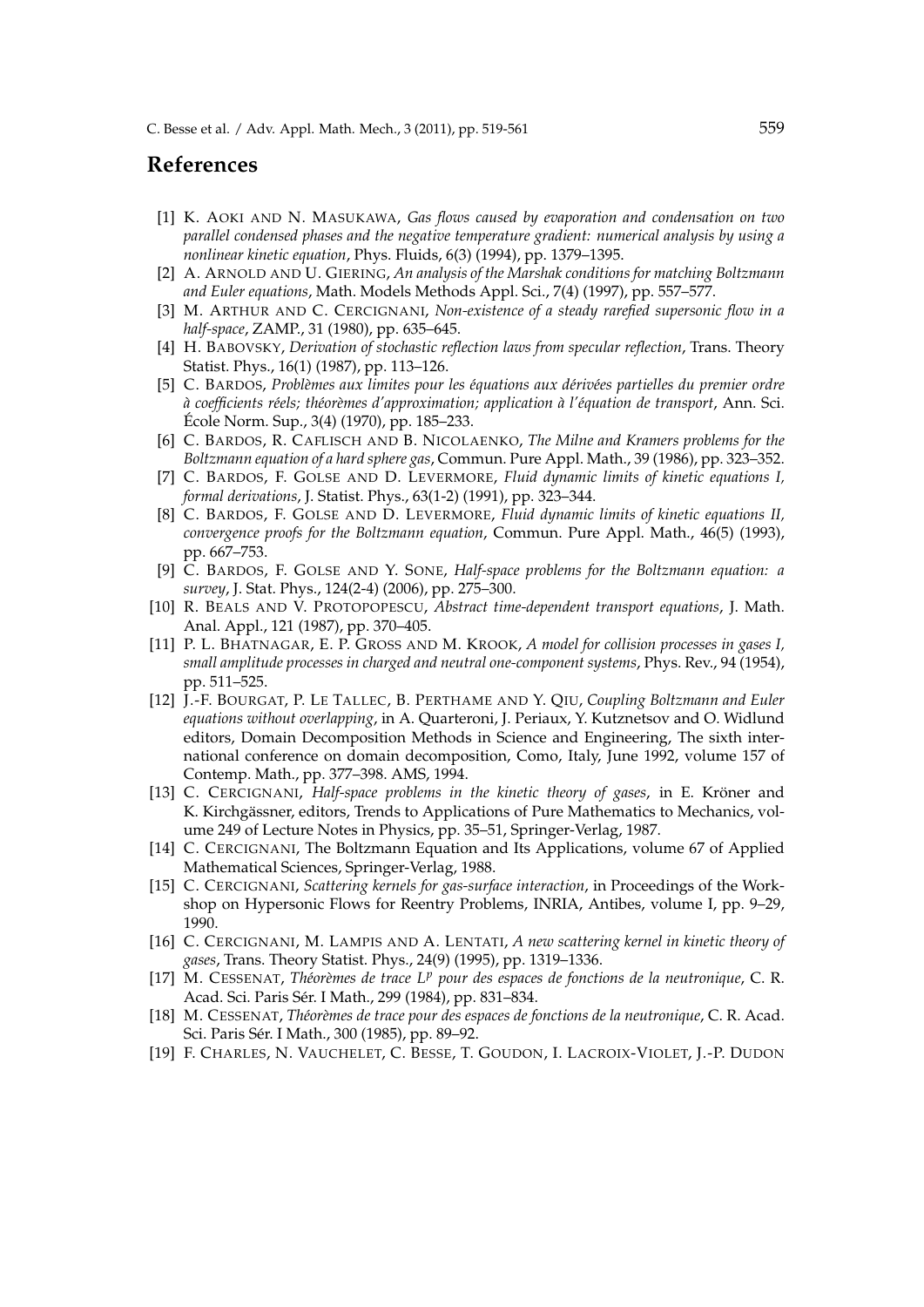AND L. NAVORET, *Numerical approximation of Knudsen layesr for Euler-Poisson system*, Tech. Rep., Cemracs 2010, 2011.

- [20] F. CORON, F. GOLSE AND C. SULEM, *A classification of well-posed kinetic layer problems*, Commun. Pure Appl. Math., 41(4) (1988), pp. 409–435.
- [21] J.-S. DARROZÈS AND J.-P. GUIRAUD, *Généralisation formelle du théorème H en présence de parois*, C. R. Acad. Sci. Paris, 262 (1966), pp. 369–371.
- [22] S. DELLACHERIE, *Coupling of the Wang Chang-Uhlenbeck equations with the multispecies Euler system*, J. Comput. Phys., 189 (2003), pp. 239–276.
- [23] S. DELLACHERIE, *Etude et discrétisation de modèles cinétiques et de modèles fluides à bas nombre de Mach*, Habilitation a diriger des recherches, Univ. Paris 6, 2010. `
- [24] R. J. DIPERNA AND P.-L. LIONS, *On the Cauchy problem for Boltzmann equations: global existence and weak stability*, Ann. Math., 130(2) (1989), pp. 321–366.
- [25] B. ENQUIST AND S. OSHER, *Stable and entropy satisfying approximations for transonic flow calculations*, Math. Comput., 31 (1981), pp. 45–75.
- [26] J. FILBET AND S. JIN, *A class of asymptotic-preserving schemes for kinetic equations and related problems with stiff sources*, J. Comput. Phys., 229(20) (2010), pp. 7625–7648.
- [27] K. O. FRIEDRICHS AND P. D. LAX, *Systems of conservation equations with a convex extension*, Pro. Nat. Acad. Sci. USA, 68 (1971), pp. 1686–1688.
- [28] E. GODLEWSKI AND P.-A. RAVIART, *Numerical approximation of hyperbolic systems of conservation laws*, volume 118 of Applied Mathematical Sciences, Springer, New-York, 1996.
- [29] S. K. GODOUNOV, *Lois de conservation et int´egrales d'´energie des ´equations hyperboliques*, in C. Carasso, P.-A. Raviart, and D. Serre, editors, Nonlinear hyperbolic problems (St. Etienne, 1986), volume 1270 of Lecture Notes in Math, pp. 135–149. Springer, Berlin, 1987.
- [30] F. GOLSE, *Applications of the Boltzmann equation within the context of upper atmosphere vehicle aerodynamics*, Comput. Methods Appl. Mech. Eng., 75 (1989), pp. 299–316.
- [31] F. GOLSE, *Knudsen layers from a computational viewpoint*, Trans. Theory Statist. Phys., 21(3) (1992), pp. 211–236.
- [32] F. GOLSE, *Boundary and interface layers for kinetic models*, Tech. Rep., GdR SPARCH-CNRS, September 1997, Lecture Notes of the 4th Summer School of the GdR SPARCH, St Pierre d'Oléron.
- [33] F. GOLSE AND A. KLAR, *A numerical method for computing asymptotic states and outgoing distributions for kinetic linear half-space problems*, J. Statist. Phys., 80(5-6) (1995), pp. 1033– 1061.
- [34] F. GOLSE AND F. POUPAUD, *Stationary solutions of the linearized Boltzmann equation in a half-space*, Math. Meth. Appl. Sci., 11 (1989), pp. 486–502.
- [35] F. GOLSE AND L. SAINT-RAYMOND, *The Navier-Stokes limit of the Boltzmann equation for bounded collision kernels*, Invent. Math., 155(1) (2004), pp. 81–161.
- [36] T. GOUDON, *Existence of solutions of transport equations with nonlinear boundary conditions*, Euro. J. Mech. B Fluids, 16(4) (1997), pp. 557–574.
- [37] T. GOUDON, *Sur Quelques Questions Relatives `a la Th´eorie Cin´etique des Gaz et `a l'´equation de Boltzmann*, PhD thesis, Universite Bordeaux 1, 1997. ´
- [38] W. GREENBERG AND C. V. M. VAN DER MEE, *An abstract approach to evaporation models in rarefied gas dynamics*, Z. Angew. Math. Phys., 35(2) (1984), pp. 156–165.
- [39] K. HAMDACHE, *Initial-boundary value problems for the Boltzmann equation: global existence of weak solutions*, Arch. Rational Mech. Anal., 119(4) (1992), pp. 309–353.
- [40] S. JIN, *Efficient asymptotic-preserving (AP) schemes for some multiscale kinetic equations*, SIAM J. Sci. Comput., 21(2) (1999), pp. 441–454.
- [41] A. KLAR, *Domain decomposition for kinetic problems with nonequilibrium states*, Euro. J.